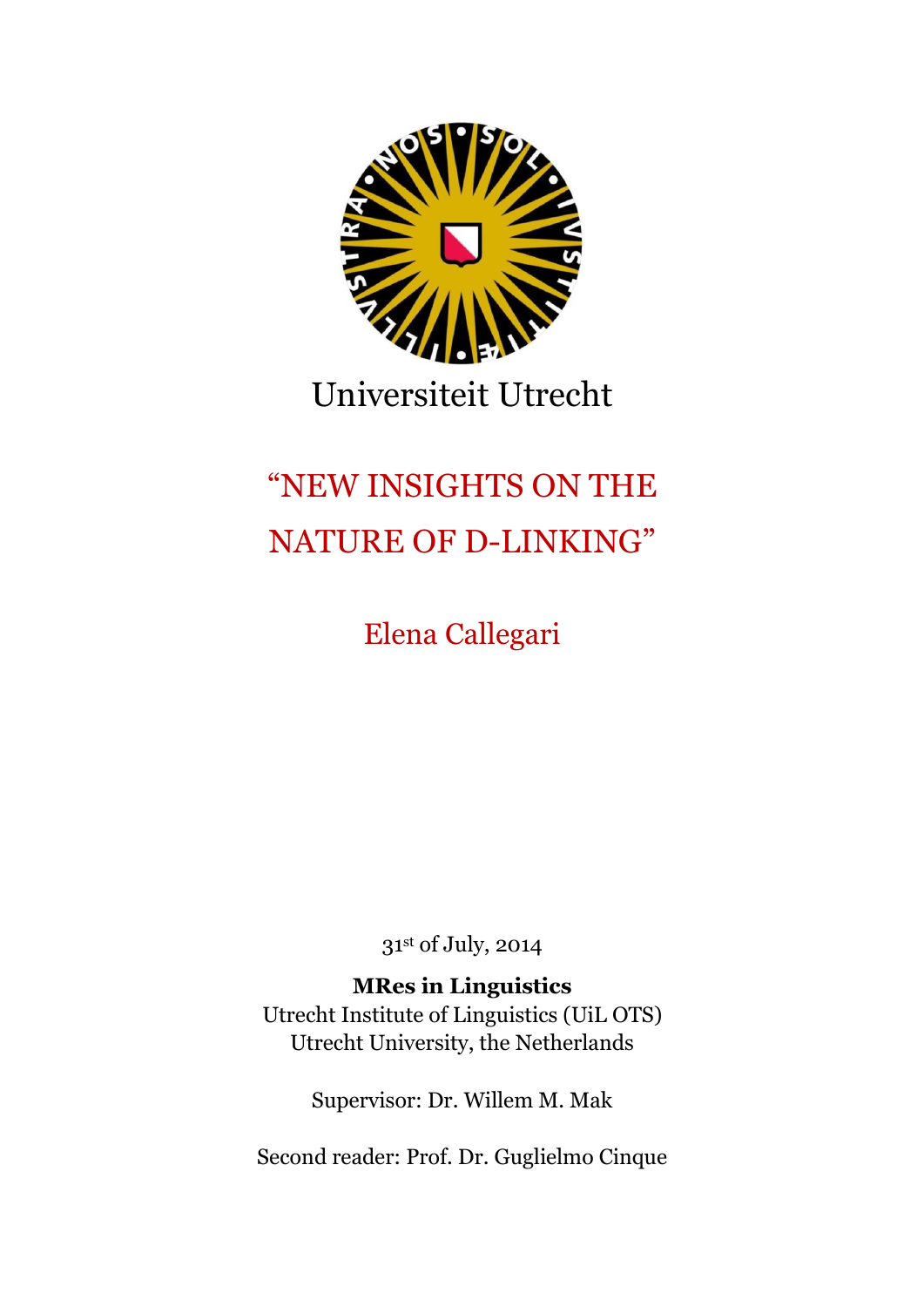## Contents

|    | 9.2 |                                                                                    |  |  |  |
|----|-----|------------------------------------------------------------------------------------|--|--|--|
|    | 9.1 |                                                                                    |  |  |  |
| 9. |     | Appendix                                                                           |  |  |  |
| 8. |     |                                                                                    |  |  |  |
| 7. |     |                                                                                    |  |  |  |
|    | 6.5 |                                                                                    |  |  |  |
|    | 6.4 |                                                                                    |  |  |  |
|    | 6.3 |                                                                                    |  |  |  |
|    | 6.2 |                                                                                    |  |  |  |
|    | 6.1 |                                                                                    |  |  |  |
| 6. |     |                                                                                    |  |  |  |
|    | 5.5 |                                                                                    |  |  |  |
|    | 5.4 |                                                                                    |  |  |  |
|    | 5.3 |                                                                                    |  |  |  |
|    | 5.2 |                                                                                    |  |  |  |
|    | 5.1 |                                                                                    |  |  |  |
| 5. |     |                                                                                    |  |  |  |
|    | 4.2 |                                                                                    |  |  |  |
|    | 4.1 |                                                                                    |  |  |  |
| 4. |     |                                                                                    |  |  |  |
|    | 3.3 | Why Processing Analyses are Conceptually More Appealing than Syntactic Analyses 30 |  |  |  |
|    | 3.2 | Kluender (1992, 1998), Hofmeister (2007), Hofmeister & Sag (2010): A Processing    |  |  |  |
|    | 3.1 |                                                                                    |  |  |  |
| 3. |     |                                                                                    |  |  |  |
|    | 2.2 | Experiment 1: Manipulating the Restrictiveness of Wh-Constituents 16               |  |  |  |
|    | 2.1 |                                                                                    |  |  |  |
| 2. |     |                                                                                    |  |  |  |
|    |     |                                                                                    |  |  |  |
| 1. |     |                                                                                    |  |  |  |
|    |     |                                                                                    |  |  |  |
|    |     |                                                                                    |  |  |  |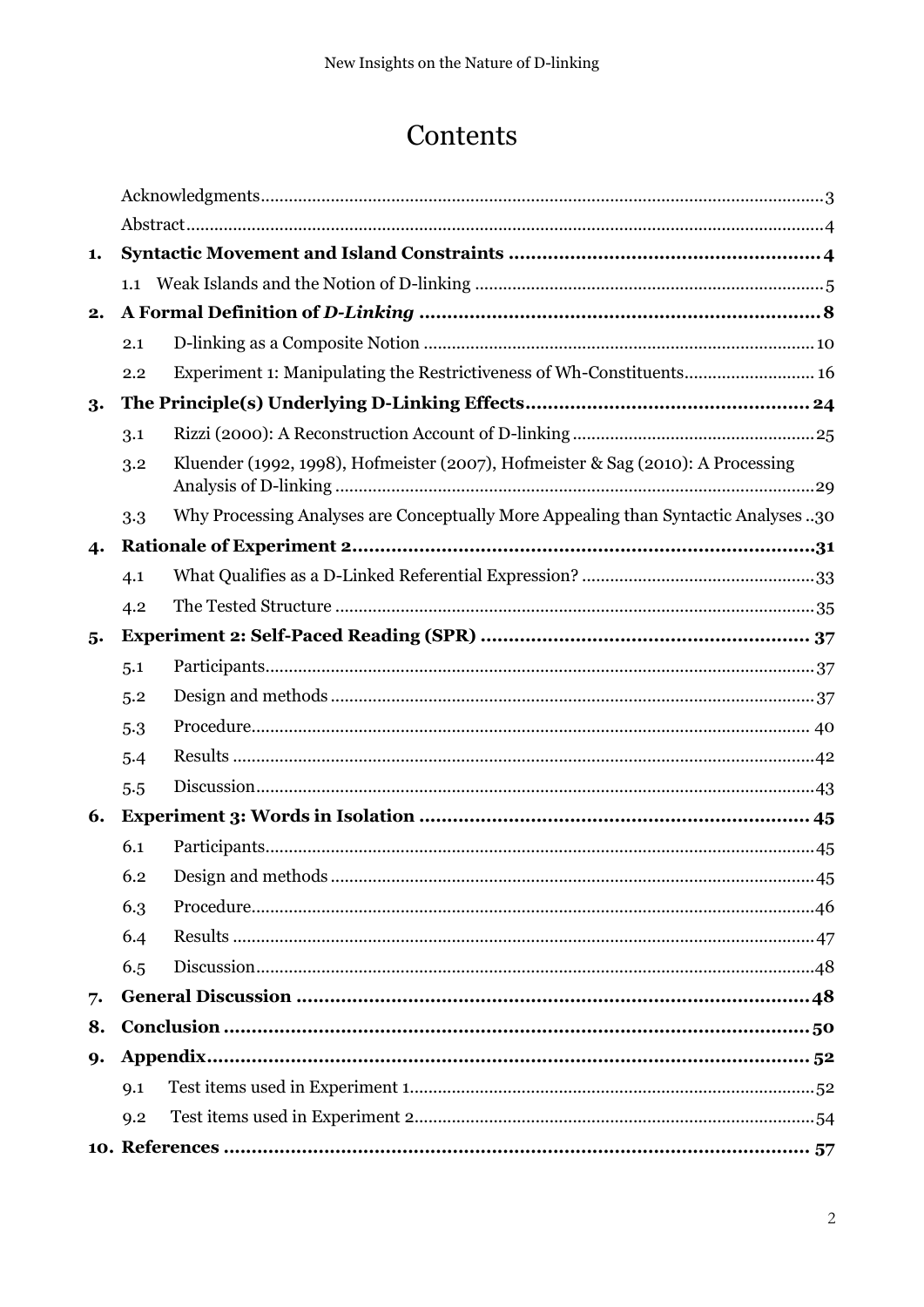## Acknowledgments

<span id="page-2-0"></span>I would like to express here my gratitude to a number of people without whom none of this would have been possible. First of all, I would like to thank Alessandro, for the unconditional love and support. You are an amazing person and you should really give yourself much more credit than I know you do. I am very, very lucky to have met you (but I will now stop with the sappy things). I would like to thank my parents, who taught me how important it is to study and to learn as many things as possible ("due gambe e due braccia ce le abbiamo tutti, è la 'menocca' che conta), who always supported me and my decisions, and who were ok with me quitting my job to go study linguistics (!) 900 km away from home. That must have taken some guts, ladies and gentlemen. I would also like to thank my sister, for being such an excellent role model (but now don't get too excited).

This thesis would have not been possible without all the help and support provided by my supervisor, Dr. Pim Mak, to whom I am extremely grateful. As a syntax major, I had little to no previous knowledge of statistical methods, nor on how to properly design and run experiments. With Dr. Mak's help, I managed to design three different experiments and analyze the resulting data. I would also like to thank Prof. Guglielmo Cinque, for accepting to be my second reader, and for being much of a mentor to me in the past four years.

Carrying out the experiments described in this thesis would have been impossible without the financial and technical support provided by the UiL OTS. In particular, I would like to thank Alex Manus for setting up the experiments, and Dr. Maaike Schoorlemmer for making everything possible. I am especially grateful to Prof. Giuliana Giusti, for helping me find the participants and for letting me use one of Ca' Foscari's offices to run the experiments.

I would also like to express my gratitude to Tom, for being such a wonderful friend and for being ok with me making fun of the Koningslied ("*De W van wakker, stamppot eten; Miljoenen coaches die beter weten*". Who could ever be sad after hearing this song?), although I am apparently not allowed to say that soccer is "just a sport". To Robert, for being such a great "European fellow", for the insightful discussions (and last year's constant arguing) and for using words like "beleaguered" in everyday conversation. To Anton, for being the "Asian guy at the bus stop" Tom and I will always remember, and for discussing syntax with me at 2 in the morning. To Pernelle, for her "creative" English and for always making me laugh. To Fafa, for her "let's have some tea since we are all here in Janskerkhof. Oh, and I have some biscuits too. And chocolate". To Mia, for being constantly "fashionably late" and for making fun of the way I say "ELiTU". To Soyeon, Anja, Maud, Jorike, and all my other wonderful classmates, it was a pleasure meeting you all.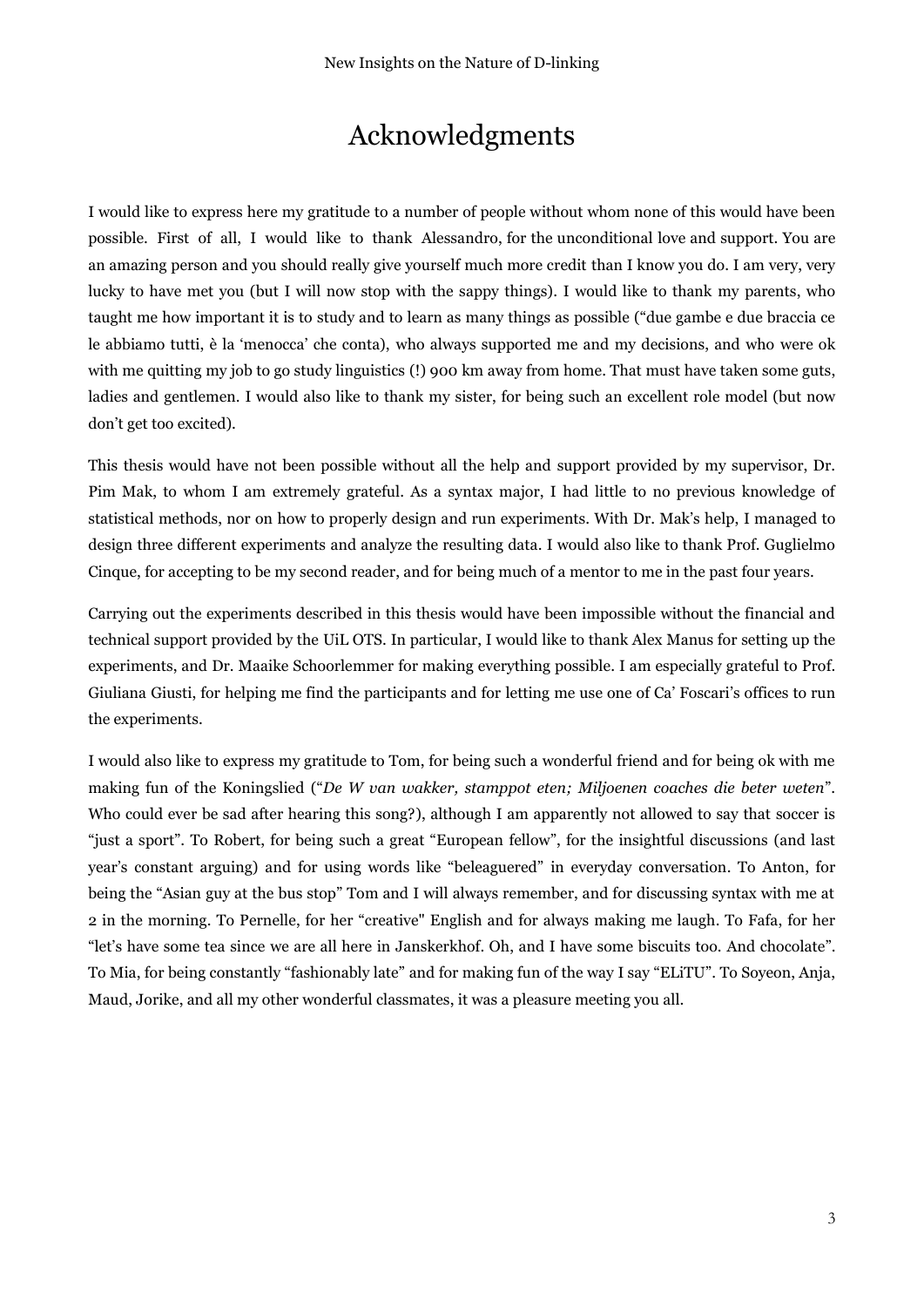## <span id="page-3-0"></span>Abstract

Two important challenges in the study of weak islands are the lack of an adequate definition of d-linking, and the still poorly understood nature of the principles responsible for the higher acceptability of d-linked constructions. In the present work, I address both of these issues. In particular, I argue that the notion of d-linking is better captured by assuming it to be composed of two primitives, *givenness* and *restrictiveness*. To this end, I provide the results of a linguistic acceptability questionnaire that support the soundness of such a conclusion. Following Kluender (1992, 1998), Hofmeister (2007) and Hofmeister and Sag (2010), I also explore the possibility that the higher acceptability of d-linked structures does not ensue from some peculiar syntactic property associated with d-linked constituents, but from general processing mechanisms. I therefore present the results of two additional experiments which aim to test the validity and the limits of this proposal. As these two latter experiments point out that the d-linking of constituents other than leftperipheral elements has a very local effect, I conclude by suggesting that the characteristic properties exhibited by d-linked constituents are dependent on their collocation at the left edge of the clause, and in particular on the high processing load associated with clause-initial positions.

## <span id="page-3-1"></span>1. Syntactic Movement and Island Constraints

The possibility of displacing a constituent, leaving its canonical position empty, is one of the defining and most intriguing properties of human languages. Example 1) illustrates one of the most familiar instances of these displacements: wh- interrogative clauses.

1) **What** did Mary think that Julie saw \_\_\_\_?

In (1), the wh- phrase appearing at the beginning of the clause, "what", has been moved out of its argument position and has been raised to the left edge of the structure. The displacement of the wh- phrase, which is called "filler" or "antecedent" (Fodor, 1989; Hawkins, 1999), results in the presence of a gap in the complement position of the most embedded verb.

These displacements, which are often labelled *filler-gap dependencies (FGD)* (Hawkins, 1999), affect a wide variety of different constructions: they are most familiar in interrogative clauses and focus movement, but also characterize comparative constructions (Chomsky, 1977; Corver, 2005; Liao, 2005), and some varieties of scrambling (Ller, 1995; Sternefelf, 1994; van de Koot et al., 2010).

Filler-gap dependencies appear to be unconstrained with respect to the number of words which can appear between the filler and its gap: a filler can be found arbitrarily far from its gap position, as can be seen in 2):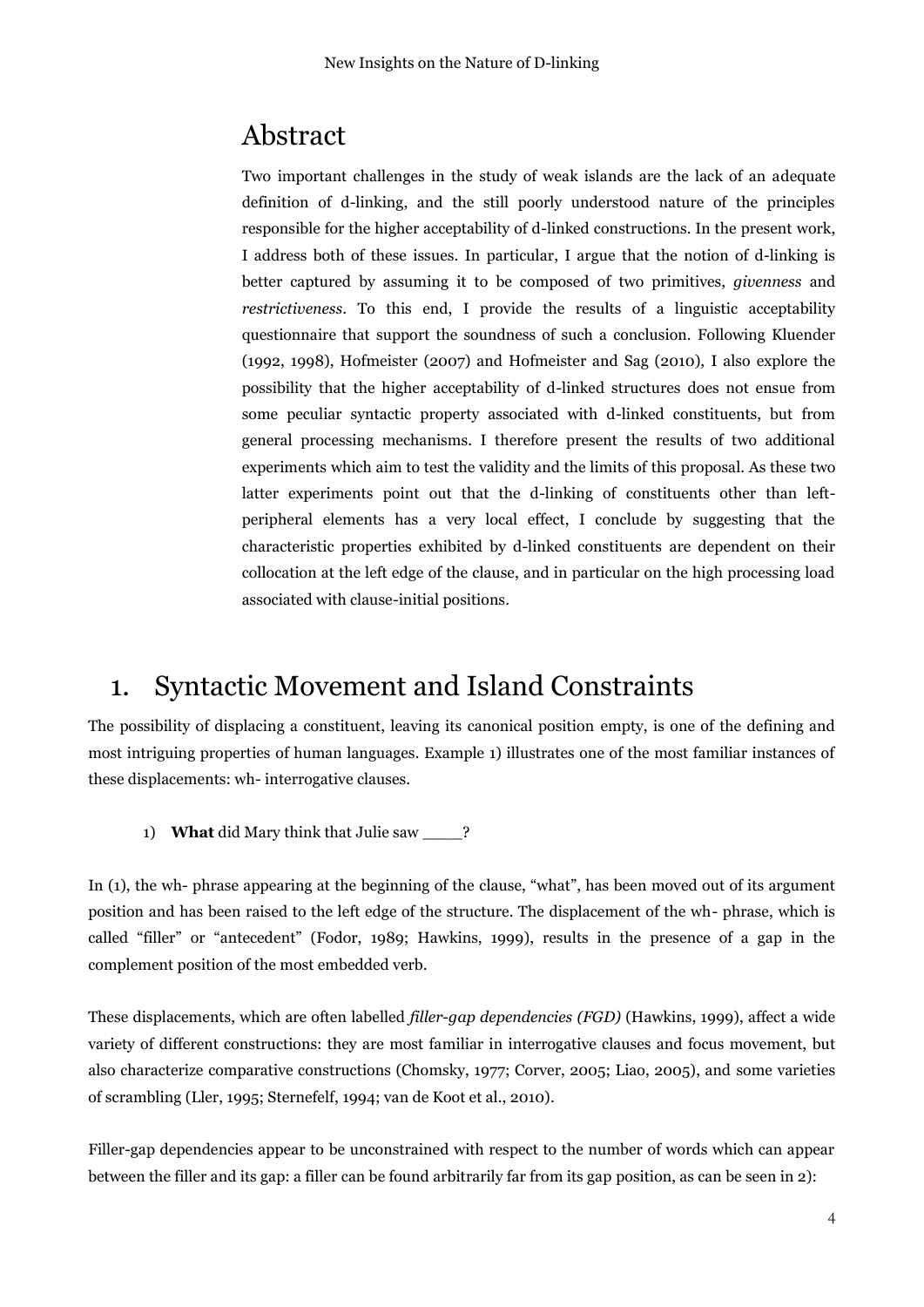2) a) **What** did Mary see \_\_\_\_? b) **What** did Mary think that Julie saw \_\_\_\_? c) **What** did Mary think that Charles said that Julie saw\_\_\_\_?

Long-distance dependencies thus appear to be unbounded with respect to length as defined by the number of words and syntactic nodes which linearly come in between the antecedent and its associate gap. They are however not unbounded with respect to the type of syntactic structure which can host a gap. As a matter of fact, some syntactic domains appear to be opaque for extraction. Following Ross' (1967) terminology, these domains are known as *islands*. There are a number of different island constraints: some of them are illustrated in the example below:

3)

- a) COMPLEX NP ISLAND \*What do you believe [the claim that Tina said \_\_]?
- b) COORDINATE STRUCTURE CONSTRAINT \*What did John read [a novel and \_\_]?
- c) LEFT-BRANCH ISLAND \*Whose did Luke borrow [\_\_ phone]?
- d) ADJUNCT ISLAND \*What did you come back [because you forgot \_\_]?
- e) SUBJECT ISLAND \*What do you believe that [the course about \_\_] will be canceled?

### <span id="page-4-0"></span>1.1 Weak Islands and the Notion of *D-linking*

Not all islands are equally opaque for movement. Islands come in two "flavors": they are either *strong* or weak. Strong islands block extraction of all types of constituent. Islands like *whether*, negative<sup>1</sup>, factive, extraposition and scope islands (Cinque, 1990; Szabolcsi, 2006), on the other hand, are considered "weak" in that they selectively allow for some constituents to be extracted, provided that these constituents satisfy certain properties. The most appropriate way of characterizing what these properties may be has been the subject of an intense debate which has spanned over the last four decades, with proponents belonging to the semantics, the syntactic, the pragmatic and the language processing literature. Initially, it was proposed that the critical property responsible for successful extraction out of weak islands was *argumenthood*, as opposed to *adjuncthood*. This hypothesis stemmed from the observation that island violations are particularly severe if the extracted element is an adjunct, while they tend to be significantly weaker, and in some cases they disappear completely, if the extracted constituent is an argument (Huang, 1982; Lasnik and Saito, 1984, 1992; Chomsky, 1986). The relevant contrast is illustrated in (4):

4) a) Which book did John wonder [whether to read ]?

 $\overline{a}$ <sup>1</sup> "Inner island", according to Cinque's (1990) terminology.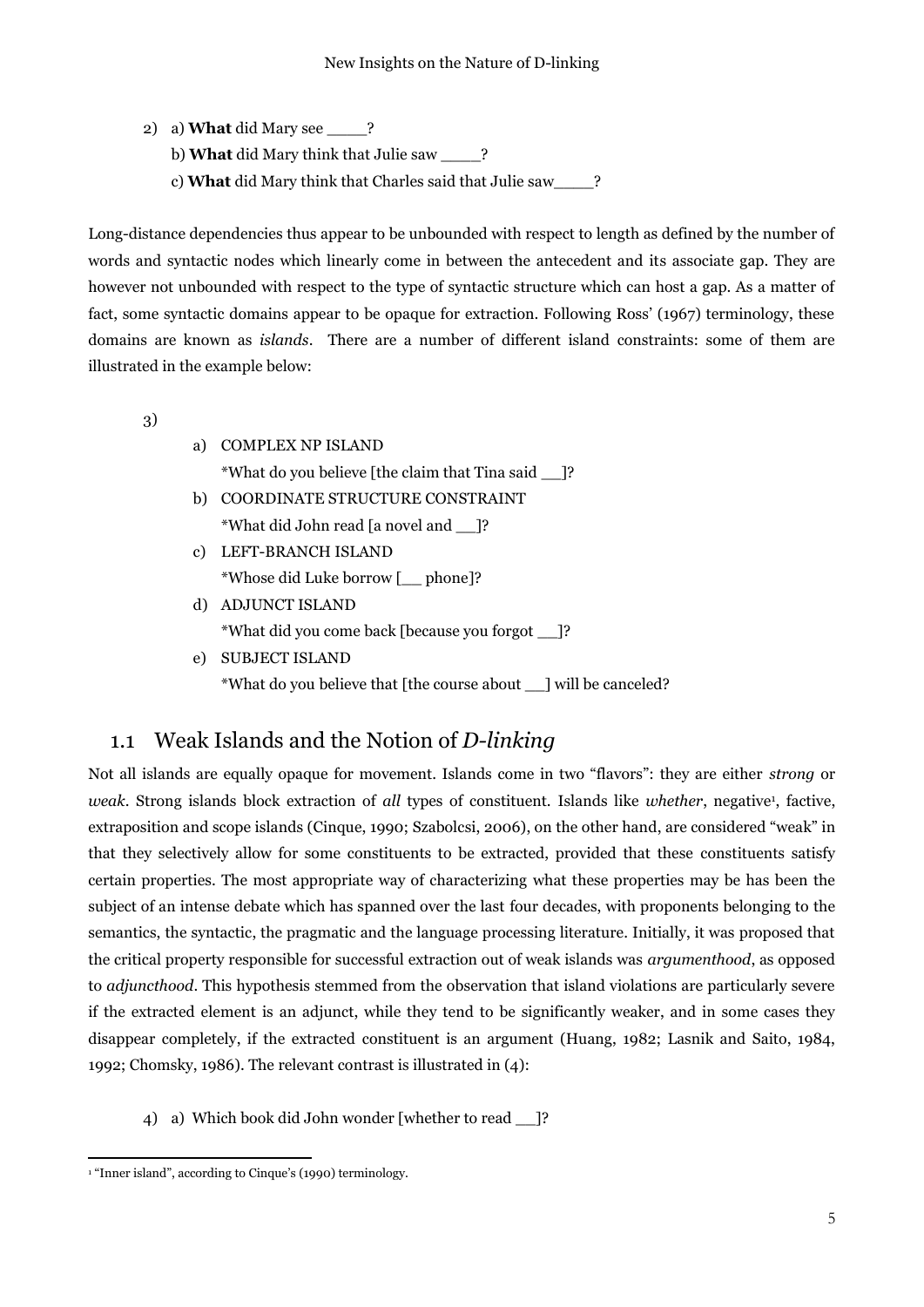b) \*How did John wonder [whether to read a book \_\_]?

Example (4a), in which the argument wh-phrase "which book" was extracted out of an indirect question, is at least marginally acceptable in English. Question (4b), where the adjunct "how" was extracted, is markedly ungrammatical.

The *argumenthood* generalization is however confronted with a series of empirical problems. Consider for instance example (5), where the embedded direct object "what the hell" was extracted.

5) \*What the hell [don't you know where to buy \_\_\_]?

(Rizzi, 2000: 6)

The ungrammaticality of (5) shows that not all arguments can be successfully extracted out of weak islands; the *argumenthood* generalization therefore appears to make too strong predictions. Note that the problem with (5) is not due to a more general ban on the extraction of fillers like "what the hell": "what the hell" is perfectly extractable in non-island domains, as can be seen in (6).

6) What the hell do you think that you will find \_\_\_\_ in that drawer?

(Rizzi, 2000: 6)

Because of this and other considerations, the *argumenthood vs adjuncthood* hypothesis was later substituted by the notion of *d(iscourse)-linking*: the idea that only wh-phrases whose variable has a range which is either presupposed or shared knowledge can be optimally extracted out of weak islands. It was in particular observed that constituents which feature a lexical restriction, such as "which men", can systematically escape weak islands. The first to notice that these types of constituent exhibited somehow peculiar properties (for example, by disobeying superiority restrictions) was Pesetsky (1987) in his investigation of wh-in-situ and LF movement. Pesetsky labelled these special types of constituent "d(iscourse)-linked", in reference to the fact that the range of their variable is linked to the immediate discourse: it is either given in the preceding context, or it is shared knowledge. In this respect, consider example (7):

7) Which courses [don't you know whether to attend\_\_\_]?

In (7), the lexical restriction "courses" suggests –and in fact implies– the existence of a set of courses from which the speaker is asking for a choice (Frazier & Clifton, 2002). According to Pesetsky (1987), this set either has to represent shared knowledge, or has to be presupposed in the discourse: if the set of courses is not pre-established, a question like (7) is pragmatically odd and presumably ungrammatical. 2

The notion of d-linking was also discussed in Kroch (1989) and in Comorovski (1989), who made the influential observation that only d-linked constituents can be successfully extracted out of weak islands. This observation was later further developed by a number of different authors (cf. Rizzi, 1990; Obenauer, 1992;

 $\overline{a}$ 

<sup>2</sup> See however sections 2 and 2.1 for a discussion on why this definition of d-linking may be inadequate.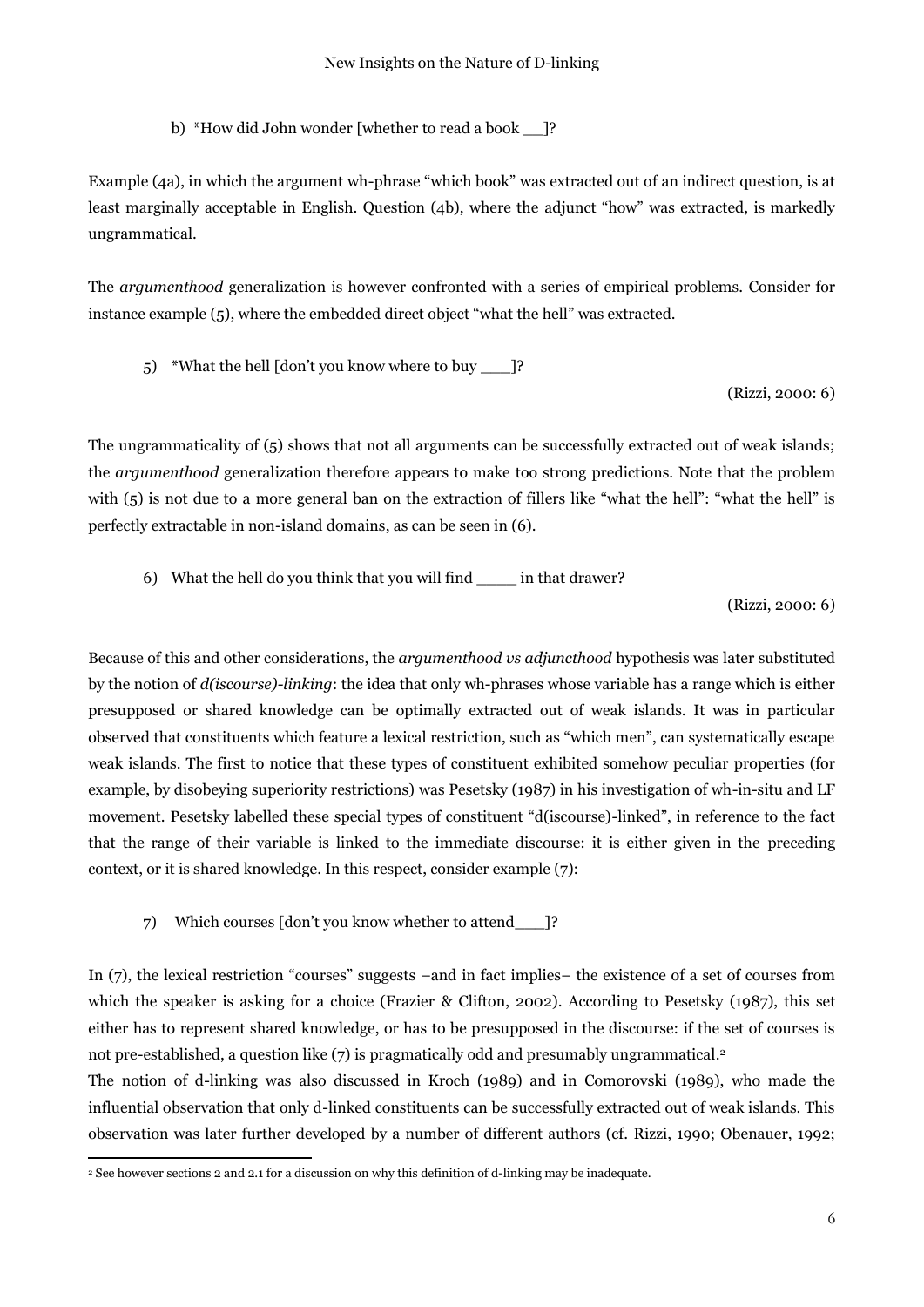Kiss 1993), including in particular Cinque (1990), who suggested that it is the pre-established nature of the referent of d-linked expressions which makes these constituents insensitive to island constraints.

Quite interestingly, wh-phrases appear to be maximally or minimally extractable according to their degree of discourse-linking, something which would seem to suggest that Cinque (1990) was on the right track in proposing that the property of being pre-established is what underlies d-linking effects. For example, whereas overt partitive wh- constituents like "which one of X" appear to be optimally extractable, wh-phrases like *what the hell* and *what on earth* are strongly ungrammatical if extracted across a weak island:

8) \*What on earthl [don't you know where to buy [?]?

According to Pesetsky (1987), these latter phrases, which he labels "aggressively non-d-linked", are outright incompatible with a d-linked reading: the reason why one utters a question starting with an aggressively nond-linked wh-phrase is to express absolute surprise and disconcert about all possible answers. By its own nature, the answer to an aggressively non-d-linked question is then never going to be mentioned in the preceding discourse, nor is going to be part of a pre-established set of elements. The ungrammaticality of (8) would thus follow.

The notion of d-linking may at first seem a rather intuitive and straightforward concept, yet much disagreement exists both on the best way to characterize it, and on what underlying principle(s) may be responsible for d-linking phenomena. The present research is devoted to discussing and addressing these two issues: in particular, the results of three experiments which may shed some light on these questions will be presented.

#### This study is organized as follows:

In the first part of this thesis (section 2), I will discuss what the most appropriate definition of d-linking should be. In particular, in section 2.1, I will present a tentative new working definition of d-linking by introducing the notions of *givenness* and *restrictiveness*. In section 2.2, I will then present the results of an acceptability judgment questionnaire, which appears to support the validity of the proposed definition.

The second, longer part of this thesis (section 3, 4, 5 and 6) will address the debate concerning the underlying principles and/or properties responsible for the higher acceptability of d-linked structures. In particular, in section 3.1 and 3.2, the syntactic account provided by Rizzi (2000), and the processing accounts proposed by Kluender (1992, 1998), Hofmeister (2007) and Hofmeister and Sag (2010) will be presented and discussed. In section 4, I will present the rationale behind the second experiment which is described in this thesis, a self-paced reading experiment, the aim of which is to study the effect of d-linking on referential expressions. The design, methods and results of this experiment will be presented in section 5. In section 6, the rationale, design, and results of a third experiment will be provided: the purpose of this third experiment is to expand on the results of experiment 2 by investigating the effect of d-linking on [+restrictive] referential expressions. In section 7, I will then discuss how the results yielded by these three experiments feed into our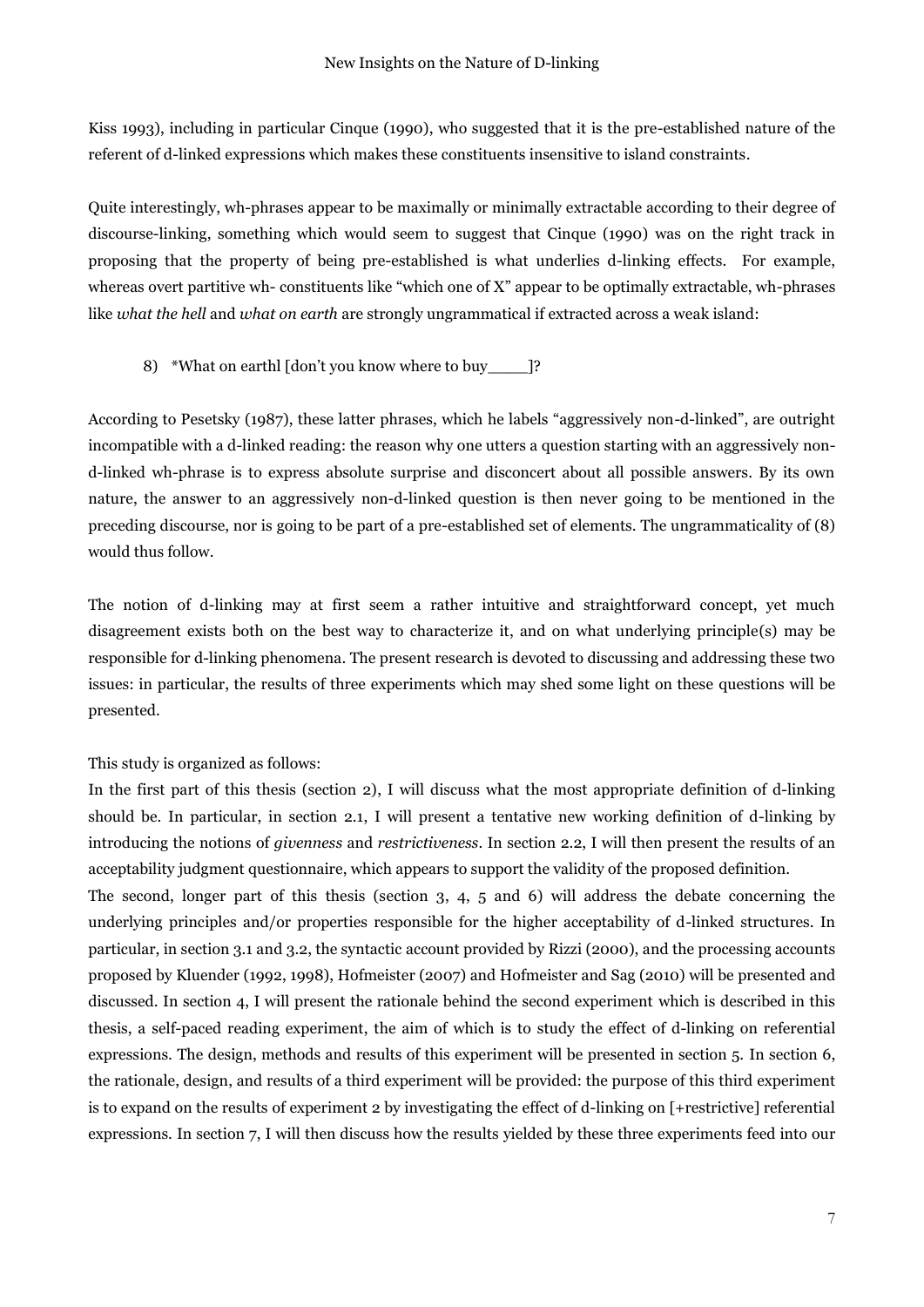investigation of what type of account can better capture d-linking effects. Finally, in section 8, I will provide some general considerations and concluding remarks.

## <span id="page-7-0"></span>2. A Formal Definition of *D-Linking*

As Hofmeister & Sag (2010) point out, a formal definition of d-linking is missing from the existing literature. In the wake of Pesestky's (1987) seminal work, the term "d-linking" has so far been taken to indicate all those wh-phrases which inquire about entities which are part of a set which is either pre-established or represents common, shared knowledge. Moreover, the prototypical "d-linked" constituent has been roughly associated with argument wh-phrases with a lexical restriction, such as "which men", whereas the prototypical non-dlinked wh-phrases have been identified with aggressively d-linked wh- fillers such as "what the hell", and bare wh-items such as "what" and "who".

One problem with this definition is that it is too vague. Consider for instance the reference to the fact that a constituent, in order to be d-linked, must be pre-established. How is the property of being pre-established attained? Does the preceding context have an exclusive role in making a given constituent pre-established, and if yes, in what ways? Furthermore, in which position does the pre-established set of entities have to be introduced in the preceding context? Are there no differences among the syntactic positions in which this set can be first merged, or will different syntactic positions correlate with different degrees of pre-establishment, and hence of d-linking? The fact that no formal answer has so far been provided to such questions suggests how difficult it is to formally test the existing definition of d-linking: one can hardly test a fundamentally incomplete notion.

Not only this definition is too vague, it also appears to be empirically inadequate. First of all, bare wh-items are not necessarily associated with a non-d-linked interpretation. Consider example (9):

9) a) I brought some of the objects I found on the table. b) What did you bring exactly?

With his utterance, speaker A is restricting the set of possible things he may have brought to the objects he found on the table. Speaker B's inquiry is then a request to further restrict this set of items. In this sense, (9) resembles d-linked questions of the type of "which men did you see?": there exists a pre-established set of elements –the objects found on the table–, out of which speaker B is asking for a choice. The fact that the set of objects which were on the table is indeed pre-established is confirmed by the grammaticality of the degree adverb "exactly": it would be pragmatically odd to request A to narrow down a bigger set to its actual members if the set in question were not pre-established. Additional evidence of the fact that the wh- word "what" in (9) is pre-established is represented by the possibility of replacing it with a "canonical" d-linked wh-phrase, without this resulting in a complete change of meaning of the sentence. In this respect, compare (9) with the example in (10): what is being asked is essentially the same thing.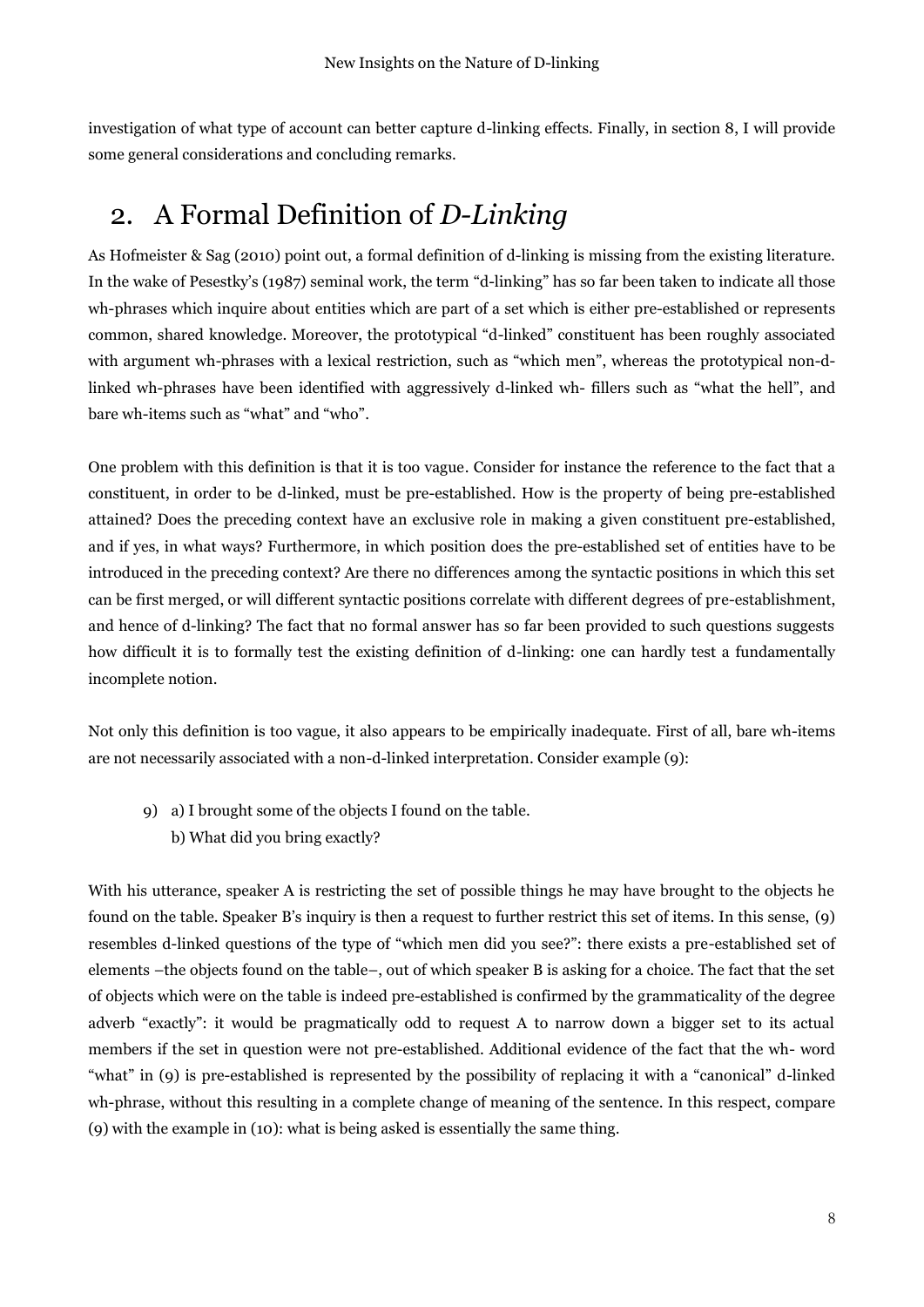- 10) a) I brought some of the objects I found on the table.
	- b) Which objects did you bring exactly?

An additional, more serious problem with the existing definition of d-linking is that there need not be a preceding context for a d-linked question to be acceptable. Compare examples (11) and (12):

- 11) Which courses do you wonder [whether to take\_\_]?
- 12) \*What do you wonder [whether to take\_\_]?

(11) is an acceptable English sentence. It features an argument wh- phrase with a lexical restriction ("courses"), and it is thus standardly considered to be d-linked. Crucially, (11) is considerably more acceptable than (12), which exhibit an identical syntactic structure but differs from the preceding example in having a bare wh- filler. Yet both interrogative clauses are presented in isolation: the higher acceptability of (11) therefore cannot be said to originate from the fact that (11) is "linked to the discourse", as, quite trivially, there is no preceding discourse to which (11) may be linked.

A related problem is represented by the fact that virtually *any* wh-phrase can be turned into a d-linked constituent by modifying the constituent itself, rather than its preceding context. In fact, a preceding context does not necessarily have to be present for these manipulations to have an effect. Consider in particular the following scale of acceptability of the extraction of different wh-phrases, as presented in Szabolcsi and Swarts (1997):

13)



Szabolcsi & Swarts (1997: 241)

In Szabolsci and Swarts' hierarchy, overt partitive forms like "which men" are more acceptable than bare whphrases. These are more acceptable than quantity wh-phrases, like "how many" and "how much". At the bottom of the acceptability scale lie aggressively non-d-linked phrases, in the sense of Pesetsky (1987). These judgments are however far from being absolute, as shown by examples of the type of the following:

14) a) \*How much gas do you wonder [whether to buy \_\_\_ here]?

b) How much of the gas that you need do you wonder [whether to buy \_\_\_ here]?

(Rizzi, 2000:12)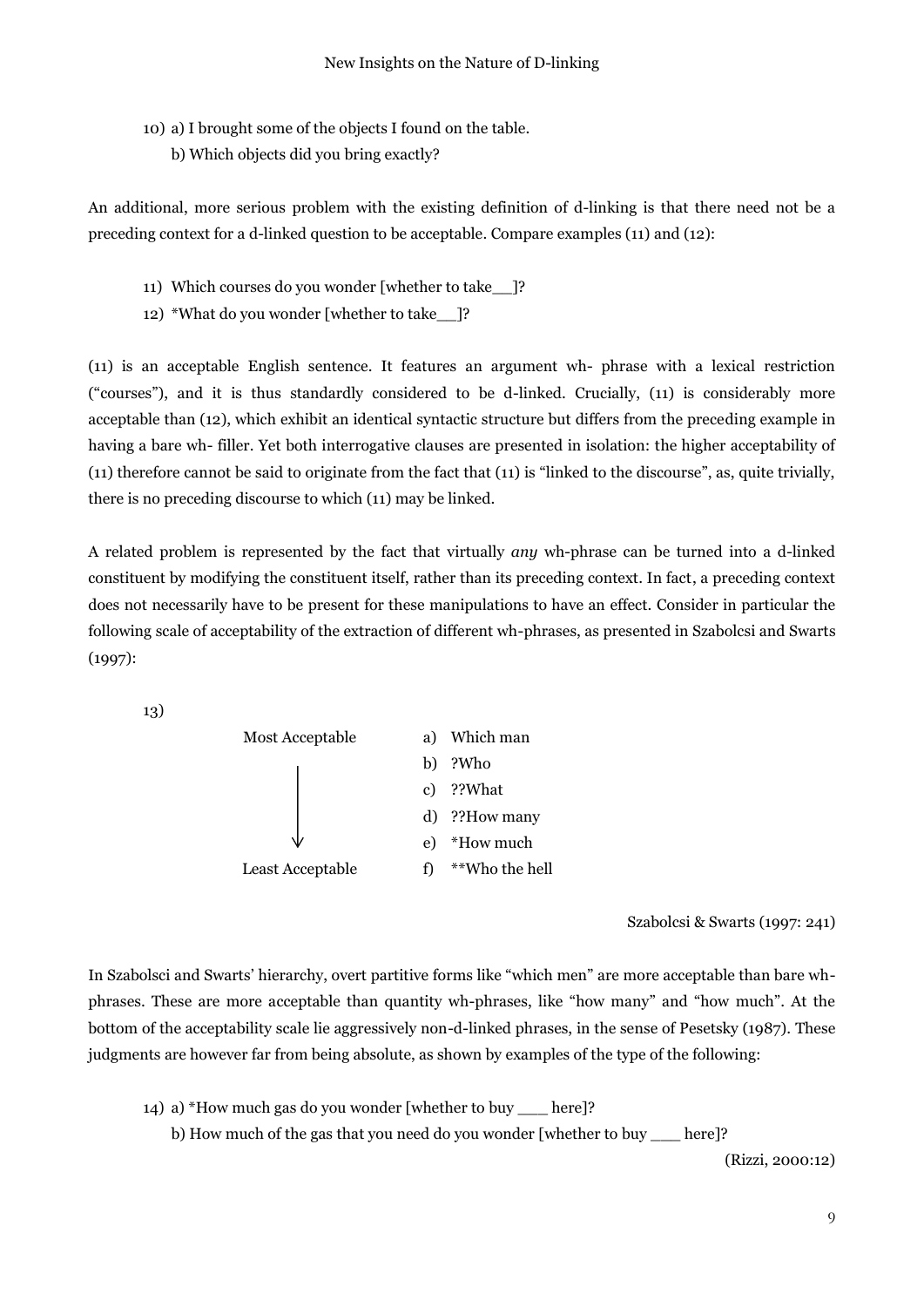In (14), the addition of the restrictive relative clause "that you need" has the effect of turning a markedly degraded sentence (14a) into an at least marginally acceptable example (14b). It thus appears that restrictive modification has the effect of transforming otherwise non-d-linked fillers into d-linked ones. Once again, this seems to question the validity of the accepted definition of d-linking: what makes (14b) grammatical is not a modification of the preceding context –which is anyway not present–, but of the filler itself.

In fact, even if a preceding context were indeed present, it would still be unclear how differences in acceptability correlate with different degrees of pre-establishment. Consider in particular example (14a). In order for such a sentence to be pragmatically felicitous, it must be the case that in any possible preceding context which can be felicitously associated with (14a), "gas" must either be mentioned or must represent shared knowledge. In this respect, observe the contrast between (15a) and (15b), where two different preceding contexts for (14a) are presented:

- 15) While driving on the highway:
	- a) A: "I'm running really low on gas, I'm afraid I'll have to stop at the next rest stop. The problem is that gas is so expensive in this region. I need at least 50 gallons to get to our destination, but I should probably just buy enough to get going for a few more kilometers, and then head to another rest stop."

B: "So tell me…How much gas were you wondering whether to buy here?"<sup>3</sup>

b) A: "I'm starving, I'm afraid I'll have to stop at the next rest stop to buy something to eat. The problem is that everything is so expensive in this region. I am so hungry I could eat an entire triple cheeseburger, but I should probably just buy some snacks, enough to get going for a few more kilometers, and then head to another rest stop." B: #/\*"So tell me…How much gas were you wondering whether to buy here?" <sup>4</sup>

It follows that, if preceded by a context, the lexical restriction in (14a) would necessarily have to be preestablished. We would thus expect (14a) to be as grammatical as any d-linked construction, a prediction which is obviously not borne out. Also consider that the context depicted in (15a) would be equally felicitous as the preceding context for (14b). The fact that the same context could felicitously be used to introduce both (14a) and (14b) shows that it is unlikely that the ungrammaticality of (14a) stems from the fact that "gas" in (14a) is less linked to the preceding discourse than it is in (14b): the fact that both alternatives can be preceded by the very same context would make "gas" equally pre-established in both.

### <span id="page-9-0"></span>2.1 D-linking as a Composite Notion

 $\ddot{\phantom{a}}$ 

In this section, I explore the possibility that d-linking is not the monolithic notion it has so far been taken to be, but is in fact a composite notion formed by two primitives, *givenness* and *restrictiveness*.

 $3$  Note that, if preceded by an appropriate context, even sentences of the type of (14a) are acceptable. The role of the preceding context in making a given island-violating structure acceptable will be discussed in more detail in the following section.

<sup>4</sup> If not preceded by a sensible context, (14a) is not only pragmatically infelicitous, it is in fact simply ungrammatical.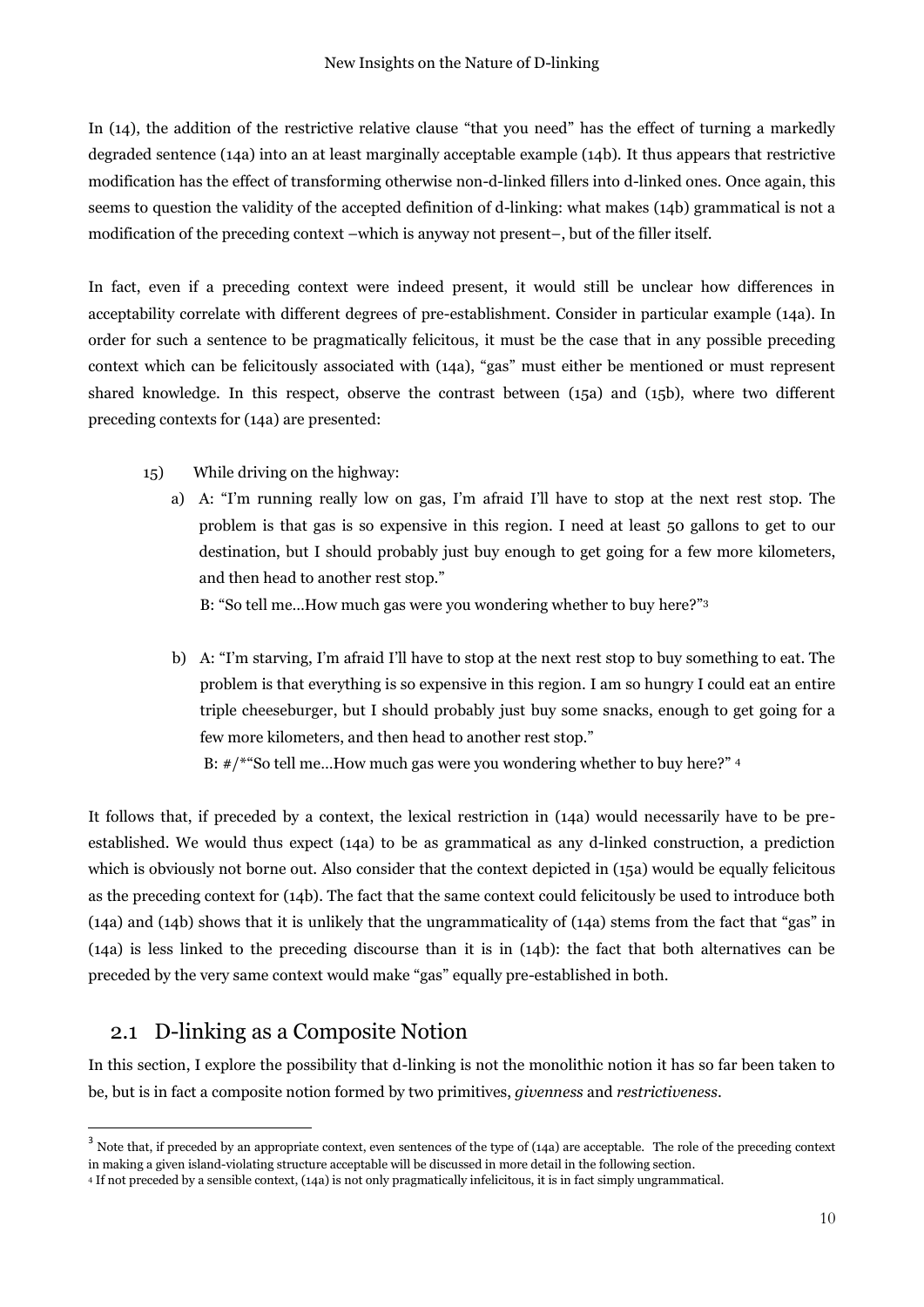The term *givenness* has the same meaning which is associated with the traditional definition of d-linking, as seen in Pesetsky (1987): a constituent is given if it refers to a contextually pre-established set of entities, and hence can be said to be *given*, in the sense of *salient* and *easily accessible*.

*Restrictiveness* and *restrictive* are here used as synonyms of "exact reference/referentiality": they will be employed to describe constituents which have a precise, exact reference, as opposed to constituents which, for example, merely denote a set of entities, without picking a specific member out of it. In this sense, the contrast between [+ restrictive] and [– restrictive] entities is parallel to the one which characterizes [+ definite] and [– definite] nominal expressions: to be able to utter a definite expression like "the book", there must exist a specific book about which the speaker is talking. When uttering a nominal expression like "a book", on the other hand, no such presupposition is present. Indeed, the expression "a book" merely restricts the set of relevant entities to the ones which are part of the set of books, without picking out a specific member out of this latter set.

However, whereas a DP can only be either definite or indefinite, there are arguably different levels of restrictiveness, with the more restrictive expressions being the ones whose referent is more specific and hence more easily identifiable. Consider the following examples:

- 16) **What** did you like best?
- 17) **Which book** did you like best?
- 18) **Which of the books Erwin gave you** did you like best?

The expression "which book" in (17) is more restrictive than bare "what", as "which books" restricts the set of entities to be considered to the set of books. The wh- phrase in (18) is however more restrictive than "which book", as the extra information encoded in restrictive relative clause significantly restricts the set of possible books to be considered.

Note that restrictiveness is here taken to be a mere property of a given constituent (be it a canonical DP or a wh- phrase), the way definiteness is. In this sense, restrictiveness does not refer to or interact with discoursecontextual cues: the questions in (16) and (17) could have very well been preceded by a context which made clear that the entities the speaker is inquiring about are the books given by Erwin, causing "which book" and "what" to be just as restrictive as the wh- expression in (18). This is a type of "restrictiveness via context" which would however require a separate thesis to be discussed in sufficient detail and which will only be briefly touched upon in the present work.

There are several reasons why an analysis of d-linking in terms of restrictiveness seems particularly fitting. First of all, on a lexical-semantic level, there appears to be a restriction on the types of nominal expression which qualify as felicitous answers to a d-linked question. These expressions can generally never be [ restrictive], as can be seen in (19):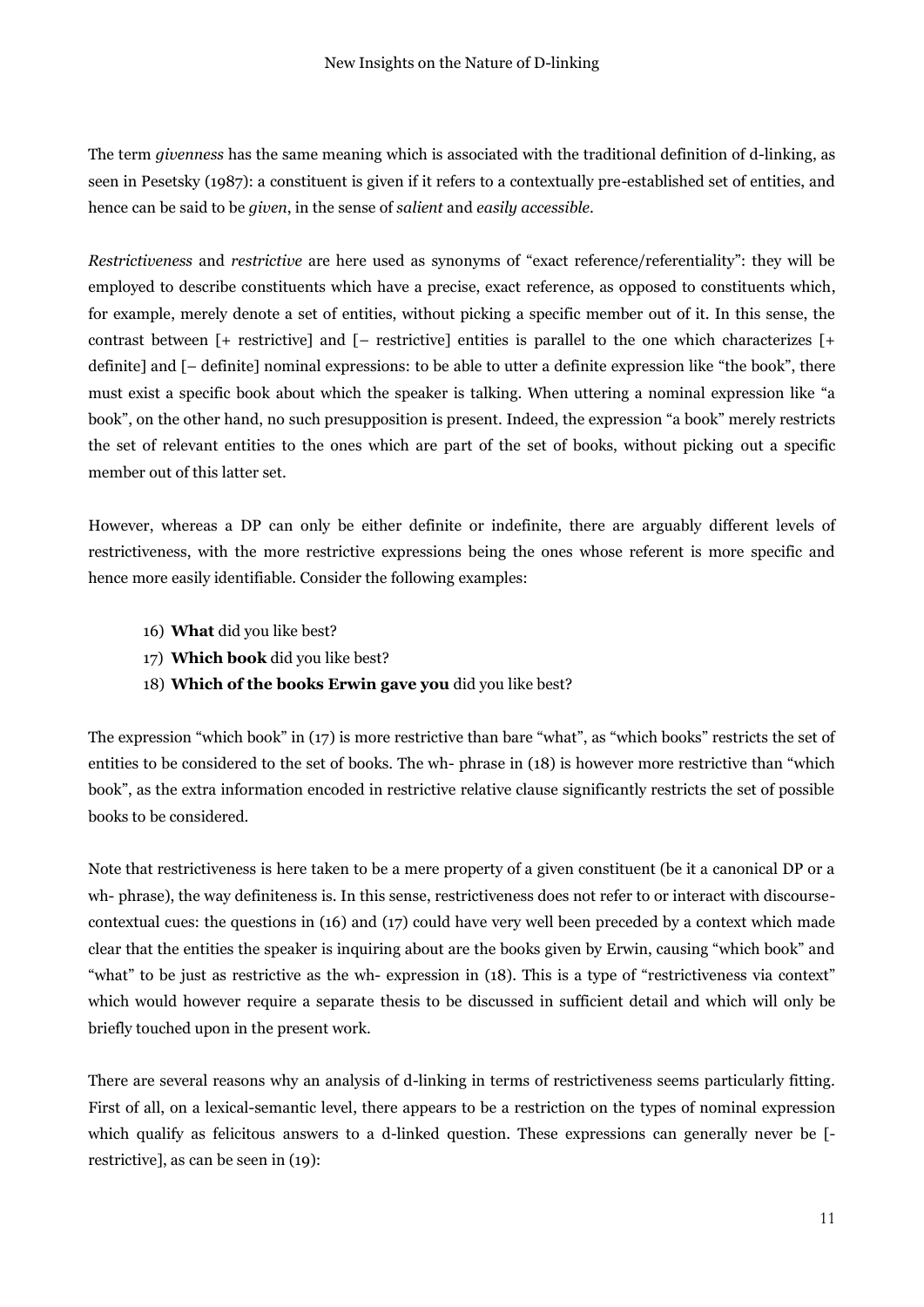- 19) a) "Which books were you wondering whether to buy?"
	- b) "*The Lord of the Rings* and *the Selfish Gene*." # "Some books."

We know that a certain degree of similarity between the filler in a question and the set of possible answers to such a question must be assumed: if the filler is a manner wh-constituent (e.g., *how?*, *with what?*), for example, all possible answers to the given question must be manner phrases. If the filler is a duration whconstituent (e.g., *for how long?*), all possible answers will express some form of duration. Finally, if a filler is a wh- phrase like "who", all possible replies to the question must have as referents [+ human] entities5. The restriction on the types of DP which can felicitously be used as a reply to a d-linked question would thus seem to suggest that d-linked fillers may also be restrictive.

On a syntactic level, d-linked constituents can never appear in existential constructions (Shields, 2008), just like specific DPs (Milsark, 1974). In particular, compare the pair in (20), where definite and indefinite DPs are used, with the examples in (21), where d-linked and non-d-linked fillers are contrasted:

- 20) a. There are some cows in the yard.
	- b. \* There are the cows in the yard.
- 21) We're in trouble.

 $\ddot{\phantom{a}}$ 

- a. But who (the hell) is there that can help us?
- b. \* But which person is there that can help us?

(Shields, 2008: 7)

Definite expressions can reasonably be argued to always be restrictive: once again, to be able to utter a definite expression like "the book", for example, there must exist a specific book about which we are talking. The fact that d-linked fillers can never appear in existential constructions, exactly like definites, is then additional evidence in favor of a restrictiveness analysis of d-linked constituents.

Finally, the idea that d-linked constituents are restrictive also appears to be compatible with a language processing analysis of filler-gap dependencies, in that [+ restrictive] constituents are arguably better "equipped" to survive through island domains. In particular, restrictive constituents encode more information that non-restrictive ones. Compare "what" with "which book": the latter wh-expression informs the comprehender that the entity about which the speaker is inquiring is a single entity (number information), and that it is a book (lexical information). The more information is encoded in a filler, the stronger the corresponding memory trace will be (Hofmeister and Sag, 2010), and hence the easier it will be to correctly retrieve such a filler at the gap site. The extra amount of information will also cause these constituents to be less sensitive to possible interference effects caused by competitor items (Van Dyke &

<sup>5</sup> With the obvious exception, of course, of all those cases in which the agent, patient or theme of an action unexpectedly turns out to be [-human] (e.g., A: "Who knocked on the door?" B: "That was actually the dog").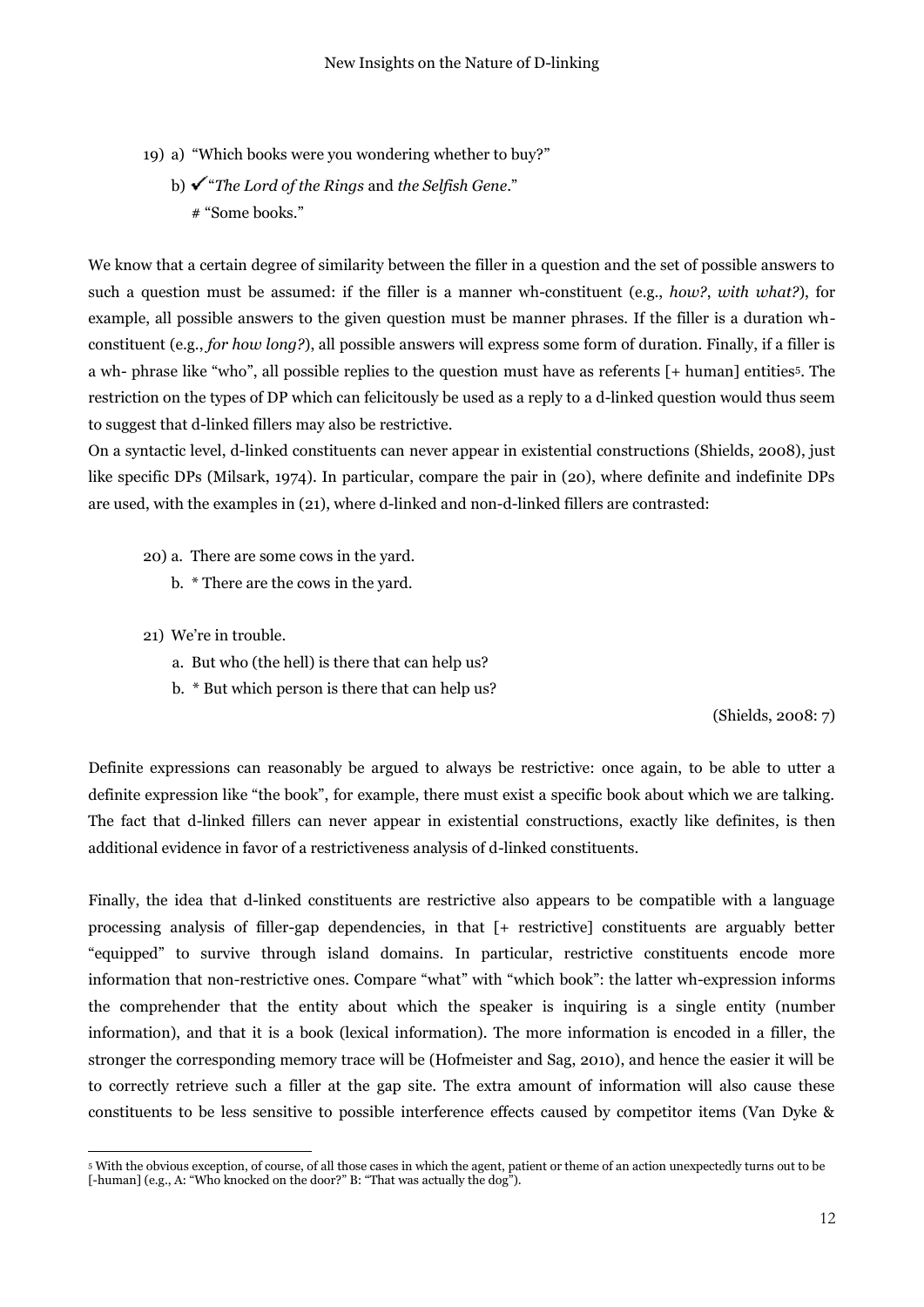McElree, 2006, 2006; Van Dyke & Johns, 2012), as the more information is encoded in a given constituent, the more dissimilar from possible competitors this constituent becomes. [+ Restrictive] fillers can also be said to be associated with a stronger memory trace in that they trigger the search for a relevant antecedent, and are therefore associated with a higher processing load. Consider again the pair *what/which book*: when processing "which book", the comprehender will by default assume that the presence of the lexical restriction is pragmatically felicitous, and will start searching for a relevant antecedent (in the case at hand, either a set of books or some related notion, like "bookshelf", "library") in the discourse. This accommodation process will lead to a more intense processing of this filler, which will thus be associated with a stronger memory trace. [+ Restrictive] constituents are thus more likely to survive across syntactic structures which are known to strain the processor's resources, as it is the case for islands (Deane 1991; Kluender & Kutas 1993; Kluender 1991, 1998; Alexopoulou & Keller, 2007; Hofmeister & Sag, 2010). Note that this would straightforwardly capture the higher acceptability of island violations featuring a filler with a lexical restriction.

The assumption that restrictiveness is one of the primitives underlying the notion of d-linking also "takes care" of some of the issues with the current definition of d-linking, as discussed in section 2. The restrictiveness hypothesis for instance takes care of the "defeasibility" of the absence of d-linking: as pointed out in the preceding section, most wh-phrases can be rendered d-linked provided the right amount of restrictive nominal, prepositional or clausal modification (e.g., how much gas  $\rightarrow$  how much of the gas you need). This is unexpected under a pure *givenness* analysis of d-linking, as modifying the amount of information encoded in the wh- filler should and does not have any effect on the preceding context. On the other hand, the defeasibility of the absence of d-linking) follows if one assumes that restrictiveness is one of the primitives underlying d-linking effects: all types of modification add extra information to that already encoded in a given constituent, thereby increasing its specificity<sup>6</sup> and hence its restrictiveness.

Another particularly challenging issue with the existing definition of d-linking was represented by the fact that d-linked questions are perceived to be grammatical even if presented in isolation, i.e., if not preceded by a relevant context. If d-linking were solely a matter of being pre-established, i.e. of being *given,* no improvement in grammaticality should be observed for sentences in isolation, as these could never be *given*. If, on the other hand, d-linking is the result of two interacting forces, *givenness* and *restrictiveness*, an effect should be expected not only following manipulations of the preceding context, but also of the filler itself. More importantly, an effect would also be expected for sentences in isolation, as givenness would no longer be a relevant factor, but restrictiveness would still be.<sup>7</sup>

 $\overline{a}$ 

<sup>6</sup> I am here using the term "specific" in the general sense of the word, i.e., as an antonym of "vague", and not in the sense of Enç (1991), who essentially uses this term as a synonym of "pre-established".

<sup>7</sup> In some cases, world knowledge may count as *givenness* (Pim Mak, p.c.). Consider the sentence "what were you wondering whether to have for dinner?", which is acceptable despite being presented in isolation and despite the filler being a bare wh- word. This is presumably because the mention to "dinner" has the effect of restricting the set of entities which may be the referents of "what" to the set of possible foods. World knowledge (knowing that people normally have dinner, and that dinners consist of food) therefore may act similarly to how a d-linked filler like "which food" acts. The role of the context in restricting the set of possible entities to be considered will be discussed in more detail later on in this section.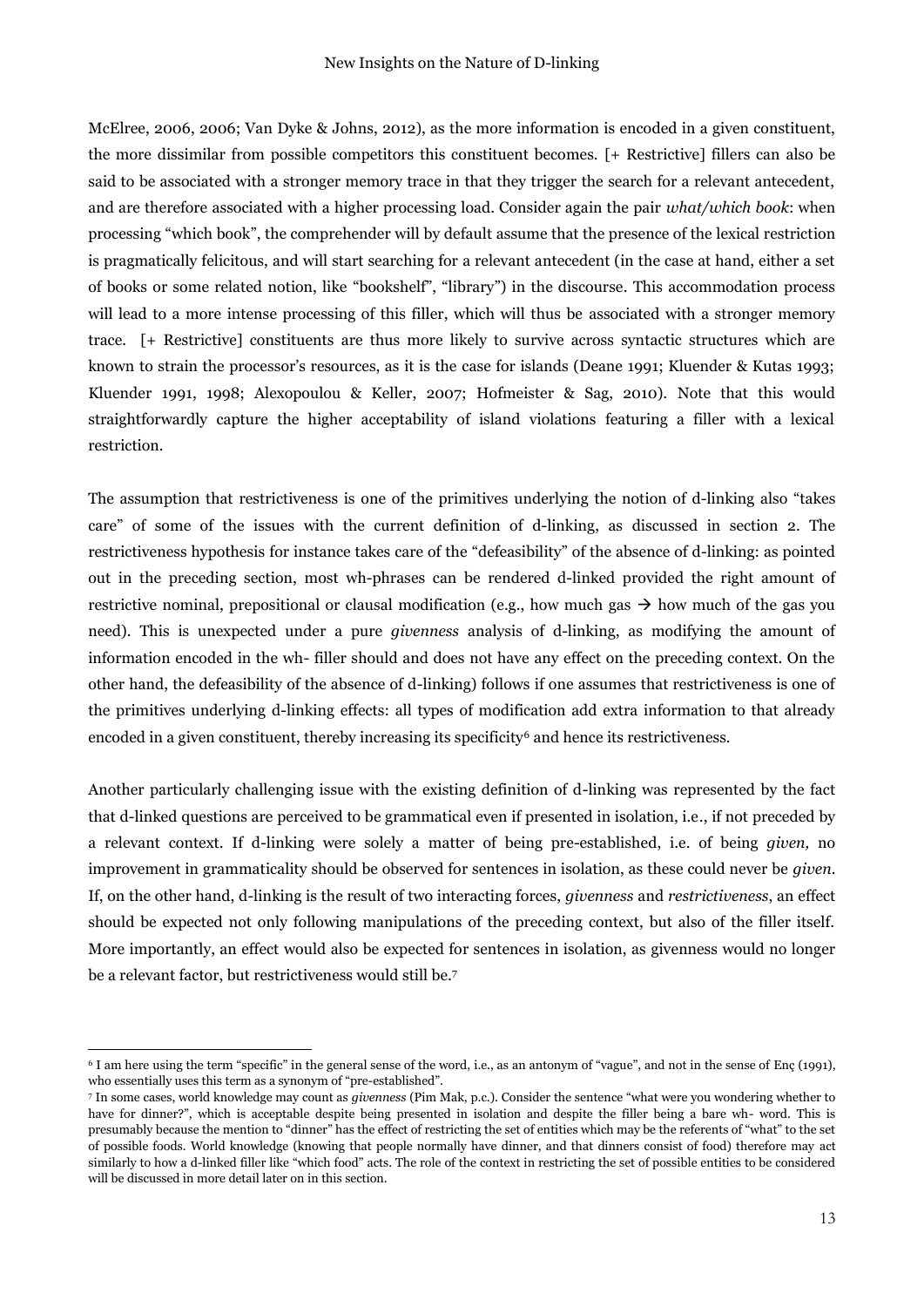A restrictiveness analysis of d-linking also captures the marked ungrammaticality of the extraction of aggressively non-d-linked fillers. According to standard accounts of d-linking, these constituents cannot be extracted out of weak-islands in that not linked to the discourse. As a sentence featuring the extraction of an aggressively-non-d-linked phrase will still be ungrammatical even if presented in isolation, discourse-linking obviously cannot be the only factor at play.

As pointed out in section 1.1., the reason why speakers use aggressively non-d-linked questions is to express utter surprise about all possible answers to the question. A speaker who were to utter a question like "what the hell didn't you know whether to find?" would then clearly have no clue about what kind of object their interlocutor is looking for. This could equally be a pen, a wallet, an elephant or the last copy of a crochet magazine. Clearly then, wh- expressions like "what the hell" cannot have a specific referent and must thus necessarily qualify as non-restrictive.

A restrictiveness analysis of d-linking would also capture the fact that quantity wh-phrases, if not otherwise modified, seem to lie at the bottom of the acceptability scale of types of wh- extraction (see again (13)). Whfillers like *how much* and *how many* range over quantities, and hence over non-individuated domains. This is of course incompatible with a restrictive reading, in that restrictive constituents, to qualify as such, must necessarily range over discrete individuals.

The idea that restrictiveness underlies d-linking is also compatible with the hypothesis put forward by Szabolcsi (1998), and a number of other authors (Aoun, 1986; Cresti, 1995; Dobrovie-Sorin, 1994; Frampton, 1990 and Rullman, 1993), that d-linked fillers must necessarily range over discrete entities, and that it is this "indivualhood" which positively affects the acceptability of weak island extractions. The account proposed in this thesis is however fundamentally different from that advocated by Szabolcsi *et alii*, in that the property underlying the restrictiveness primitive is a *processing* and not a *semantic* one. Under a semantic analysis, wh-constituents which range over individuals are insensitive to islands in that, unlike other fillers, they can take scope over these intervening elements. Under the analysis here proposed, on the other hand, fillers which range over discrete entities can survive weak islands because they are associated with a stronger memory trace and because the extra information they carry can be used to unequivocally pinpoint their referent, which can thus be more easily accommodated into a relevant mental representation.

Another reason why the individualhood analysis proposed by Szabolcsi and other authors differs from the one here advocated lies in the nature of the proposed variable: whereas individualhood is arguably a binary property -a given filler can either range or not range over discrete individuals, as there are no such things as "almost discrete" individuals-, restrictiveness appears to be a graded notion8.

The role of the type of filler in determining the d-linking of a constituent seems in fact to outweigh the role of a possible preceding context: questions featuring an intervening island violation can still be acceptable even if presented in isolation, but provided that the filler has a lexical restriction. An argument could then probably be made to eliminate completely the notion of givenness, in favor of a complete identification of dlinking with restrictiveness. A similar approach has for instance been adopted by Hofmeister and Sag (2010),

 $\ddot{\phantom{a}}$ 

<sup>8</sup> See in particular section 4.1 for a more detailed discussion on the gradability of the *restrictiveness* primitive.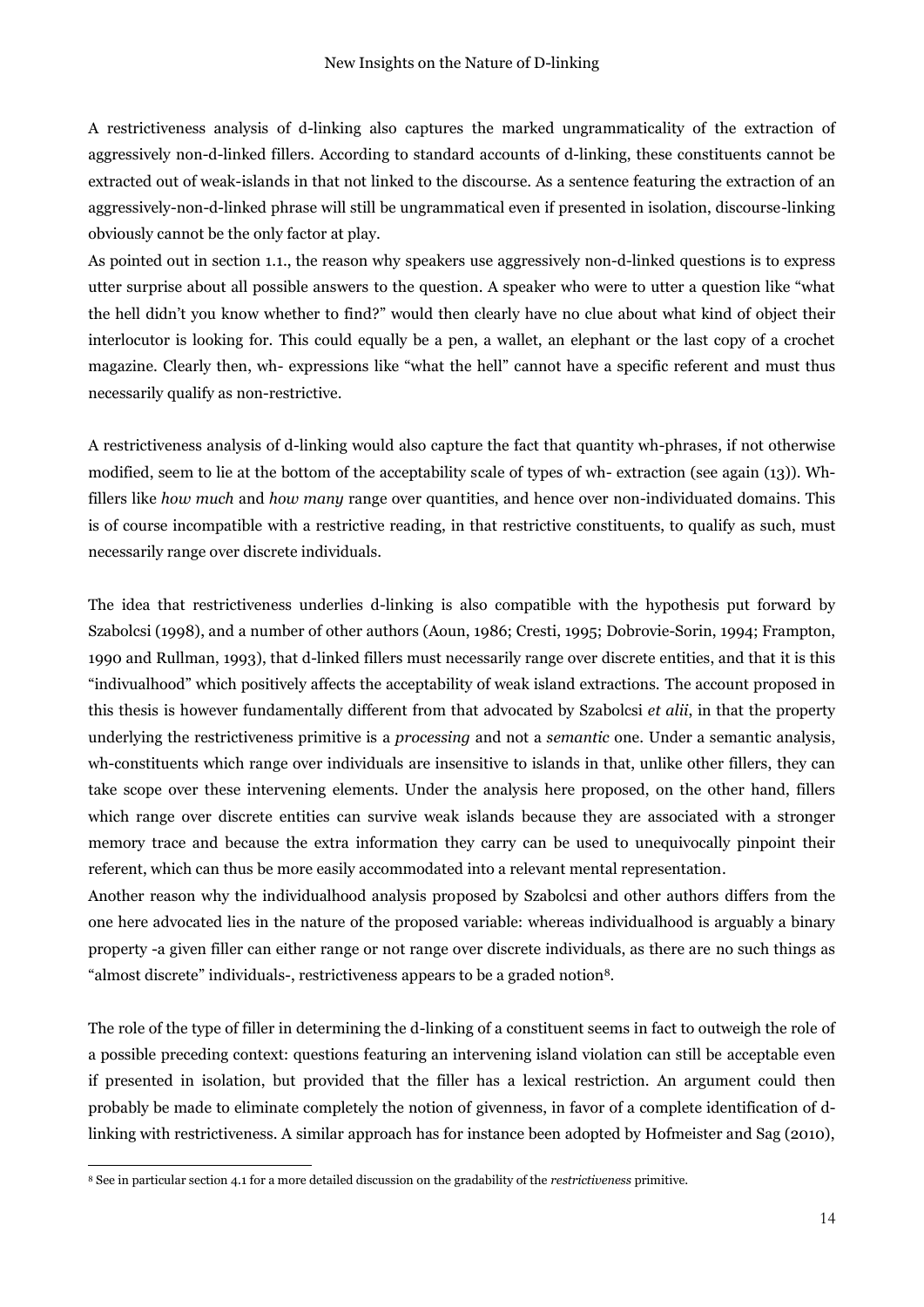who identify the source of d-linking effects in the different amount of information encoded in the various types of wh-phrase. I am however hesitant to adopt an approach this radical because of examples of the type of (22):

- 22) A: You probably noticed that there is a series of objects on the table. I need to choose ten of them and bring them to the flea market, so that I can sell them. I just don't know which ones to choose. I have some ideas, but I am not entirely sure yet.
	- B: **What** were you wondering whether to bring exactly?

The use of a bare wh-word like "what" in (22) is acceptable, despite the sentence featuring an intervening weak island. This is because the preceding context – in this case, A's utterance– makes it clear that what speaker B is inquiring about is the set of objects on the table that A just mentioned, i.e., a set of discrete entities. It can be concluded that the preceding context does indeed seem to have a role in determining the acceptability of a given weak-island construction, if only by increasing the likeliness that the filler will be interpreted as being restrictive: in (22), the presence of a preceding context makes it possible for the bare "what" (22) to be interpreted as ranging over discrete individuals, the objects on the table, rather than over a non-specified set of entities. In this respect, (22) closely resembles the example in (9), in that both can be described as instances of "restrictiveness via context".

Similar considerations seem to be at the origin of examples of the type of (23), which was originally presented in Rizzi (2000):

23) How many problems do you wonder how to solve?

(Rizzi, 2000: 6)

As pointed out in Rizzi (2000), one can imagine two possible contexts, and hence two different readings, for the example in (23). Under the first reading, the speaker has no particular knowledge of the set of problems mentioned: he or she is thus merely inquiring about the quantity of problems his interlocutor is unsure about how to solve. A felicitous answer to this type of question would be one simply providing the cardinality of the set of problems (e.g., "10 problems"). Under the second reading, we assume that both the speaker and his/her interlocutor are by some circumstance aware of the existence of the set of problems and its composition. A felicitous answer to (23) would then no longer be one merely providing the cardinality of the set, but one also stating their exact reference (e.g., "three problems, namely n. 3, 5 and  $7$ "). According to Rizzi, only this latter reading is grammatical. Once again, an appropriate preceding context (or more accurately, our intuitions about what a possible context may be) can have the effect of turning an otherwise non-distinct (and thus non-restrictive) set of entities into one for which different specific members can be recognized.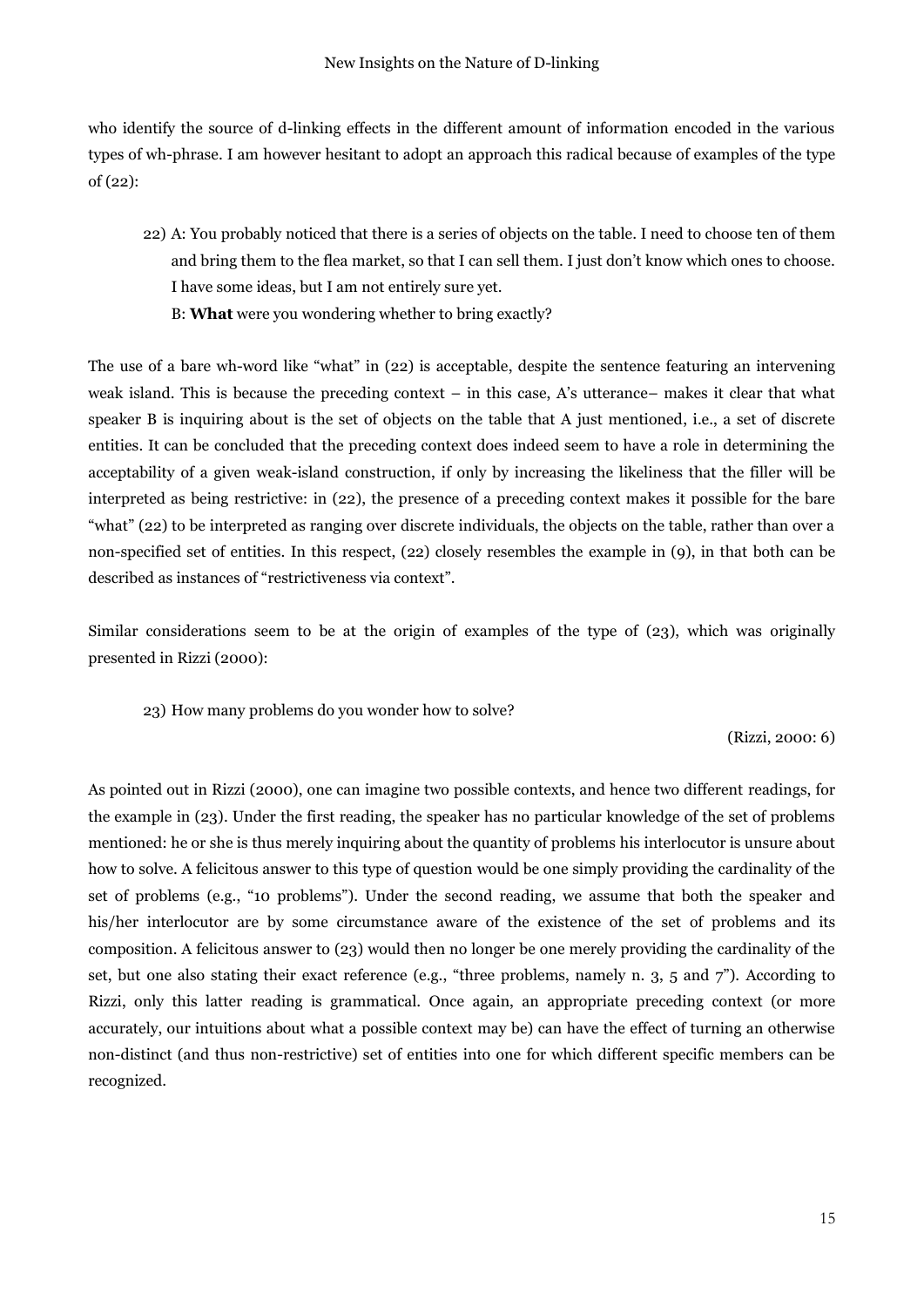### <span id="page-15-0"></span>2.2 Experiment 1: Manipulating the Restrictiveness of Wh-Constituents

If restrictiveness is indeed one of the primitive notions underlying d-linking, manipulations of the level of restrictiveness of the wh-phrase in weak island constructions should correlate with different degrees of grammaticality of the sentence itself. In particular, the prediction is that sentences with more restrictive whphrases will be perceived as being more acceptable than the corresponding sentences with less restrictive fillers.

In the present section, I will present the design and the results of an acceptability judgment test whose purpose was precisely to determine if this is indeed the case.

#### **2.2.1 Participants**

34 subjects took part in this experiment (mean age: 25, standard deviation: 2.6). All were native speakers of Italian. Linguistics students were excluded from participating in this experiment, as these are likely to be biased in their judgment of weak island constructions.

#### **2.2.2 Design and methods**

The experiment consisted of a linguistic acceptability judgment test. Each participant was presented with a questionnaire consisting of 42 Italian sentences, 12 of which were test items and 30 of which were fillers. Two types of syntactic structures were tested: *whether* islands and negative islands. Both are standardly considered to be instances of weak island violations (Cinque, 1990; Kuno & Takami, 1997; Rizzi, 1990; Szabolcsi & Swarts, 1997; Szabolcsi, 2006). For each syntactic structure, six questions featuring fillers of various degrees of restrictiveness were created. In particular, I contrasted three main degrees of restrictiveness: I compared [- *restrictive*] wh-phrases with [*moderately restrictive*] and with [+ *restrictive*] ones, to determine whether the degree of restrictiveness of the filler was a significant predictor of the acceptability of the overall sentence.

The [- restrictive] fillers were bare wh- words of the type of "who, which" (Italian: *chi/cosa*). The [moderately restrictive] fillers were fillers of the type of "which book" (Italian: *quale libro*), which feature a lexical restriction but do not otherwise restrict the set of books which has to be taken in consideration. There were four types of [+restrictive] fillers:

- i) [+ demonstrative] fillers,
	- e.g. "Quali fra questi libri"
		- "*Which of these books*"
- ii) [+ numeral] fillers,
	- e.g. "Quali fra quei tre libri"
		- "*Which of those three books*"
- iii) [+ restrictive relative clause] fillers,
	- e.g., "Quali fra i libri che Sylvie ha consigliato"
		- "*Which of the books Sylvie suggested*"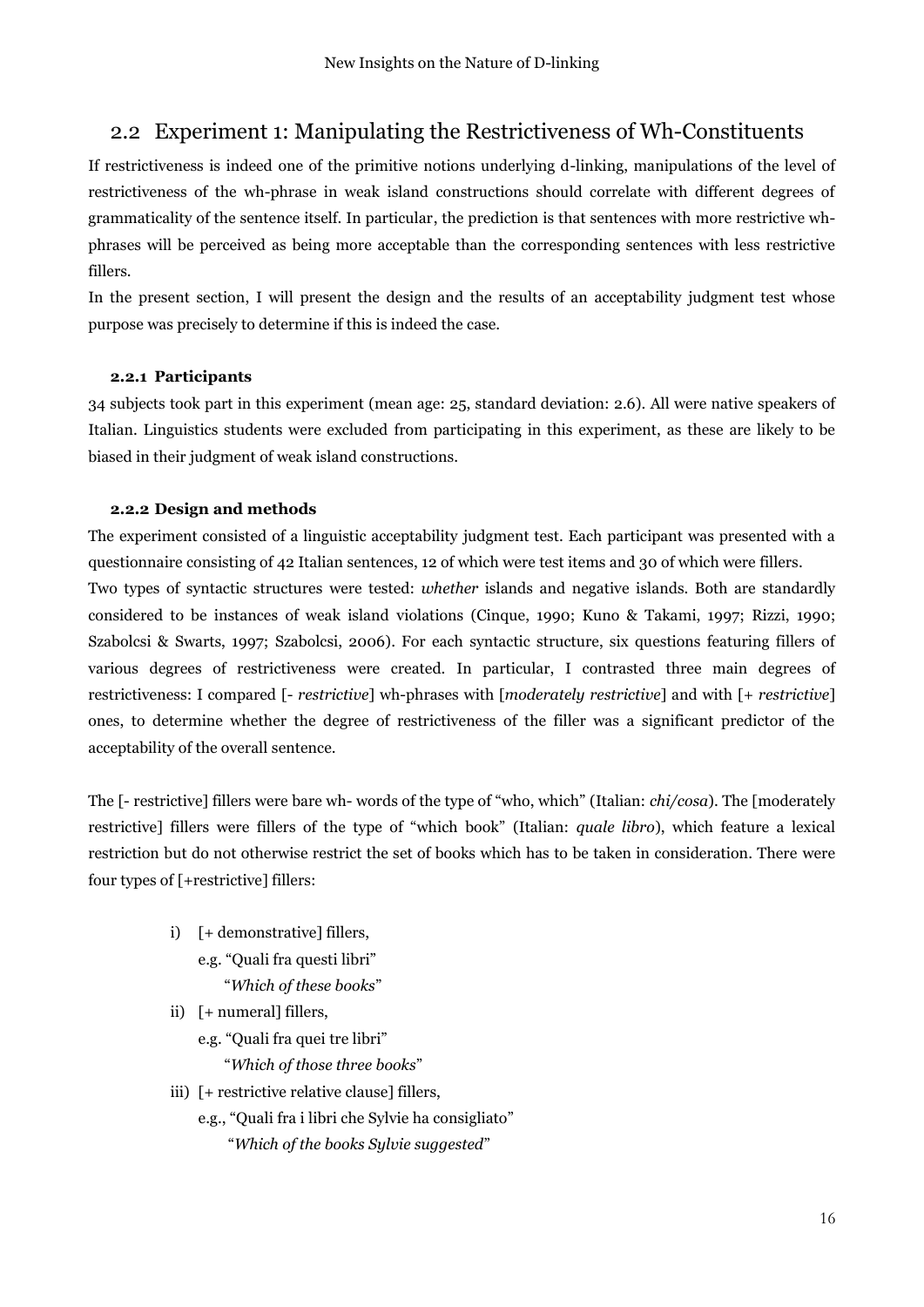iv) [+ adjective] <sup>9</sup> fillers. e.g. "Quali fra i libri di letteratura" "*Which of the literature books*"

This experiment can be described as a study on *information*. We know that speakers rely on a variety of different types of information to process and understand language, including for instance general word knowledge, phrase-structure information, pragmatic intuitions and lexical-semantic information (Gibson & Pearlmutter, 1998; Gibson et al. 1996). The proposed experiment is an attempt to investigate how the amount of information encoded in wh- fillers correlates with the perceived unacceptability of weak-island violations.

Below is a complete test items, listing all the six degrees of restrictiveness tested:

**Table 1:** Six degrees of *restrictiveness* tested, complete paradigm;

 $\overline{a}$ 

*Whether* island, *restriction*: "books", *predicate*: "to buy".

| 1. | Cosa ti domandi se comprare?<br>What do you wonder whether to buy?                                                  | NOT RESTRICTIVE <sup>10</sup>           |
|----|---------------------------------------------------------------------------------------------------------------------|-----------------------------------------|
| 2. | <b>Quale libro</b> ti domandi se comprare?<br>Which book do you wonder whether to buy?                              | <b>MODERATELY</b><br><b>RESTRICTIVE</b> |
| 3. | <b>Quali fra questi libri</b> ti domandi se comprare?<br>Which of these books do you wonder whether to buy?         | <b>RESTRICTIVE</b>                      |
| 4. | <b>Quali fra quei tre libri</b> ti domandi se comprare?<br>Which of those three books do you wonder whether to buy? |                                         |
| 5. | Quali fra i libri che Sylvie ha consigliato ti domandi se<br>comprare?                                              |                                         |
|    | Which of the books Sylvie suggested do you wonder whether to buy?                                                   |                                         |
| 6. | <b>Quali fra i libri di letteratura</b> ti domandi se comprare?                                                     |                                         |
|    | Which of the literature books do you wonder whether to buy?                                                         |                                         |

 $^9$  I am using the label [+ adjective] as an "umbrella term", i.e., to refer to all those modifiers which can be described as being "adjectivelike", although they may not necessarily be APs (e.g., in Italian, "literature" in "literature books" is a PP).

<sup>&</sup>lt;sup>10</sup> Note that the labels "not restrictive" and "restrictive" are merely a convenient simplification: as will be discussed in more detail in section 4.1, a given constituent cannot be absolutely restrictive or non-restrictive, but more or less restrictive as compared to some other constituent. Indeed, a wh-phrase like "what" can also be said to be restrictive, as it narrows down the set of entities to be considered to those marked as [- human].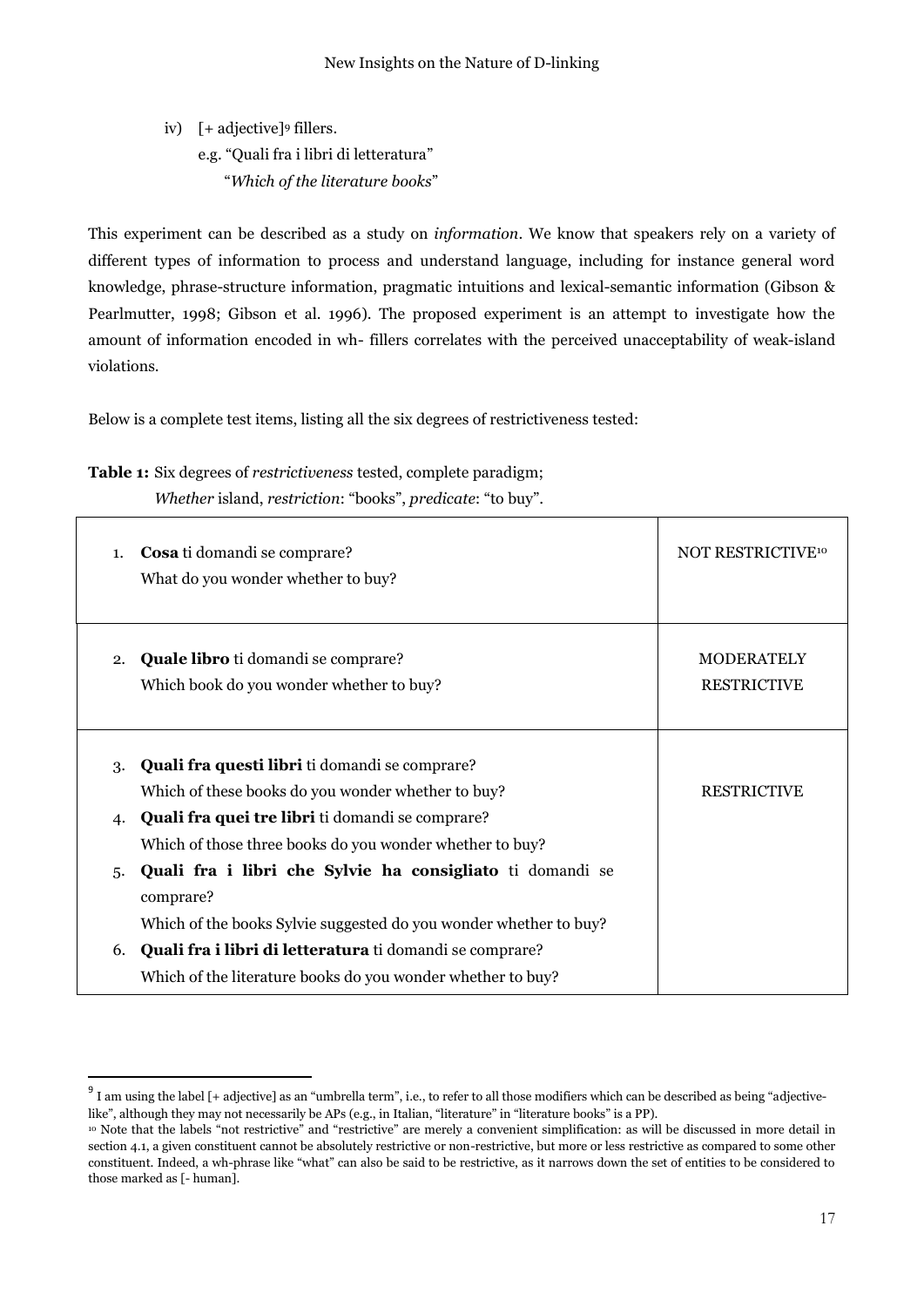Three lexicalizations were created for each test item by varying the content words. As adjunct and argument extraction are generally taken to exhibit different degrees of grammaticality, with adjunct extraction being perceived as considerably more degraded (Huang, 1982; Lasnik and Saito, 1984, 1992; Chomsky, 1986), only arguments were used. This ensured that different items and conditions had the same overall degree of syntactic acceptability, and hence that possible differences in their acceptability were more likely to solely be due to our manipulations of the filler. Also note that this ensures that all constituents tested were referential, (in the sense of Rizzi (1990), and thus that there was an equal potential for d-linking.

The three lexicalizations were distributed across three different lists using a latin-square procedure; each list was then pseudo-randomized to ensure that related conditions would have not appeared sequentially. Moreover, each test item was both preceded and followed by two fillers, so as to avoid the risk of participants recognizing similarities among the various test items. Following Sprouse et al. (2011), six "anchoring" items were also added on top of each questionnaire. These items were identical across all questionnaires; they were not marked as distinct from the remaining items in any way, and had to be rated for acceptability just like all other stimuli. Two of these items were strongly ungrammatical, two were perfectly grammatical, and two presented moderate grammatical violations. The purpose of these anchoring items was to pre-expose each subject to a wide range of grammatical acceptability, so as to avoid potential "false negative" or "false positive" judgments when rating the first test items.

#### **2.2.3 Procedure**

Participants were asked to rate each item using a 1-to-7 point Likert scale. Following Keller (1998), I adopted "descriptive" Likert scales: each degree of the scale was accompanied by a one or two-word description of what the items in that degree should have "looked like". Below is the Likert scale which was used in this experiment, which appeared under the "instruction" section on the top of each questionnaire:



**Fig 1.** The scale= (1): Extremely bad, (2): Bad, (3): Rather bad, (4) So and so, (5) Acceptable, (6) Almost perfect, (7) Perfect.

Traditional Likert scales only provide a label for the endpoints of the scale: "1" is usually labelled as "completely unacceptable", and "7" as "perfectly acceptable". What the most appropriate descriptions of all other intermediate degrees may be is something which is left at the discretion of the participant, who is thus encouraged to assign whichever label he or she may find most appropriate. The problem with this practice is that participants usually have extremely different ideas on how to qualify these intermediate degrees. This can be easily tested by asking a group as small as three people to label degree 4: they will all most likely come up with different labels. For some, 4 will most likely stand for "acceptable", for some others it will describe a degree of acceptability which is slightly more than ok, and for others it will represent a moderately degraded sentence. This situation is far from ideal, as it greatly reduces the power and the generalizability of the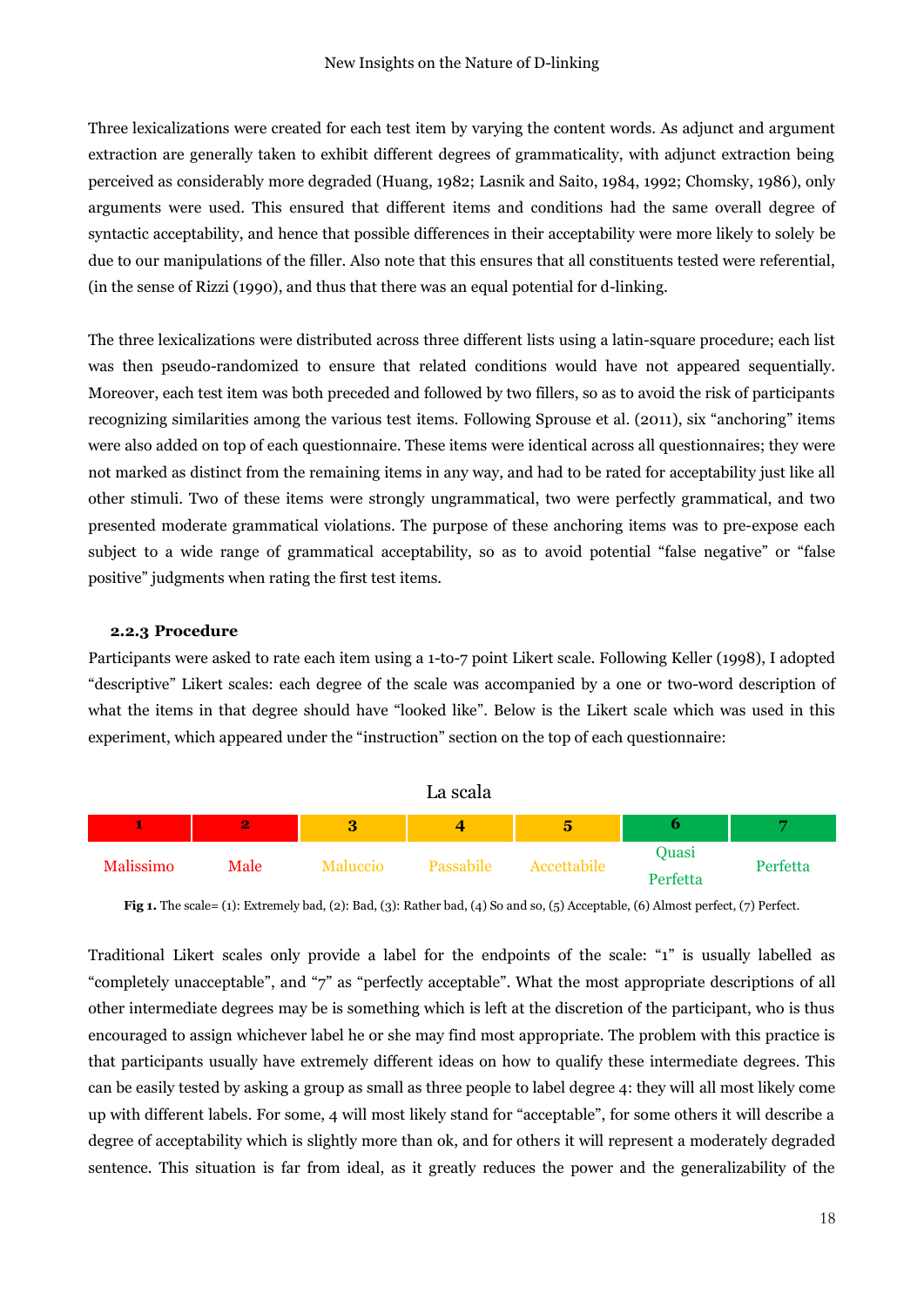experiment: it would be unfortunate if a group of participants were to rate as 5 some item that another group of participants would rate as 4, when in fact they both had in mind a similar acceptability judgment. This situation would have been particularly detrimental for the present experiment, where the object of inquiry are weak island violations. Weak island violations are standardly assumed not to be entirely grammatical and yet not to be completely unacceptable; they are thus most likely to be rated using the intermediate degrees of the Likert scale.

Participants were specifically instructed not to rate the sentences according to their grammaticality, but according to their perceived degree of *acceptability:* to explain to participants, who were all non-linguists, what "acceptability" meant, subjects were told that if they thought a given sentence was ungrammatical according to traditional grammars, but was in fact something they would either use or accept in everyday conversation, they should have rated it as acceptable. Participants were also instructed not to linger on a single sentence, but to provide, whenever possible, rapid and instinctive judgments.

#### **2.2.4 Results**

All judgments which were more than two standard deviations away from the mean ratings associated with each experimental condition (4 cases, 0.9 % of the data) were excluded from further analysis.

A two-way, repeated-measures analysis of variance was first conducted on the four [+ restrictive] conditions, to determine whether there was a significant effect of the type of lexical restriction used.

*Type of island* and *type of complexity* were the two factors in the analysis: the *type of island* variable described the type of weak island tested, either a *negative* island or a *whether* island. This variable thus had two levels: *negative island* and *whether island*. T*ype of complexity* had four levels, each corresponding to one of the four [+ restrictive] conditions. The four levels thus were *[+numeral], [+relative clause], [+demonstrative]* and *[+adjective].* In other words, this analysis had a 2x4 design. The dependent variable was represented by the ratings assigned by each subject to each of the eight experimental conditions:

|                                              |                    | <b>Type of Island</b>  |                       |
|----------------------------------------------|--------------------|------------------------|-----------------------|
| Table 2: Experiment 1, sub-design 1,         |                    | <b>Negative Island</b> | <b>Whether Island</b> |
| Four $[+$ restrictive] conditions, $(2x4)$ . |                    |                        |                       |
|                                              | [+Numeral]         | <b>Mean Rating</b>     | <b>Mean Rating</b>    |
| <b>Type of</b>                               | [+Relative Clause] | <b>Mean Rating</b>     | <b>Mean Rating</b>    |
| Complexity                                   | [+Demonstrative]   | <b>Mean Rating</b>     | <b>Mean Rating</b>    |
|                                              | [+Adjective]       | <b>Mean Rating</b>     | <b>Mean Rating</b>    |

The results of the ANOVA revealed a significant main effect of *type of islands*, with negative island extractions being judged as overall more acceptable than *whether* island extractions (F(1,33)= 5.613, p. = .024):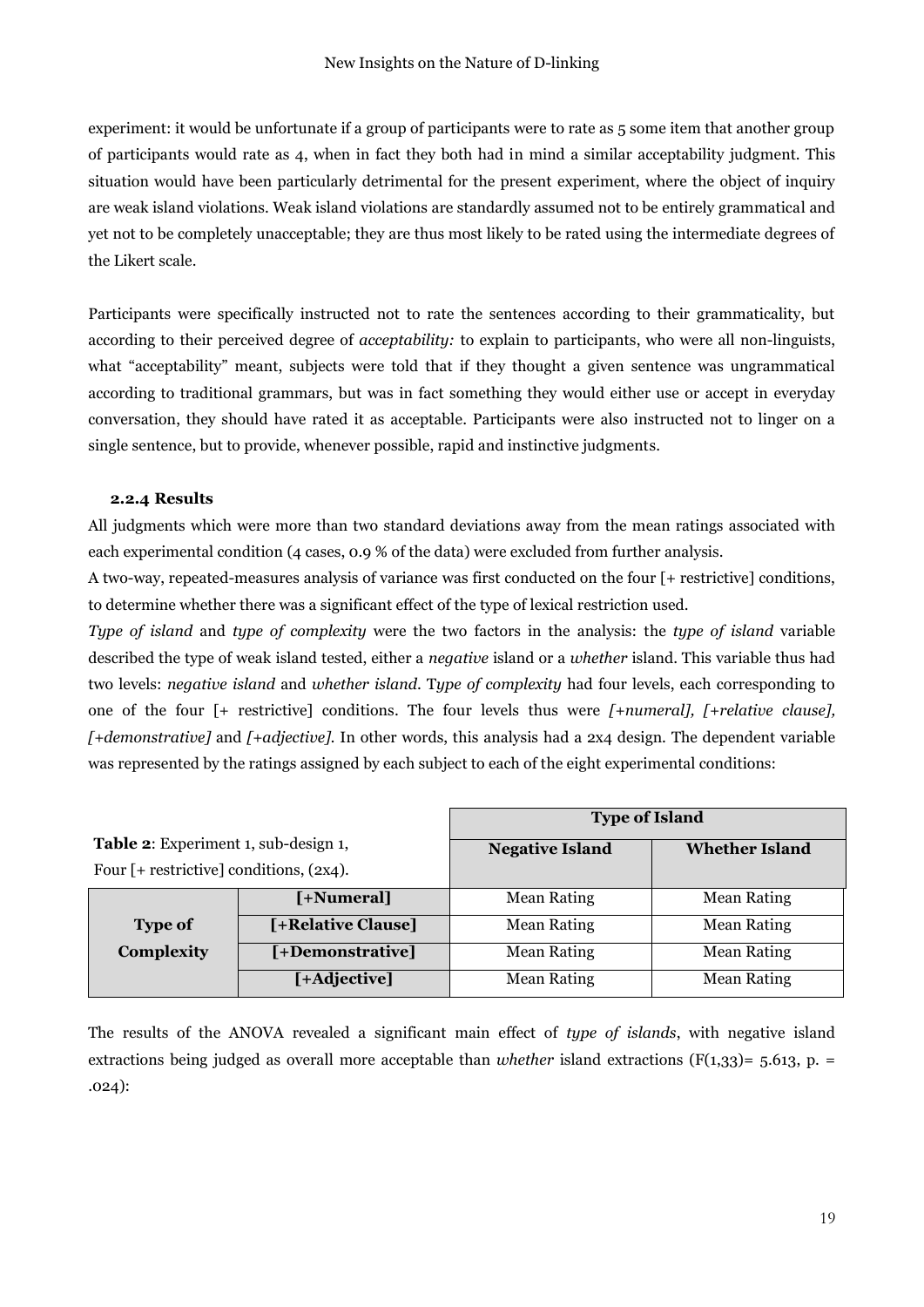| <b>Type of Island</b> | <b>Mean Ratings</b> | <b>Standard Error</b> |
|-----------------------|---------------------|-----------------------|
| Negative Island       | 6,029               | ,139                  |
| Whether Island        | 5,632               | ,146                  |

**Table 3:** mean ratings for the four [+ restrictive] conditions, as a function of the variable *type of island.*

There was also a significant main effect of *type of complexity*  $(F(2.2; 72.2<sup>11</sup>) = 19.062$ , p. = .000). In particular, the numeral condition was judged to be the most acceptable, followed by the relative clause condition. The adjective condition was on average judged to be slightly more acceptable than the demonstrative condition, but pairwise comparisons revealed that this difference was not statistically significant.

**Table 4:** mean ratings (1-to-7 point Likert scale), as a function of the variable *type of complexity.*

| <b>Type of Complexity</b> | <b>Mean Ratings</b> | <b>Standard Error</b> |
|---------------------------|---------------------|-----------------------|
| Numeral                   | 6,441               | ,084                  |
| Demonstrative             | 5,353               | ,186                  |
| <b>Relative Clause</b>    | 6,029               | ,151                  |
| Adjective                 | 5,500               | ,169                  |

| Table 5: pairwise comparisons for the four [+ restrictive] options, as a function of type of complexity. |
|----------------------------------------------------------------------------------------------------------|
|----------------------------------------------------------------------------------------------------------|

| (I) Type of<br>complexity | (J) Type of<br>complexity | <b>Mean</b><br>Difference in<br>ratings (I-J) | <b>Standard Error</b> | Significance |
|---------------------------|---------------------------|-----------------------------------------------|-----------------------|--------------|
|                           | Demonstrative             | 1,088*                                        | ,175                  | ,000         |
| Numeral                   | <b>Relative Clause</b>    | $,412*$                                       | ,120                  | ,010         |
|                           | Adjective                 | $,941*$                                       | ,152                  | ,000         |
|                           | <b>Relative Clause</b>    | $-0.676*$                                     | ,211                  | ,018         |
| Demonstrative             | Adjective                 | $-147$                                        | ,129                  | 1,000        |
| <b>Relative Clause</b>    | Adjective                 | $,529*$                                       | ,167                  | ,020         |

\*= the difference is significant ( $p. < .05$ , see also "significance" column).

 $\overline{a}$ <sup>11</sup> Sphericity was violated (epsilon= .67): the degrees of freedom were corrected using the Huynh-Feldt adjustment.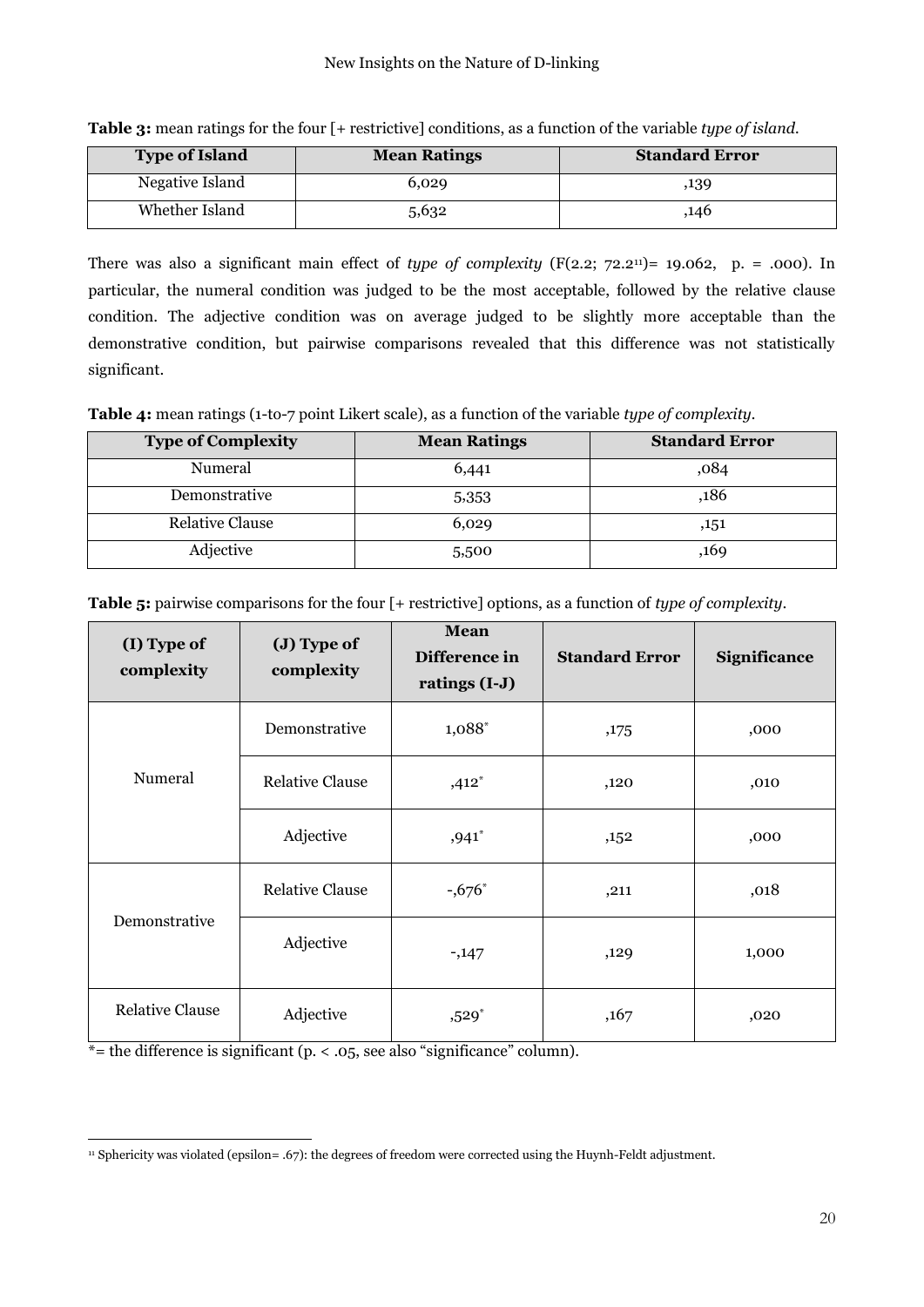As the main purpose of this experiment was to determine whether the degree of restrictiveness associated with a given wh- phrase is a significant predictor of the acceptability of the overall question, I also conducted an analysis of variance to determine whether there was a significant difference in acceptability among the [ restrictive], [moderately restrictive] and [+ restrictive] fillers. Given that the first ANOVA showed that the four [+ restrictive] conditions were significantly different from each other12, four different ANOVAs were computed, one for each of the four possible combinations which arise by contrasting [- restrictive], [moderately restrictive] and each one of the four [+ restrictive] fillers. In other words, I compared the mean acceptability ratings associated with the following combinations of experimental conditions:

- i) [- restrictive], [moderately restrictive] and [+ restrictive, +*numeral*] fillers, e.g., *who/what* with *which books* and with *which of those three books*;
- ii) [- restrictive], [moderately restrictive] and [+ restrictive, +*demonstrative*] fillers e.g., *who/what* with *which books* and with *which of these books*;
- iii) [- restrictive], [moderately restrictive] and [+ restrictive, +*relative clause*] fillers e.g., *who/what* with *which books* and with *which of the books that Sylvie suggested*;
- iv) [- restrictive], [moderately restrictive] and [+ restrictive, +*adjective*] fillers e.g., *who/what* with *which books* and with *which of the literature books*;

This was done so as to determine whether there was a significant effect of the degree of restrictiveness of a given constituent, regardless of the type of [+ restrictive] constituent tested.

The two factors in this second analysis were *degree of restrictiveness* and, once again, *type of island*. The degree of restrictiveness variable referred to the level of restrictiveness tested: [- restrictive], [moderately restrictive] or [+ restrictive]. This variable thus had three levels. The *type of island* variable described the type of weak island tested, either a negative island or a whether island. This second analysis thus featured a 2x3 design, with a total of six experimental conditions for each one of the four combinations tested. The dependent variable was once again represented by the mean ratings assigned by each subject to each of the experimental conditions:

|                                      |                          | <b>Type of Island</b>  |                       |  |
|--------------------------------------|--------------------------|------------------------|-----------------------|--|
| Table 6: Experiment 1, sub-design 2; |                          | <b>Negative Island</b> | <b>Whether Island</b> |  |
| 3 degrees of restrictiveness (2x3).  |                          |                        |                       |  |
|                                      | [- Restrictive]          | <b>Mean Rating</b>     | <b>Mean Rating</b>    |  |
| Degree of<br><b>Restrictiveness</b>  | [Moderately Restrictive] | <b>Mean Rating</b>     | <b>Mean Rating</b>    |  |
|                                      | [+ Restrictive]          | <b>Mean Rating</b>     | <b>Mean Rating</b>    |  |

The results of the four repeated-measures ANOVAs showed a significant effect of both *degree of restrictiveness* and *type of island*. Once again, negative islands were judged to be more acceptable than *whether* islands. As far as the degree of restrictiveness is concerned, [- restrictive] conditions were perceived

 $\overline{a}$ <sup>12</sup> With the sole exception of the [+ demonstrative] and [+ adjective] conditions, which appeared not to be significantly different from each other (see again the results detailed in table 5). Two separate ANOVAs were nevertheless computed for both for completeness.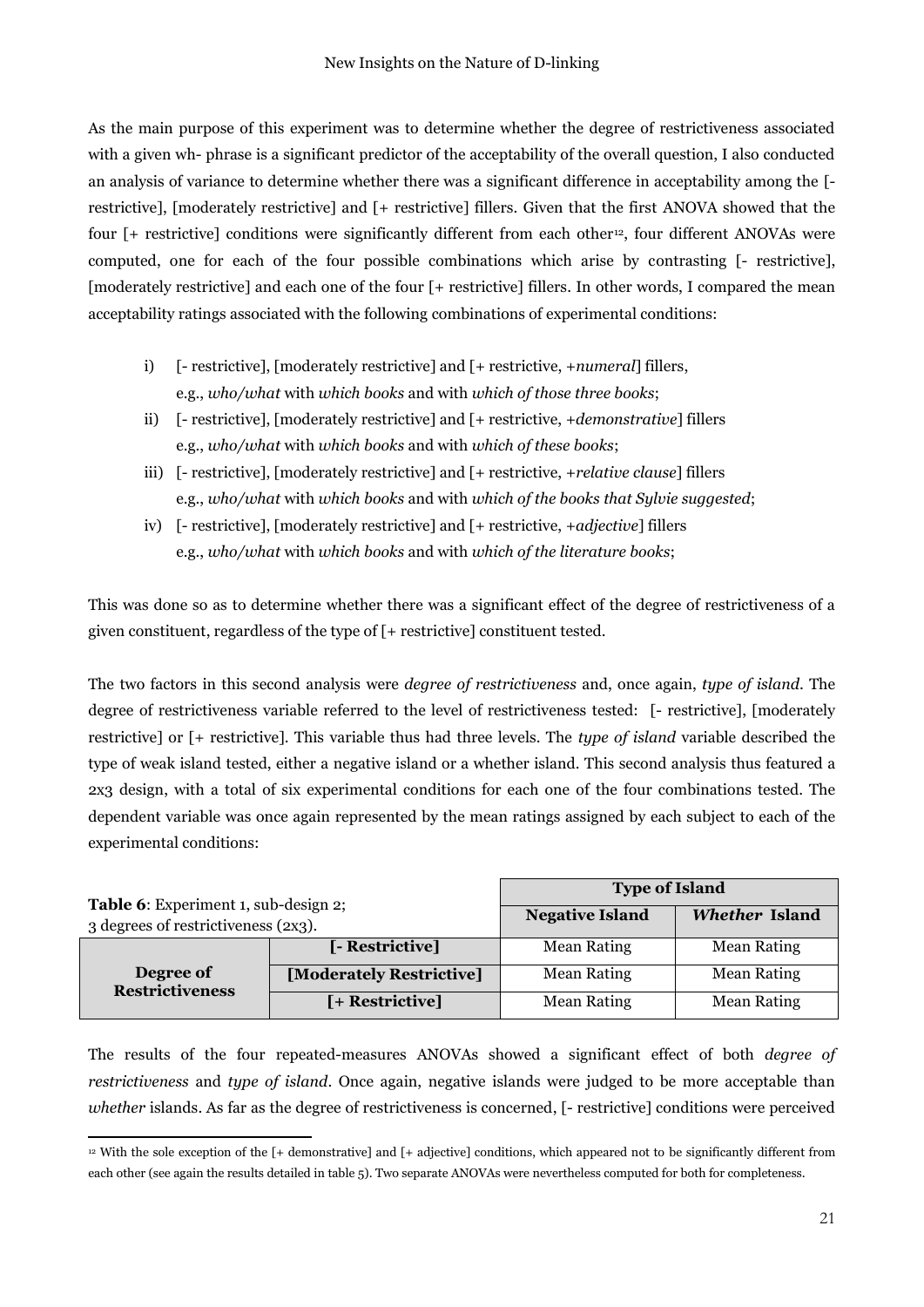as being the least acceptable conditions, and the [+ restrictive] conditions were perceived as being the most acceptable:

| <b>Experimental Condition</b>          | <b>Mean Rating</b> | <b>Standard Error</b> |
|----------------------------------------|--------------------|-----------------------|
| $\lceil$ - restrictive]                | 2.2                | .134                  |
| [ moderately restrictive]              | 4.7                | .161                  |
| $[+$ restrictive, numeral]             | 6.4                | .084                  |
| [+ restrictive, <i>demonstrative</i> ] | 5.35               | .186                  |
| [+ restrictive, <i>relative</i> ]      | b                  | .151                  |
| [+ restrictive, <i>adjective</i> ]     | 5.5                | .169                  |

**Table 7:** mean ratings as a function of the variable *Degree of Restrictiveness.*

**Table 8:** pairwise comparisons for each combination of the three degrees of complexity, as a function of the variable *degree of restrictiveness*.

| (I) Degree of<br>(J) Degree of<br>restrictiveness<br><b>Restrictiveness</b> |                                  | <b>Mean</b><br>Difference in<br>ratings (I-J) | <b>Standard</b><br>Error | <b>Significance</b> |
|-----------------------------------------------------------------------------|----------------------------------|-----------------------------------------------|--------------------------|---------------------|
| [-restrictive]                                                              | [moderately restrictive]         | $-2,471$ *                                    | ,245                     | ,000                |
| [-restrictive]                                                              | $[ +$ restrictive, numeral]      | $-4,235$ *                                    | ,158                     | ,000                |
| [-restrictive]                                                              | $[ +$ restrictive, $+$ relative] | $-3,824$ *                                    | ,211                     | ,018                |
| [-restrictive]                                                              | [+restrictive, +demonstrative]   | $-3,147$ *                                    | ,233                     | ,000                |
| [-restrictive]                                                              | $[+$ restrictive, $+$ adjective] | $-3,294$ *                                    | ,255                     | ,000                |
| [moderately<br>restrictive]                                                 | $[ +$ restrictive, numeral]      | $-1,765$ <sup>*</sup>                         | ,147                     | ,000                |
| [moderately<br>restrictive]                                                 | $[ +$ restrictive, $+$ relative] | $-1,353$ <sup>*</sup>                         | ,142                     | ,000                |
| [moderately<br>restrictive]                                                 | [+restrictive, +demonstrative]   | $-0.676*$                                     | ,231                     | ,018                |
| [moderately<br>restrictive]                                                 | $[+$ restrictive, $+$ adjective] | $-0.824$ *                                    | ,181                     | ,000                |

\*= the difference is significant (p. < .05, see also "significance" column).

Below are the results of the four ANOVAs. As the interaction between *degree of restrictiveness* and *type of island* was not significant for any of the combination tested (with a p. value always higher than .7), the data pertaining to the interaction variable are not reported.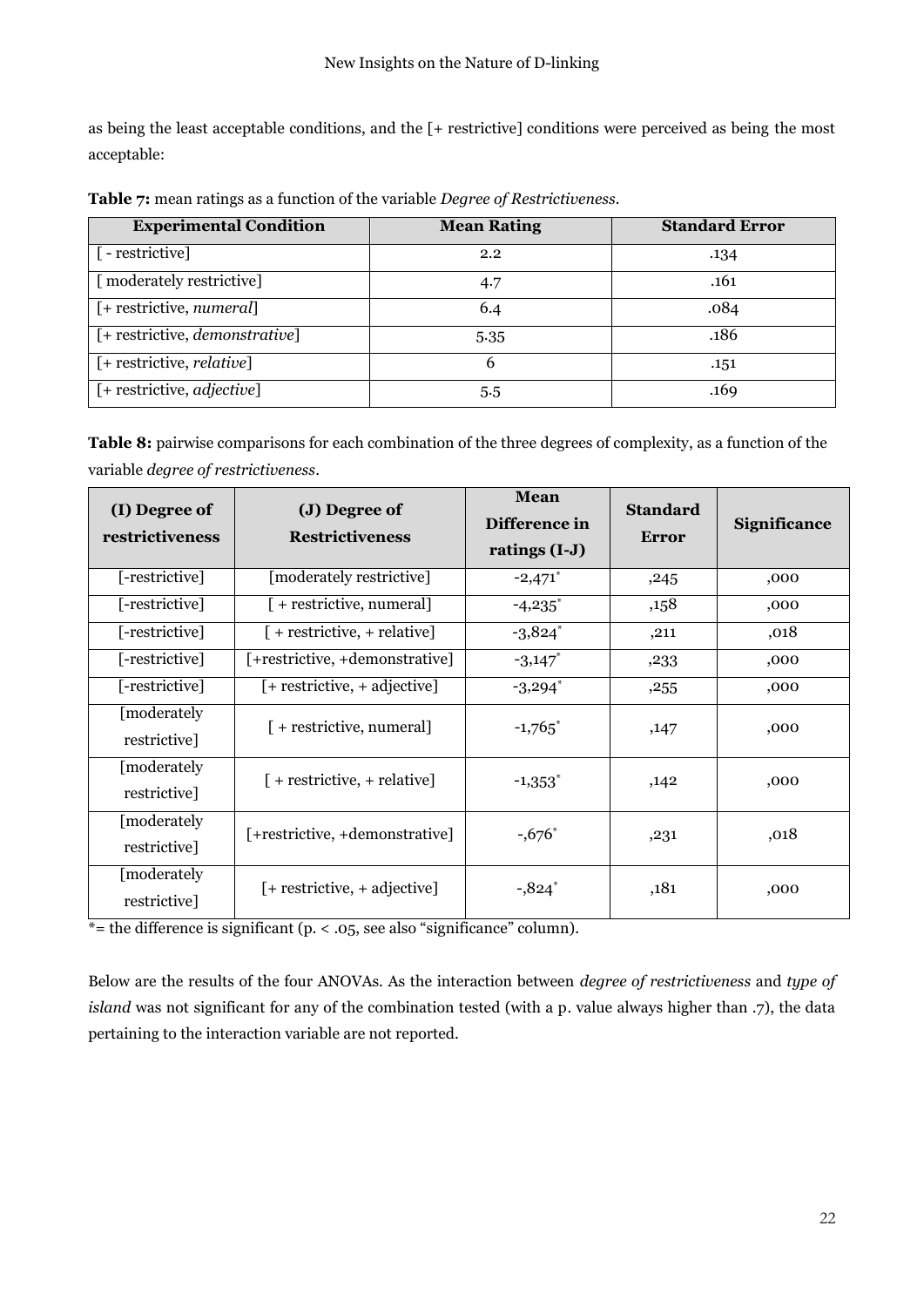|                                      |                    | <b>Degree of Restrictiveness</b> |              |            | <b>Type of Island</b> |              |
|--------------------------------------|--------------------|----------------------------------|--------------|------------|-----------------------|--------------|
| Experimental                         | Degrees of         | F-Ratio                          | Significance | Degrees of | F-Ratio               | Significance |
| <b>Conditions</b>                    | Freedom            |                                  | (p)          | Freedom    |                       | (p value)    |
| [- restrictive],                     |                    |                                  |              |            |                       |              |
| [moderately restrictive],            | $(1.4; 45.8)^{13}$ | 254.5                            | $.000**$     | (1,33)     | 23.27                 | $.000**$     |
| [+ restrictive, numeral]             |                    |                                  |              |            |                       |              |
| [- restrictive],                     |                    |                                  |              |            |                       |              |
| [moderately restrictive],            | (2;66)             |                                  | $.000**$     |            |                       | $.002***$    |
| $[+$ restrictive,                    |                    | 98.2                             |              | (1,33)     | 11.7                  |              |
| demonstrative]                       |                    |                                  |              |            |                       |              |
| [- restrictive],                     |                    |                                  |              |            |                       |              |
| [moderately restrictive],            | $(1.5; 50.4)^{14}$ | 180.5                            | $.000**$     |            |                       | $.003**$     |
| [+ restrictive, <i>relative</i>      |                    |                                  |              | (1,33)     | 10.7                  |              |
| clause]                              |                    |                                  |              |            |                       |              |
| [-restrictive],                      |                    |                                  |              |            |                       |              |
| [moderately restrictive],            | (2; 66)            | 111.5                            | $.000**$     | (1,33)     | 20.1                  | $.000**$     |
| $[+$ restrictive, <i>adjective</i> ] |                    |                                  |              |            |                       |              |

**Table 9:** ANOVA results, 3 degrees of restrictiveness.

 $* = p < .05$ 

\*\*=p<.01

#### **2.2.5 Discussion**

The fact that structures containing a weak island violation were perceived to be more or less acceptable depending on the restrictiveness of the filler is evidence in favor of the soundness of our proposed definition of d-linking: the degree of restrictiveness of the wh- filler does indeed seem to be an important predictor of the acceptability of an island-violating structure.

Quite interestingly, the differences in acceptability among the four [+ restrictive] conditions appear to also be accountable in terms of the degree of restrictiveness associated with each of these expressions. In particular, it appears that the more a given phrasal modification restricts the set of entities to be considered, the more the overall weak island violation is judged to be acceptable. Consider for example the numeral condition ("which of these three books"), which was judged to be most acceptable [+ restrictive] option: out of all the [+ restrictive] conditions, the numeral one appears to be the most specific, as it restricts the entities to be considered to a set containing only three members, the three books. In this respect, the numeral condition clearly differs from conditions like the adjective and the demonstrative ones: this is because fillers like "which of the literature books" and "which of these books" do not narrow down the set of entities to be

 $\ddot{\phantom{a}}$ <sup>13</sup> Sphericity was violated (epsilon= .67): the degrees of freedom were corrected using the Huynh-Feldt adjustment.

<sup>14</sup> Sphericity was violated (epsilon= .76): the degrees of freedom were corrected using the Greenhouse-Geisser adjustment.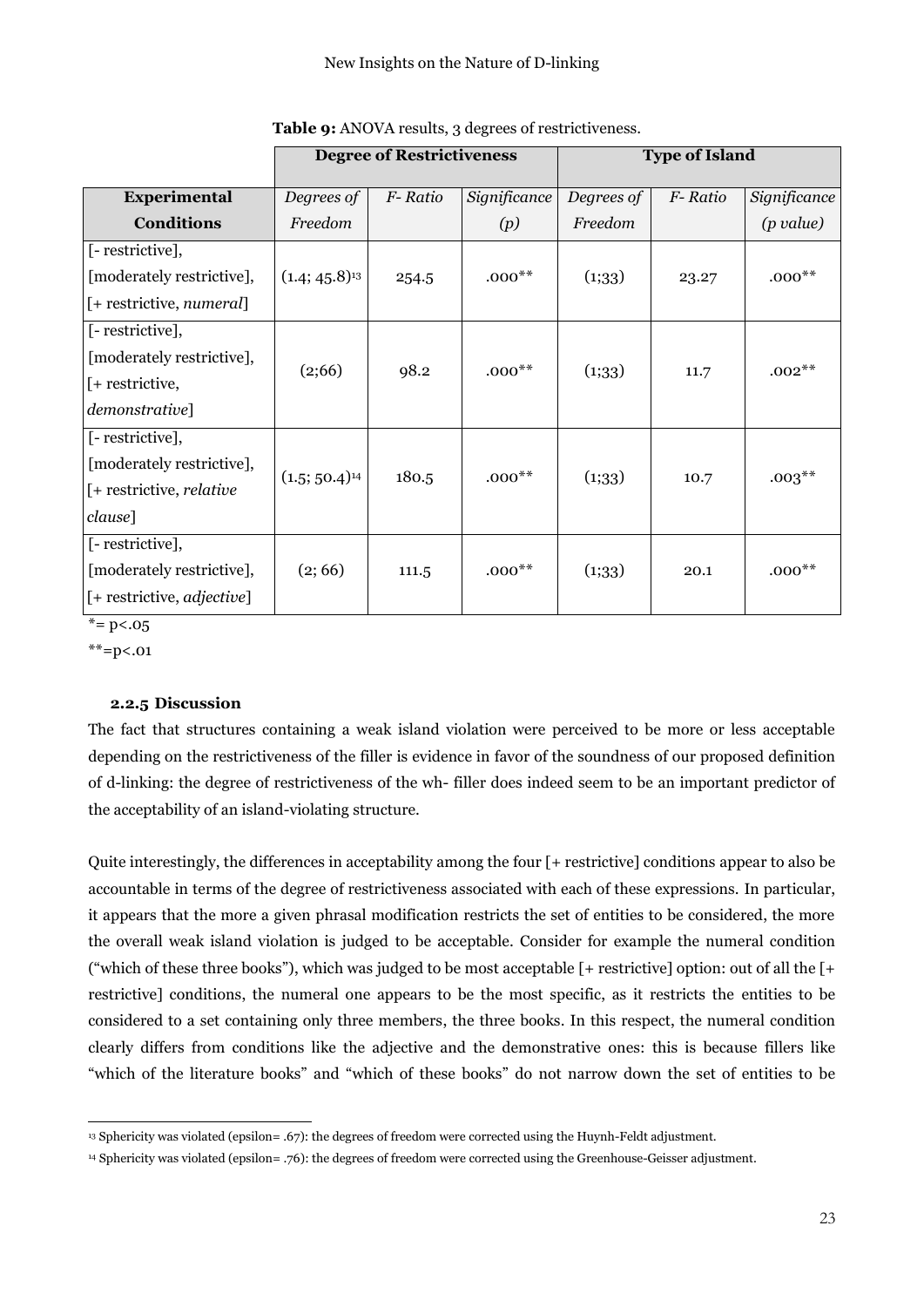considered as much as the numeral modifier does. Imagine standing in front of a library case filled with hundreds of books: the library case could very well contain fifty different literature books, so narrowing down the set of books to be considered by uttering something like "which of the literature books" may not be such a helpful indication after all15. The same applies to the demonstrative conditions: "which of these books" could in principle refer to all the books on the library case.

The higher acceptability of the relative clause condition ("which of the books that Sylvie suggested") also appear to follow from a similar analysis: although it is in principle possible for someone to suggest that we should read twenty books, this is rarely going to be the case in the real word, where friends who show an interest in our reading tastes generally recommend three or four books at most. Also consider that, as the term suggests, restrictive relative clauses help in identifying the referent of the DP they modify by restricting the set of entities which needs to be considered. The implicit assumption when processing a restrictive relative clause is thus that the information encoded in the relative clause is enough to uniquely identify the referent of the DP which it modifies. This may be an additional explanation of why the relative conditions were perceived to be more acceptable than the demonstrative and the adjective ones, for which no such presupposition is present.

## <span id="page-23-0"></span>3. The Principle(s) Underlying D-Linking Effects

As highlighted in section 1.3, our understanding of d-linking is limited in two ways: not only the current definition of d-linking appears to be inadequate, there is also no consensus on what underlying principle or property is responsible for the higher acceptability of d-linked constructions. With regard to the last point, several different theories have been proposed. These range from suggesting that the underlying principle is semantic/pragmatic (cf. Cresti, 1995; Szabolcsi, 1998; Szabolcsi & Zwarts 1990, 1997), syntactic (cf. Cinque, 1990; Pesetsky, 1987, 2000; Rizzi, 1990, 2000) or related to more general, non-language-specific processing mechanisms (cf. Kluender, 1992, 1998; Kluender & Kutas, 1993; Hofmeister, 2007; Hofmeister & Sag, 2010). In this paper, I will focus on contrasting and possibly choosing between the two latter types of account: syntactic versus processing ones. With this aim, I will later present the results of two experiments I conducted which may shed some light on which account is more likely to capture d-linking effects.

I will start by reviewing some among the most credited syntactic and processing accounts of d-linking. In section 3.1, I will comment on Rizzi's (2000) binding account, which can be seen as the natural evolution of a line of studies which dates back to at least the eighties (Pesetsky, 1987), and which takes d-linking to be a purely syntactic phenomenon. In section 3.2, on the other hand, I will present Kluender's accessibility account, as well as Hofmeister (2007) and Hofmeister and Sag (2010)'s *informativeness* theory. Both these accounts assume d-linking not to be a syntactic process but the by-product of more general processing mechanisms and constraints underlying the formation of filler-gap dependencies.

 $\ddot{\phantom{a}}$ 

<sup>15</sup> In this respect, it would be interesting to test wh-phrases where the modifying adjectival phrase has the effect of restricting the set of entities to be considered to a small number of elements (e.g., *which of Mars' moons*, as opposed to *which of Saturn's moons*: Mars has two moons, Saturn has 62), to see whether the observed difference between the numeral and the adjective condition would disappear.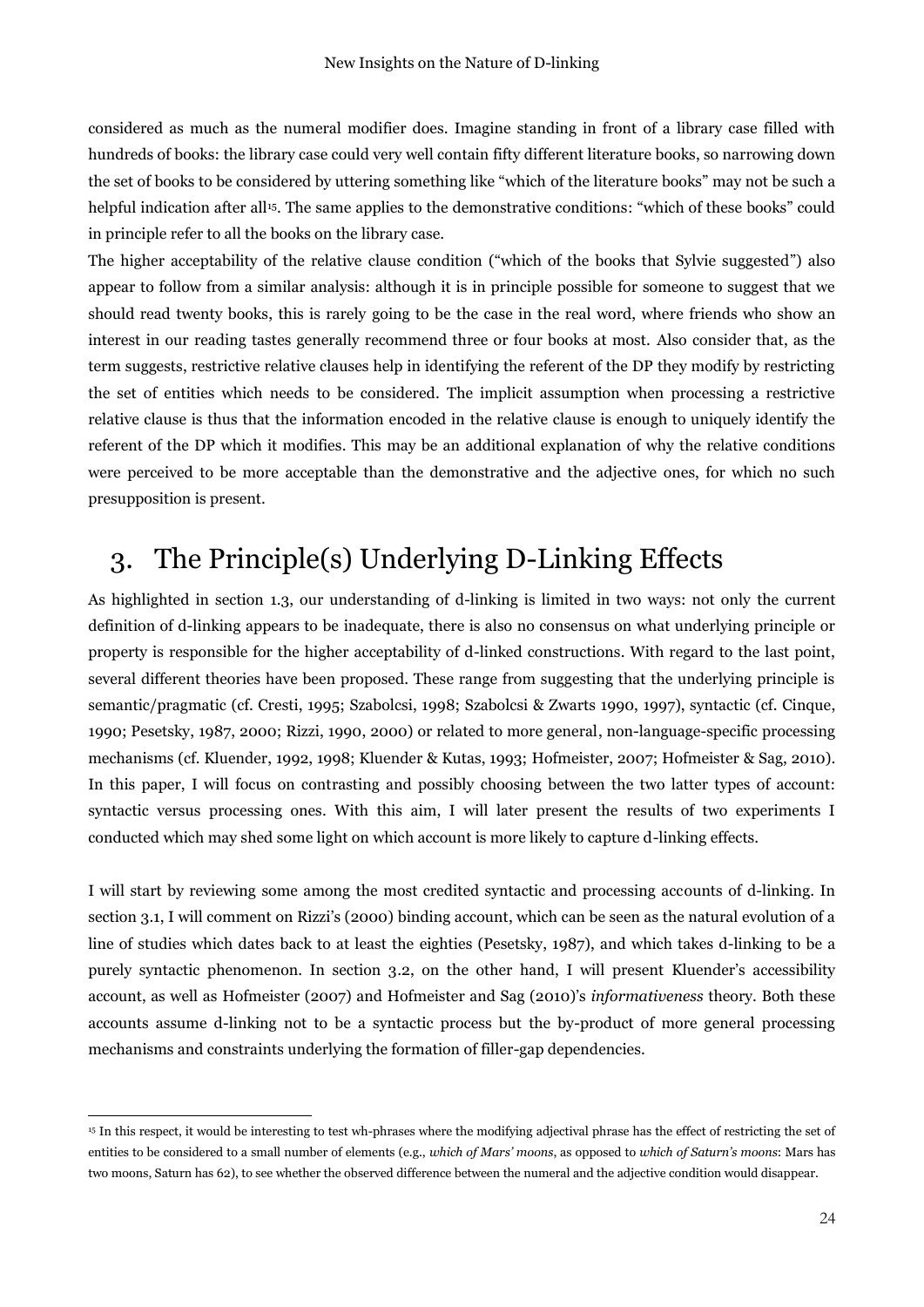### <span id="page-24-0"></span>3.1 Rizzi (2000): A Reconstruction Account of D-linking

To account for the peculiar behavior of d-linked wh-phrases, Rizzi (2000) hypothesizes that these elements are connected to their lower copies via binding, a syntactic operation which is insensitive to island constraints.

The idea that a binding relation may be at the origin of the higher acceptability of d-linked constructions was in fact originally presented in Cinque (1990) and Rizzi (1990), who suggested that d-linked phrases bear a referential index, which allows these expressions to be connected to their trace via binding. Rizzi's (2000) account essentially follows in the footsteps of this earlier proposal, with yet some crucial differences.

An account in terms of binding was also offered by Pesetsky (1987), who suggested that the observed differences between non-d-linked and d-linked fillers are amenable to mechanical differences in their derivation: the former move whereas the latter bind.

To understand the logic behind Rizzi's (2000) account, let us start by considering a typical d-linked whconstruction:

24) Which books did you wonder [whether to buy \_\_\_\_]?

Rizzi suggests that in (24),"which books", being a DP, can enter into a chain relation with the relevant gap site by means of binding only. Binding is the syntactic relation thanks to which, for example, the pronominal element "him" in (25) can be connected to its quantified antecedent "no candidate":

25) *No candidate* knows all the people who voted for *him*

(Rizzi, 2000: 4)

Unlike standard local chains, where each copy of a displaced element must be in a minimal configuration (Rizzi, 1998) with the adjacent copies, binding is not subject to locality restrictions. This can be seen in (25): despite the presence of an intervening complex NP, a strong island, the accusative pronoun "him" can still grammatically corefer with its antecedent.

What Rizzi suggests is then to extend the notion of binding, which naturally applies to nominal expressions, so as to also cover d-linked fillers. The grammaticality of (24) would then ensue: extraction of the wh-phrase "which books" does not give rise to an island violation because the filler "which books" can be connected to its trace by means of a binding chain, which is not sensitive to intervening islands.

For Rizzi's proposal to work, there must also be a way to account for all those wh- fillers with a lexical restriction and which are DPs, and which could thus potentially bind their traces, but which are nevertheless ungrammatical if extracted out of a weak island:

26) \*How much gas [don't you know where to buy\_\_\_]?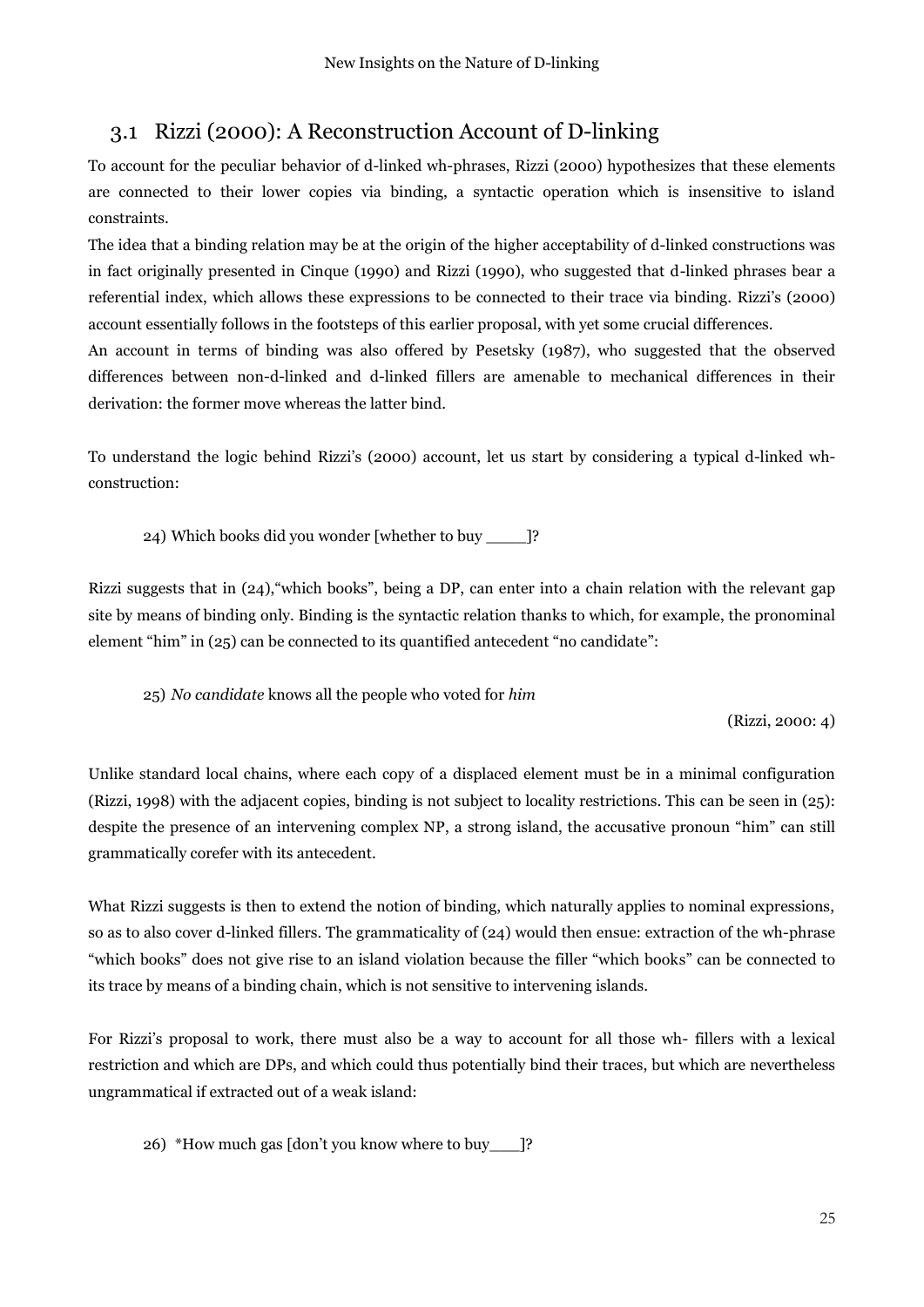To account for the ungrammaticality of (26), Rizzi resorts to the principle of *Full Interpretation* (Chomsky, 1977). Following Chomsky, Rizzi assumes that all material pied-piped by wh-movement must be returned to the extraction site at LF, so as to derive an appropriate operator-variable chain. For (26), this would be tantamount to the following LF structure:

27) \*How much x, don't you know where to buy [x gas]?

Crucially, the reconstruction of the lexical restriction "gas" in its base position leaves a bare QP in the C field at LF:

28) \*How much gas don't you know where to buy <how much> gas?

Being no longer a DP but a QP, "how much" can no longer be connected to its lower copy via binding, but must resort to normal chains, which are sensitive to locality constraints. The ungrammaticality of (26) thus follows.

If a *full Interpretation* account successfully manages to capture the ungrammaticality of sentences like (26), the system now appears to be too restrictive: if lexical restrictions should all reconstruct in their base position for interpretation, even fillers like "which books" in (24) would end up being transformed in a QP and hence should no longer be able to bind their lower copies. In other words, we would expect (24) to also be ungrammatical, contrary to fact.

To solve this latter issue, Rizzi (2000) suggests that the lexical restriction "books" in d-linked constructions like (24) resembles fronted topics in bearing an assumption of givenness and familiarity. This resemblance is exemplified in (29):

| 29) | a. Topic construction:    | The Selfish Gene, John has read it yesterday.              |
|-----|---------------------------|------------------------------------------------------------|
|     |                           | As far as the Selfish Gene is concerned, John has read it  |
|     |                           | yesterday.                                                 |
|     | b. D-linked construction: | Which problems don't you know how to solve?                |
|     |                           | As far as a given set of problems is concerned, which ones |
|     |                           | don't you know how to solve?                               |

In (29), both the aboutness topic in the topic construction and the lexical restriction in the wh-question act as subject of predication for their respective sentences, thereby restricting the focus of attention to "the Selfish Gene" and to a given set of problems respectively. As Rizzi (2000) notes, topics are typically licensed in the left periphery of the clause: they are either merged directly in the left periphery, and are then connected to their thematic role by binding an IP-internal *pro* (Cinque, 1990*;* Frascarelli, 2004), or they are merged in the IP and then moved to the left periphery via A-bar movement (Frascarelli & Hinterhoelz, 2007). Rizzi capitalizes on the resemblance between topics and d-linked wh-elements to suggest that the lexical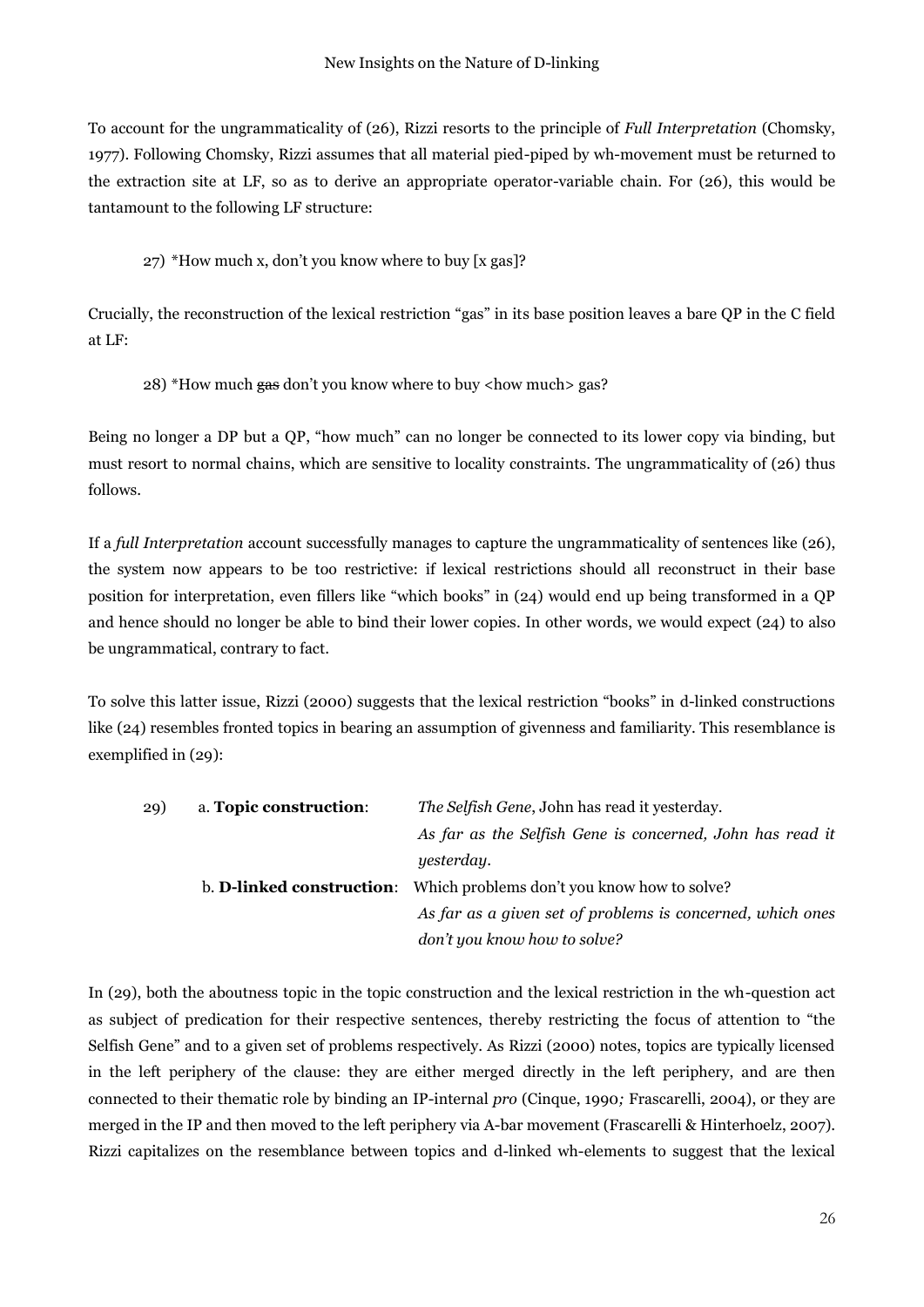restriction in a sentence like (24) needs not to be reconstructed at LF for interpretation, but can, and in fact must, remain in the left periphery of the clause.

A problem with the account just described is that some wh- questions involving a d-linked *prepositional phrase* also appear to be grammatical. Consider for instance the Italian example in (30), which is just as grammatical as (24):

30) Di quali libri non sai se parlare di quali libri? Of which books don't you know whether to talk of which books?

(Rizzi, 2000: 34)

The grammaticality of (30) is unexpected under the account just presented, in that "di quali libri" is a prepositional phrase, and as such it should not be able to bind its lower copy. To account for these exceptions, Rizzi suggests that d-linked prepositional phrases are turned into DPs at LF: the preposition *di* in the fronted wh-phrase is deleted, leaving only "quali libri" (which books) in its place. According to Rizzi, this deletion does not violate the requirement on the recoverability of deleted items: given that one occurrence of "di" is still present at the gap site, deletion of the higher *di* does not undermine the grammaticality of the structure. Crucially, the deletion of the higher *di* preposition has the effect of "shrinking" the trace of the fronted wh-element, as only the phrase "which books" is now c-commanded by an identical lower copy. The preposition *di* is therefore "exported out" of the trace, as can be seen in (31) (for simplicity, only the English translation is reported):

31) Of which book don't you know whether to talk of <which books>?

The application of these processes thus causes the fronted PP "of which book" to be turned into a DP. Being a DP, it is now possible for this constituent to be connected to its gap via binding, and hence in a way that does not violate locality constraints. The grammaticality of (30) then ensues.

#### **3.1.1 Criticisms to Rizzi (2000)**

There are several reasons why Rizzi's account seems fundamentally inadequate, both from a syntactic and a processing perspective. I will address each one in turn.

From a syntactic perspective, the claim that phrases can be selectively deleted seems unconvincing. Consider in particular the proposed PP deletion in (31): there does not seem to be any reason for the preposition *of* to be deleted other than to make the derivation work. Further confirming the *ad hoc* nature of Rizzi's proposal is the fact that this deletion does not result in any semantic contribution to the sentence: it really is just a way to make everything work. Secondly, Rizzi's proposal poses a considerable overgeneration problem: under Rizzi's analysis, there appears to be no particular restrictions weighing on the application of prepositional deletion, which can freely apply in order for the derivation not to crash. If prepositional deletion were indeed of such liberal application, however, we would expect it to apply on any kind of displaced prepositional phrase, including for instance non-d-linked prepositional fillers, whose extraction would then be predicted to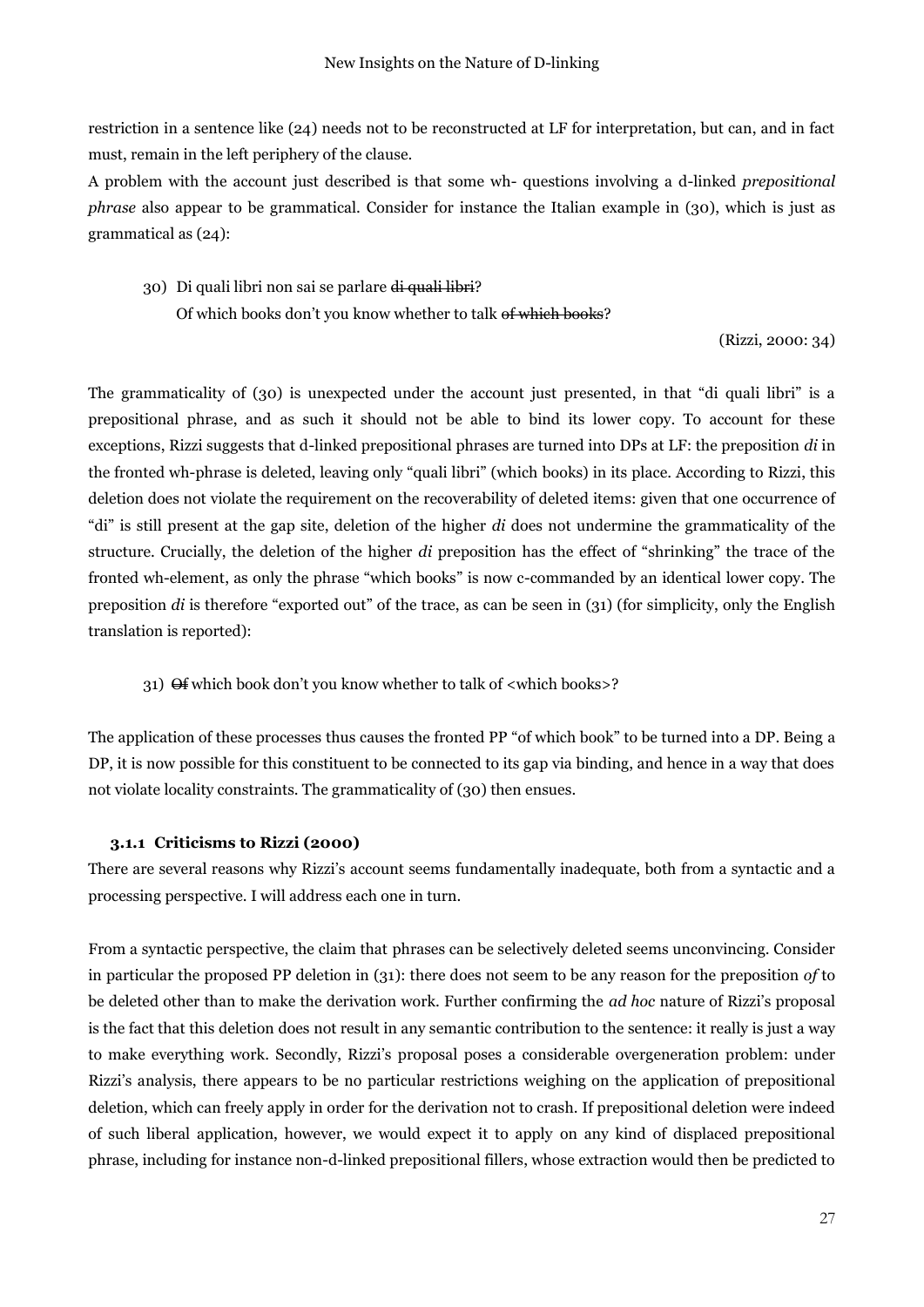be grammatical. Following Rizzi's analysis, it would in principle be possible to counteract this undesired outcome by suggesting that prepositional deletion only occurs if the relevant PP is d-linked: if prepositional deletion is what salvages d-linked PP fillers from incurring in an island violation, it must be the case that such mechanism is not available for non-d-linked PP fillers. This brings us to a third issue with Rizzi's proposed analysis: it is unclear why the d-linking of a given prepositional filler should have any effect on whether the fronted preposition is deleted or retained at LF. Fourthly, if an argument could be made that a preposition like "di" in (31) is deleted at LF, it is unlikely that "contentful" prepositions like "under" or "behind" will undergo the same process, as these elements obviously have meaning and therefore could never qualify as dummy prepositions, as it may be the case for "di" in (30). We would thus expect any fronted PP headed by a contentful preposition to be ungrammatical in a weak island domain, contrary to fact: sentence (32), where the displaced PP is headed by the preposition "under", is for instance perfectly acceptable.

32) Sotto quale pila di libri [ti domandi se nascondere la lettera sotto quale pila di libri]? Under which stack of books [do you wonder whether to hide the letter under which stack of books]?

A final criticism to Rizzi's account concerns the explanation the author provides to account for the ungrammaticality of the extraction of fillers like "how much gas" (see example (26)). According to Rizzi, the lexical restriction "gas" cannot remain in the left periphery but must be reconstructed in its argument position. "Gas" however does not appear to be any less akin to topics than the lexical restriction of any dlinked filler. Consider in particular the following examples:

- 33) \*How much gas don't you know where to buy \_\_\_?
- 34) Which books don't you know where to buy \_\_\_?

Just like "books" in (34), and indeed just like any aboutness topic, the restriction "gas" carries a presupposition of topicality: for a sentence like (33) to be felicitous in the discourse, "gas" must have been mentioned in the preceding text, and hence must represent knowledge which is accessible to the speaker16. Just like "books", "gas" functions as a subject of predication and as a grounding point (Givòn, 1998) for the rest of the sentence, which represents its comment. In other words, there appears to be no substantial difference in topicality between "gas" in (33) and "books" in (34). If the topical nature of "books" in (34) is enough for it not to be reconstructed in the gap site, we would then expect that the same should hold for "gas" in (33).

From a processing point of view, it is unclear why the referential properties of the fronted wh- element (i.e., whether it is d-linked or non-d-linked) should have any influence on whether this constituent binds its trace or is connected to it via standard local chains. In particular, as pointed out by Chung (1994), it is difficult to imagine why the application of grammatical constraints should be influenced by the ability of the fronted whconstituent to narrow down its domain of wh-quantification.

 $\overline{a}$ 

 $16$  See also section 2.1.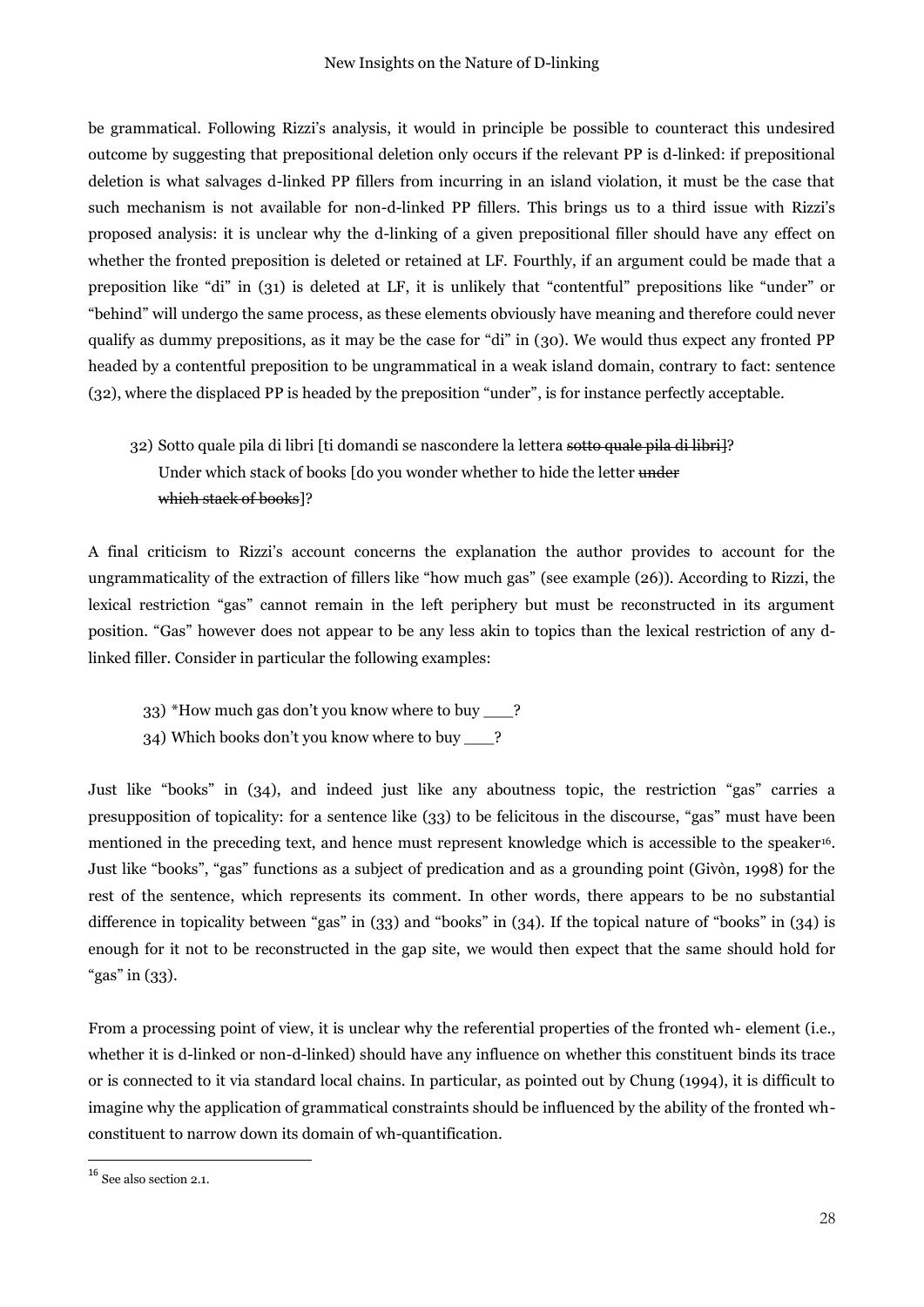Secondly, it is also unclear why the way a given filler is linked to its gap should have any effect on the perceived acceptability of possible intervening islands. It has been argued by a number of authors (Deane, 1991; Kluender & Kutas, 1993; Kluender, 1991, 1998; Alexopoulou & Keller, 2007; Hofmeister & Sag, 2010) that island structures strain the processor's resources over a threshold level, giving rise to a perception of unacceptability. Under this analysis, the type of syntactic relation by which a given filler is connected to the relevant gap should not really matter as long as an island intervenes between the endpoints of such a dependency: the nature of such a syntactic relation is not going to change the fact that a structure associated with above-the-threshold-processing costs, an island, represents material intervening in the dependency.

## <span id="page-28-0"></span>3.2 Kluender (1992, 1998), Hofmeister (2007), Hofmeister and Sag (2010): A A Processing Analysis of D-linking

An alternative to a syntactic explanation of d-linking would be to assume that the peculiar behavior of dlinked questions can be explained in terms of the different processing load associated with these structures. This type of account has for instance been offered by Hofmeister (2007), and Hofmeister and Sag (2010). The two authors conducted several self-paced reading experiments on d-linked constructions, and observed that sentences featuring d-linked fillers are read significantly faster at the retrieval region; this processing advantage persists up to three segments after the gap site. In other words, when presented with two minimally different questions like the following:

35) a. BARE: Who did Albert learn whether they dismissed after the performance review? b. WHICH: Which employee did Albert learn whether they dismissed after the performance review?

(Hofmeister, 2007: 2)

Subject will process the tensed verb "dismissed" and subsequent regions (underlined) significantly faster when the antecedent is a d-linked wh-phrase ("WHICH" condition) rather than a bare wh- constituent ("BARE" condition). According to the authors, the fact that this effect only emerges at the gap site suggests that whichever property has the effect of lowering reading times does so by facilitating the retrieval of the fronted wh- constituent at the subcategorizing verb. In other words, d-linking positively affects the processing times associated with the *retrieval* of the displaced constituent.

Unlike Rizzi (2000), Hofmeister and Sag (henceforth, *H&S*) identify the critical principle responsible for dlinking effects not in some syntactic property but in the degree of *informativeness* of the filler phrase. Consider again the wh-constituents in example (35): the d-linked wh-phrase "which employee" encodes more information than the bare "who". Unlike "who", "which employee" carries a number specification, as well as information pertaining to the nature and the type of the entity about whom the speaker is inquiring. H&S suggest that lexically richer constituents are more likely to be retrieved correctly because their higher informativeness causes the corresponding memory trace to be more activated, leading to faster recall. Furthermore, lexical richness significantly lowers the possibility of incurring in either proactive or retroactive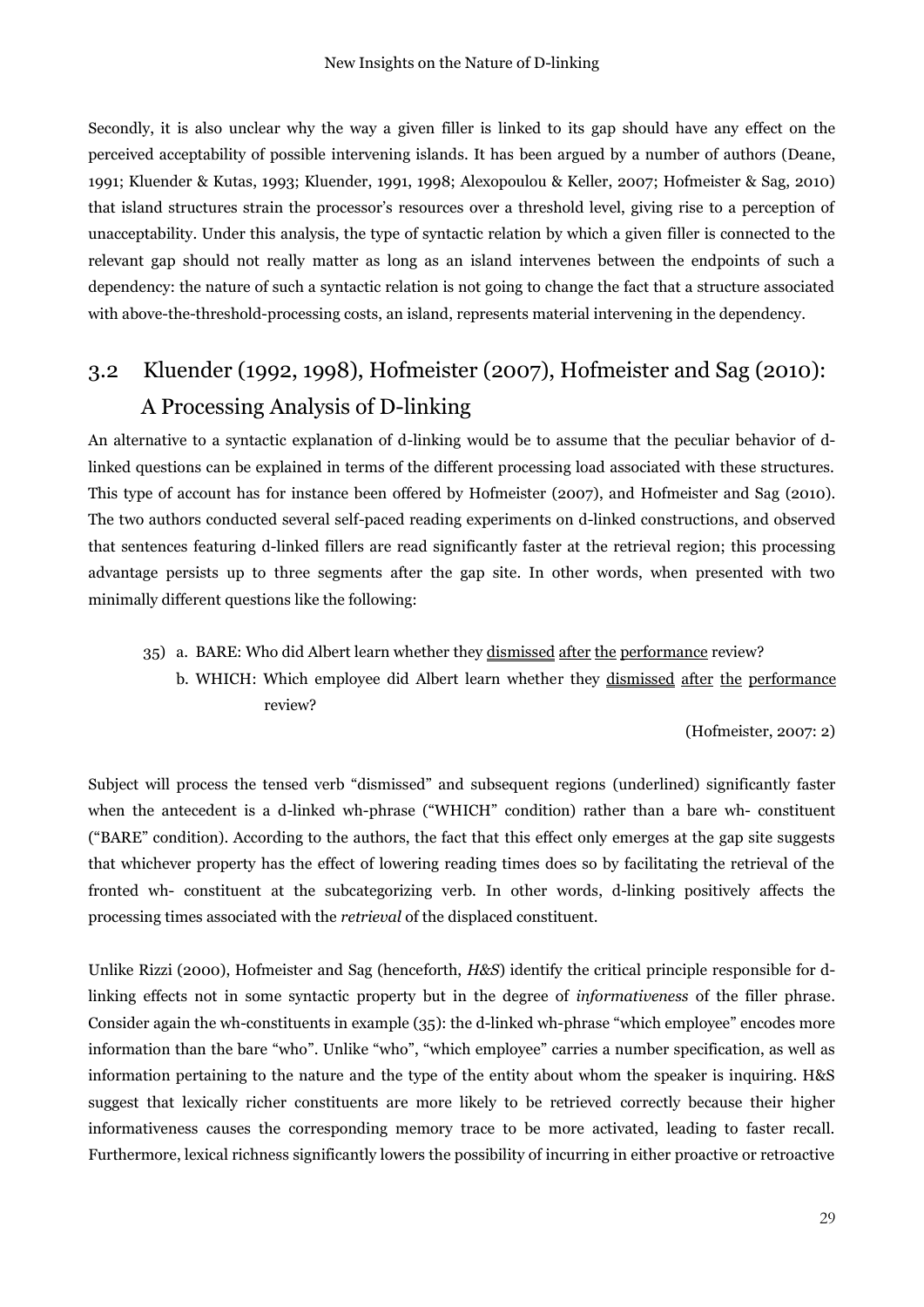interference phenomena (Van Dyke & McElree, 2006, 2011; Van Dyke & Johns, 2012): the more semantic and lexical features are associated with a given referential constituent, the easier it becomes to distinguish such element from other constituents which may be endowed with a similar array of features. Finally, as pointed out by the two authors, it is also possible that the additional lexical features may allow for a more accurate encoding of the wh-phrase, which would thus be easier to retrieve.

The idea that d-linked fillers may be easier to retrieve because they are associated with a stronger memory trace was in fact originally presented in Kluender (1992), (1998) and Kluender and Kutas (1993). Kluender et al. suggested that the higher saliency and discourse prominence associated with d-linked wh-phrases causes an increase of the activation levels of the corresponding memory trace, leading to faster recall. Not only are d-linked fillers associated with stronger memory traces, their higher salience and discourse prominence makes their corresponding referents more accessible, causing these constituents to be easier to process. This is in fact reminiscent of the notion of *forward accessibility*, as seen in Ariel (1990, 1999): the idea that the more prominent/salient a constituent is, the more this constituent will be accessible and hence easier to process.

## <span id="page-29-0"></span>3.3 Why Processing Analyses are Conceptually More Appealing than Syntactic Analyses

Kluender's (1992, 1998), Hofmeister's (2007) and Hofmeister and Sag's (2010) accounts can be described as a reductionist approach to d-linking: according to these authors, d-linked fillers can survive weak islands because they are more accessible and they bear a stronger memory trace than non-d-linked constituents. The observed differences between d-linked and non-d-linked constituents therefore do not follow from the application of some particular syntactic relation, but can be reduced to more general processing mechanisms. In this respect, their account is clearly antithetical to the one advocated by Cinque (1990), Pesetsky (1987, 2000) and Rizzi (2000), who identify the underlying cause of d-linking effects in some special application of the requirement that displaced elements must be connected to their lower copies.

A processing account of d-linking appears to be superior to a syntactic one because the latter necessarily adds a level of complexity to the system: the existence of an additional mechanism for a wh-phrase to be linked to its lower copy (binding) must be assumed. This has significant consequences for any theory of language acquisition: the more language-specific features and mechanisms are postulated, the more challenging the language learning process must be assumed to be. This problem can in principle be counteracted by assuming that these mechanisms are part of the genetic endowment of each human individual. This approach, which has often been referred to by the name of *Universal Grammar* (Chomsky, 1965) however also has its weaknesses (O' Grady, 2008, 2012; Tomasello, 2009).

Overall, reductionist approaches should be favored over domain-specific ones like Rizzi's binding account because, by Occam's razor, alternatives which require the fewest assumptions are preferred. Moreover, a reductionist approach seems to be particularly fit to describe d-linking effects: as argued above, islands are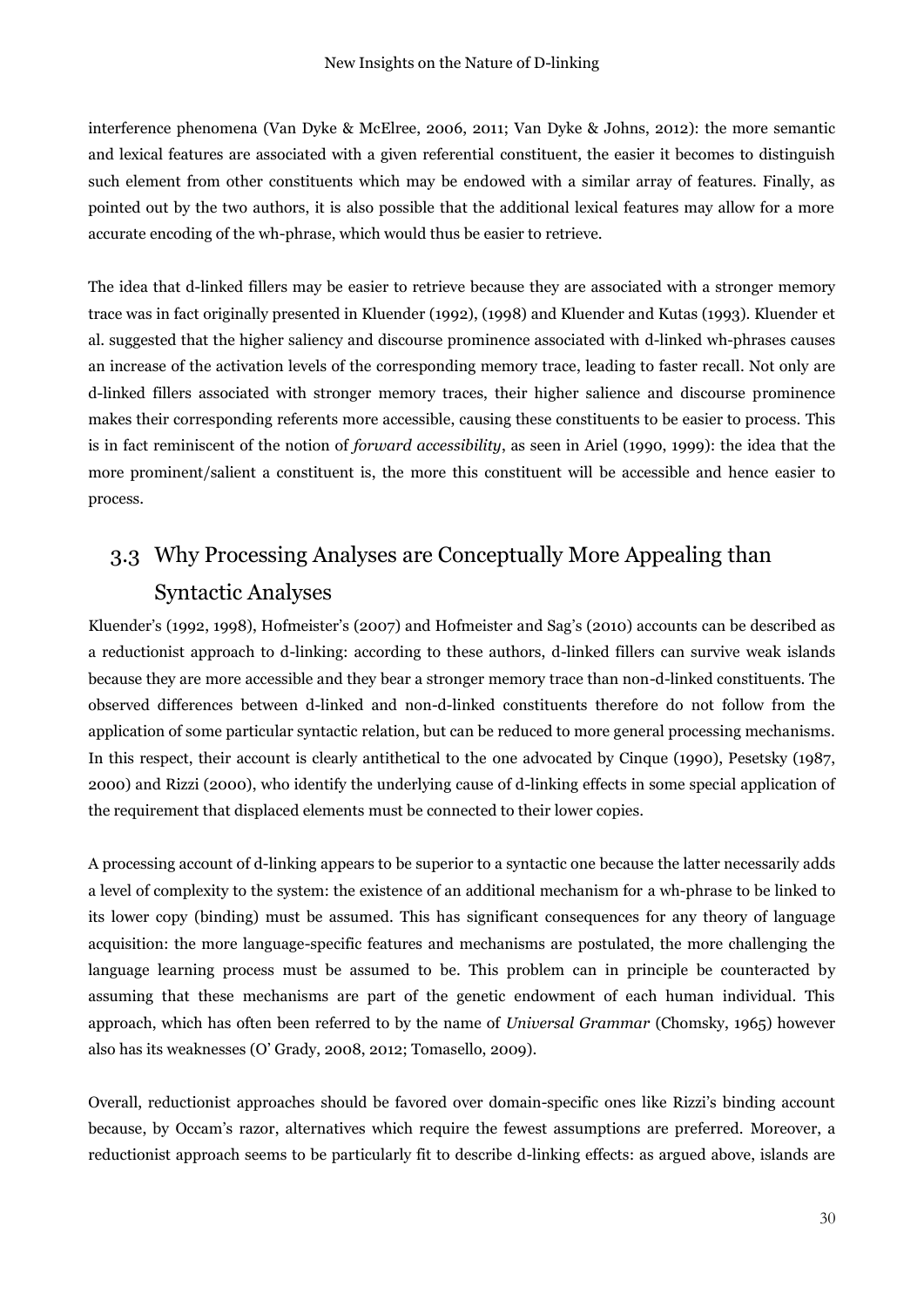structures which are extremely demanding for the human sentence processor. If Kluender and H&S are right in assuming that d-linked constituents are associated with a stronger memory trace and are overall more accessible than non-d-linked elements, it makes intuitive "sense" that these elements should be easier to retrieve/extract across island domains. Of course, simply because a theory seems to be intuitive, it does not mean that the theory itself is correct: this is where experimental testing comes into play. Furthermore, a reductionist approach should not simply be favored on the basis of its higher conceptual appeal: reductionist theories can only be legitimately preferred over competitor theories if the first manage to capture the same amount of empirical data that the latter do. There is in fact nothing inherently wrong with postulating thousands of domain-specific linguistic mechanisms and language biases, provided that these can be justified.

In the second part of this thesis, I explore the possibility that no additional syntactic mechanism is needed to capture d-linking effects, and that these can be accounted for solely in terms of general processing mechanisms. To this aim, I will present the results of two experiments which tested the effect of d-linking on non-left-peripheral referential expressions<sup>17</sup>, something which I believe to be a necessary step towards a better understanding of the notion of d-linking.

## <span id="page-30-0"></span>4. Rationale of Experiment 2

If a processing analysis of d-linking seems to be conceptually more appealing than a syntactic one, it is however also the case that none of the existing processing analyses allows us to confidently reject syntactic accounts in favor of a processing one, for a series of different reasons. Consider for instance Kluender's (1992, 1998) *accessibility* hypothesis: his articles were mostly theoretical and therefore did not present any empirical evidence obtained through controlled experimentation, something which makes his proposal virtually impossible to test. A different problem characterises Hofmeister's (2007) and Hofmeister and Sag's (2010) accounts: the two authors did provide empirical evidence in favor of their conclusions, but the results they reported are in principle not incompatible with a syntactic analysis *à la Rizzi*. This is because all constituents tested by Hofmeister and Sag (2010) and Hofmeister (2007) were constituents which are generally assumed to be either merged or moved to the left periphery. A syntactic explanation of the observed result is thereby possible, as it could be speculated that the constituents for which Hofmeister and Sag found an effect were constituents which *bound* their gap. This result is quite paradoxical, as the processing account advocated by H&S, being reductionist, is intended to be in complete opposition to syntactic ones like the one suggested by Rizzi. To disentangle syntactic accounts like Rizzi's from processing ones like H&S's, it thus follows that it is necessary to test constituents which are not and which cannot in any way be suggested to be merged or moved to the left periphery, as it is the case for "canonical" referential expressions like those found in subject or object positions. With regard to these latter constituents, the processing account advocated by H&S and Kluender, and the syntactic analysis proposed by Rizzi make fundamentally different predictions.

 $\overline{a}$ <sup>17</sup> I am here using the term "referential" in the sense of Rizzi (1990): a referential expression is a constituent which receives a theta-role referring to the participants of whichever event is described by the predicate (i.e., *argument*, *theme* , *patient*, etc.)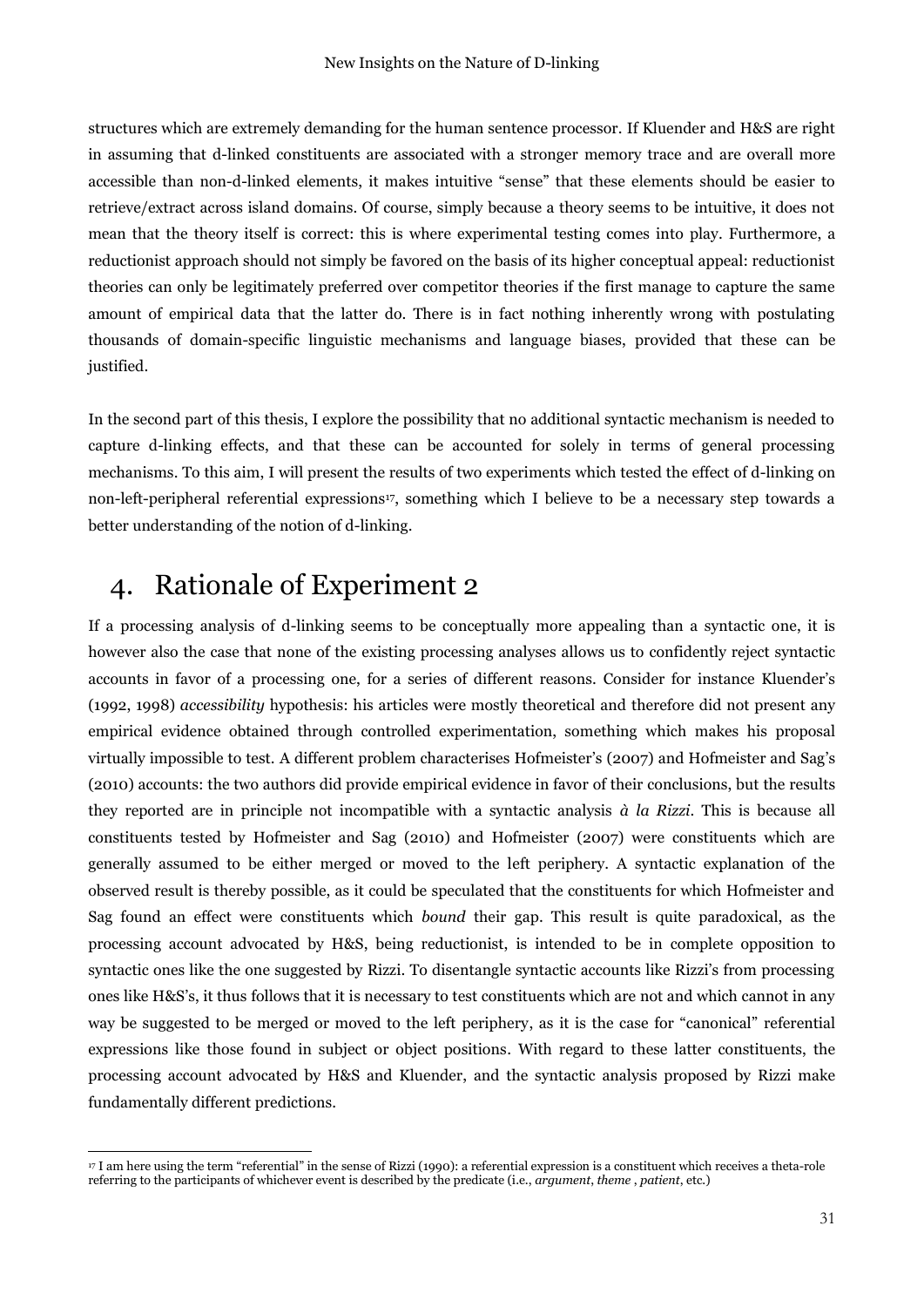Although Rizzi (2000) does not provide any indication as to how his account should relate to actual processing times, some expectations regarding the reading times associated with d-linked and non-d-linked constructions necessarily follow from the assumptions and claims he makes.

Rizzi (2000) acknowledges that d-linked wh-questions featuring an intervening weak island are perceived as being more acceptable than non-d-linked ones. He claims that this is due to the fact that the latter involve a weak island violation, whereas the first do not. Under this analysis, it follows that the faster reading times reported by Hofmeister (2007) and Hofmeister and Sag (2010) at the intermediate gap site must necessarily be due to the grammaticality of d-linked questions: grammatical constructions are obviously going to be read faster than ungrammatical ones. Under this logic, questions featuring an intervening weak island and a nond-linked wh-filler should not give rise to any processing speed-up, as these structures will necessarily incur in an island violation. Rizzi's account equally expects an effect of d-linking only to be observed for structures featuring extraction out of a potential island: if no island is present, both the d-linked and the non-d-linked conditions will be equally grammatical and hence will be read equally fast. Finally, the most important prediction for the purposes of the present work: Rizzi's theory predicts that no processing advantage should be observed for d-linked constituents other than left-peripheral phrases, as what causes d-linked questions to be read faster than non-d-linked ones is the possibility for the lexical restriction to remain in the CP. No effect is expected for non-left-peripheral constituents, as these obviously do not have the option of having their restriction remain in the left periphery, as this was never there in the first place.

On the other hand, a processing analysis of d-linking is not in principle incompatible with an effect of dlinking for constituents other than left-peripheral elements, and for syntactic environments other than weak islands. This is because, according to a processing analysis, d-linking is not the by-product of some special syntactic property associated with left-peripheral elements, but a more general processing mechanism by which otherwise taxing structures can be processed more rapidly. In particular, a processing analysis of dlinking assumes d-linked constituents to be more accessible, to be bearing a stronger memory trace and to be associated with a more accurate mental representation than non-d-linked constituents. Crucially, these are properties which would not simply facilitate the processing of left-peripheral elements, but of probably most types of constituent. Under this latter analysis, an effect of d-linking would thus in principle be possible also for constituents which are not merged or moved to the left periphery, provided for instance that the syntactic environment these constituents are associated with is also costly in terms of processing resources <sup>18</sup>, or that the language user has limited resources, as it is the case for aphasics patients (Grillo, 2008) or children (Avrutin, 2000).

Crucially then, if an effect of d-linking were to be found also for constituents other than left-peripheral elements, this would be convincing evidence in favor of a processing analysis over a domain-specific one like Rizzi's (2000) binding account.

 $\overline{a}$ 

<sup>&</sup>lt;sup>18</sup> It is reasonable to assume that the d-linking of a constituent will only have an effect on reading times if the structure the constituent is part of is associated with a processing cost: as a matter of fact, if the processing of a given sentence already occurs as fast as the human sentence processor will allow, no mechanism meant to facilitate these processes will be able to lower reading times any further.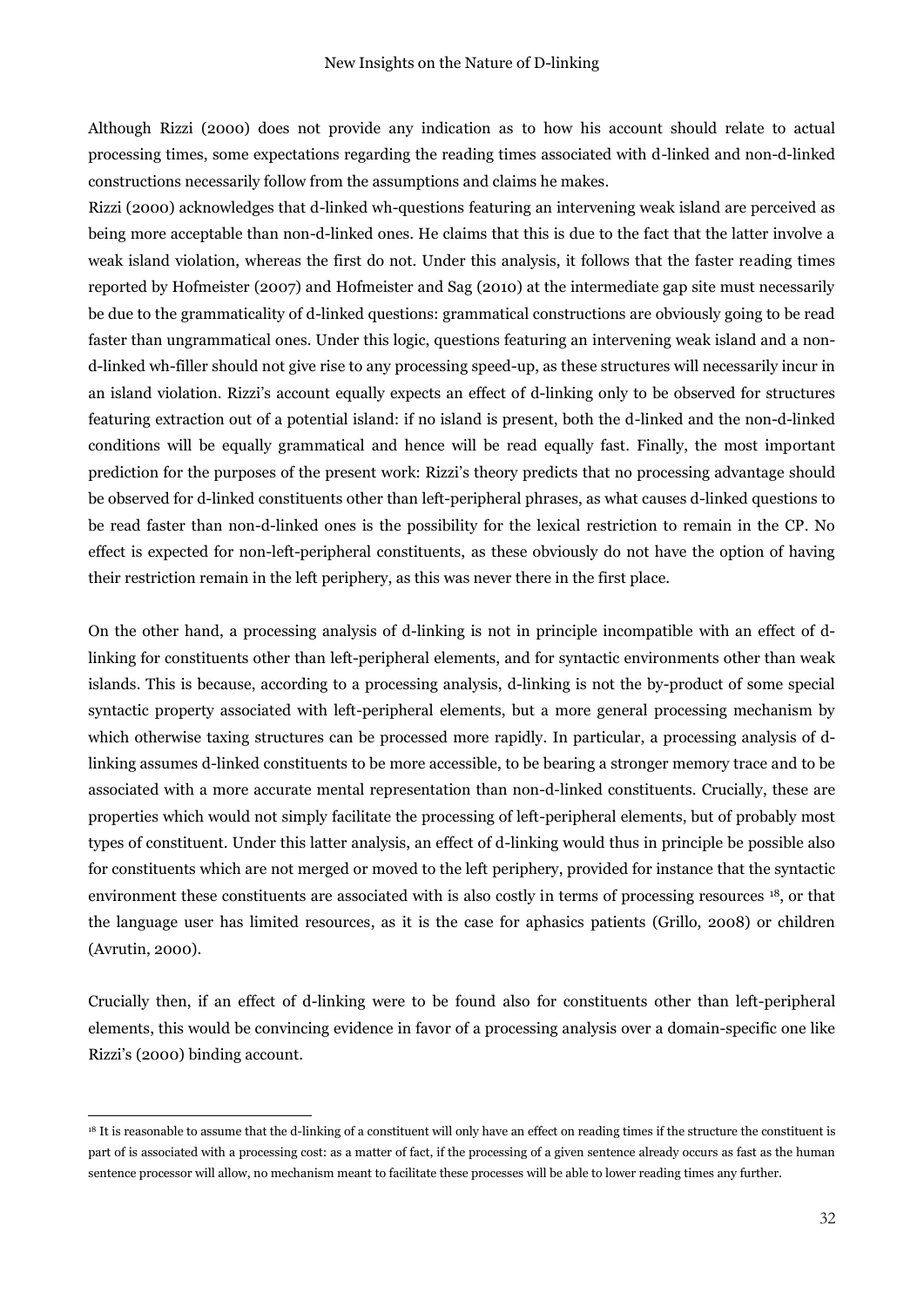Shifting the object of inquiry from left-peripheral constituents to constituents which are merged in other positions will also provide some useful indications as of the entity and the domain of application of d-linking. If under a processing analysis of d-linking we expect differences in reading times to also be observed for constituents other than those merged in the left periphery, we are however unsure about the entity, the locus and the nature of such an effect. In particular, we are unable to provide an answer to the following, crucial questions: will the d-linking of non-left peripheral constituents have an effect at all? And if an effect were indeed to be observed, would this be a positive (speed-up) or negative (slow-down) one? What would be the entity of such an effect? And at what regions would this effect be observed? Testing constituents which are not merged in the C field will thus not only allow us to more consciously choose between a processing and a syntactic account of d-linking, it will also provide us with the chance of gaining a better understanding of dlinking in general.

### <span id="page-32-0"></span>4.1 What Qualifies as a D-Linked Referential Expression?

According to the definition of d-linking proposed in section 3.1, d-linking is a composite notion formed by two primitive concepts, *givenness* and *restrictiveness*. The properties of being given and being restrictive are not exclusively properties of wh- fillers, but of DPs in general: exactly like wh-phrases, any referential expression can or cannot refer to an entity which is part of a pre-established set. Moreover, just like whphrases, any DP can have an exact referent or an unspecified one.

But what would a d-linked referential expression "look like" exactly, and how can different DPs be manipulated to obtain different degrees of d-linking?

As already discussed above, restrictiveness is not a binary feature but a graded notion: a given constituent can be more or less restrictive than another one, depending on how specific its referent is. A similar argument can be made with respect to givenness: a given constituent can be perceived as being more or less pre-established, depending on how it was introduced in the preceding context. For example, if the constituent was introduced in a contrastive focus position, chances are that it will be perceived as being more salient than it would have been had it been merged in an adjunct position. Higher levels of saliency are then likely to correlate with a stronger perceived degree of givenness, as more salient constituents are more likely to remain longer in the focus of attention (Radó, 1998; Frazier & Clifton, 2002; Diaconescu & Goodluck, 2004).

As this is the first study which employs a composite definition of d-linking, and which investigates the dlinking of constituents other than left-peripheral elements, I deemed it more appropriate to restrict the analysis to the endpoints of the *givenness* and *restrictiveness* scales, rather than considering also all intermediate degrees of such notions. Once more is known about these two primitives, it will be eventually possible to extend the analysis so as to also cover these other degrees. In this study, I thus compared nonrestrictive expressions with restrictive ones, and given DPs with non-given ones. Because of the graded nature of these two notions, the reader should however bear in mind that this is no more than a convenient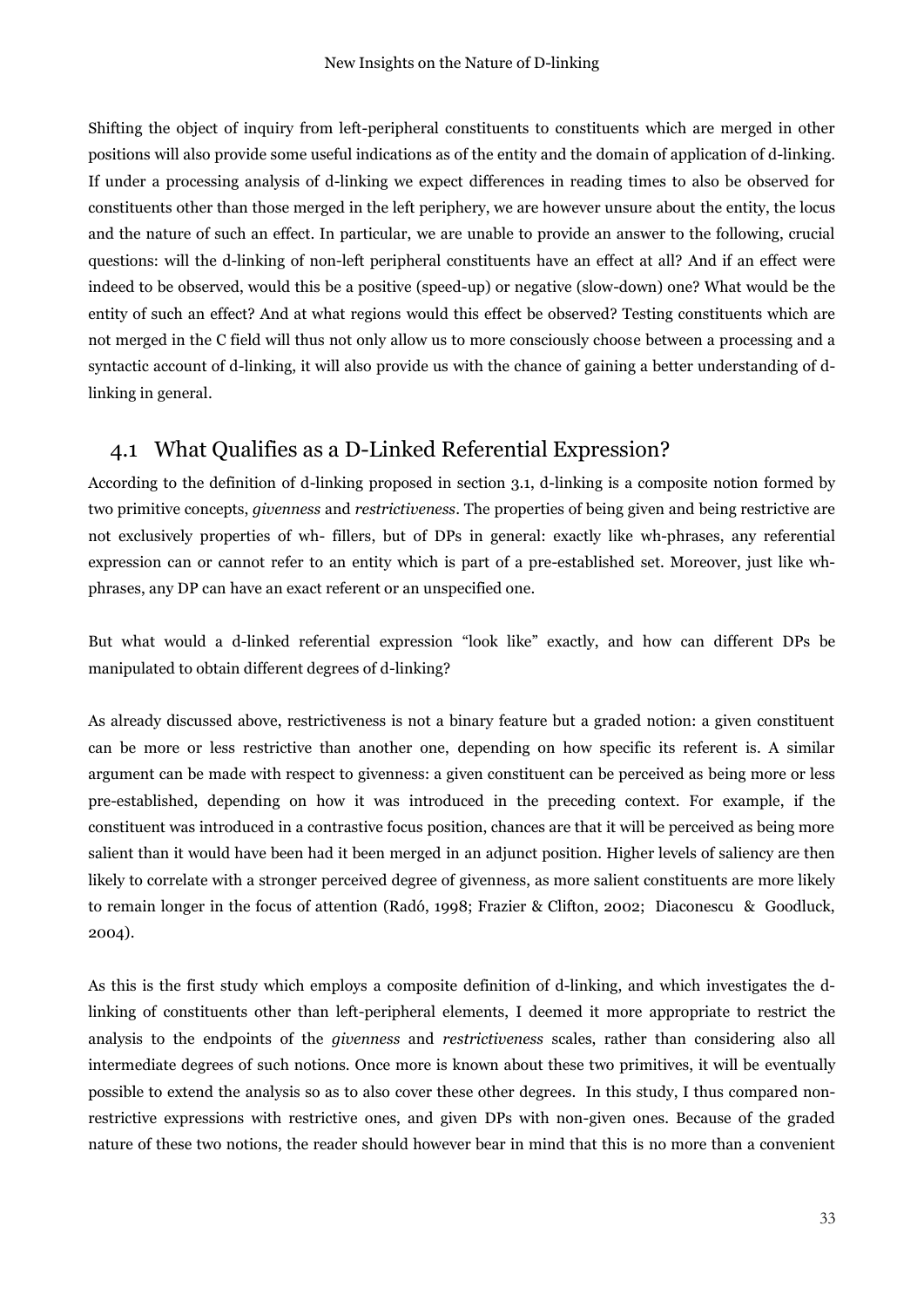abstraction: nominal expressions cannot be absolutely restrictive or non-restrictive, and given or non-given, but are more or less given and restrictive if compared to some other expression or arbitrary reference point.

In Experiment 2, the degree of restrictiveness of a referential expression was manipulated by modifying the expression itself. For all [-restrictive] experimental conditions, the tested DP had the form of "un certo X", e.g., "un certo esercizio" ("some X", "some exercise"), an Italian construction whose purpose is generally to express uncertainty about the exact reference of the X item. This type of indefinite construction can be described as [- restrictive] because, despite restricting the set of entities to be considered to the set of all exercises, it does not provide any indication regarding which specific exercise one should pick.<sup>19</sup>

Two types of [+restrictive] nominal expressions were used: *hypernym/hyponym*-type ones, and *label-*type ones. An example of a [– restrictive/+ restrictive] pair with a hypernym/hyponym-type of constituent was for example "*some meat/chicken*", where *chicken* is a hyponym of *meat*. Whereas the indefinite "some meat" does not indicate which entity to pick out of the set of types of meat, the word "chicken" picks a specific type of meat out of this latter set. The hypernym/hyponym contrast as an instance of specificity was also employed by Donkers et al. (2011).

An example of a [– restrictive/+ restrictive] pair with a label-type constituent was for instance "some exercise/exercise 1". Just like the hypernym/hyponym types of constituent, the more restrictive item in the pair picked a specific entity out of a bigger, indistinct set. Unlike the hypernym/hyponym type of constituent, however, this restriction was not achieved via hyponymy, but through nominal and adjectival modification. Four types of modification were employed in this experiment: modification by number (e.g., *some exercise/exercise 1*), color (e.g., *some crayon/blue crayon*), size (*some chair/the biggest chair*) and shape (*some box/the square box*). These types of modifiers were chosen as they appear to represent primitives of modification and to be processed relatively fast if compared to other types of modifiers. This is a desirable condition, as it allows us to reduce possible differences associated with processing [+ restrictive] label-type DPs, which feature a modifying phrase, and [- restrictive] nominal expressions, for which no extra modifiers must be processed.

The degree of givenness was manipulated by varying the context preceding the DP whose d-linking was manipulated. As pointed out in section 2., the existing definition of d-linking does not provide any indication as of what types of preceding context make a given constituent d-linked (*given* in our definition), nor as of what types of manipulations are necessary to transform a non-d-linked context into a d-linked one. This will thus be something we will have to gauge for ourselves.

 $\overline{a}$ 

<sup>19</sup> One can in fact easily think of expressions which are even less restrictive than "some exercise": for example, "some thing/something" or "whatever" (the referential equivalent of an aggressively non-d-linked filler). These expressions were not used in this experiment because they are stylistically marked, and as such, they would have easily been spotted by participants as appearing in multiple items. In conclusion, there are other referential expressions which qualify as being less restrictive than "some X", but "some X" appears to be the less restrictive option which can be tested experimentally to avoid participants recognizing the type of structure which is being tested.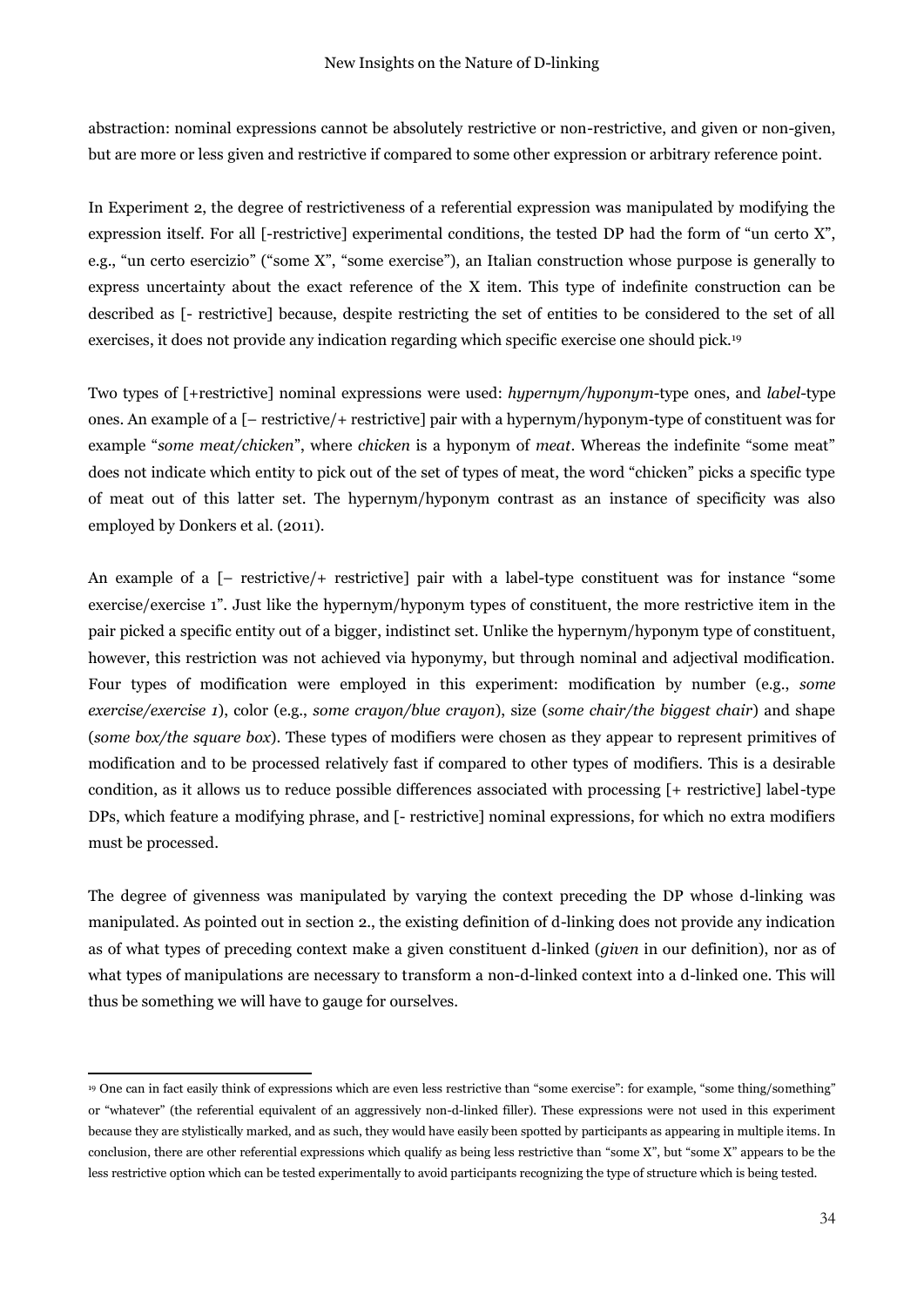There are arguably two ways for a constituent to be given (or, according to the standard terminology, dlinked): the constituent must have as referent an entity which either represents shared knowledge, or is preestablished in the sense of "previously mentioned/introduced in the discourse". Testing shared knowledge experimentally is quite challenging, as this notion more readily applies to natural conversations, where real speakers make real assumptions on what bits of knowledge their interlocutors may share with them. In this study, I thus focused on the "pre-established" option which is also part of the definition.

It is reasonable to assume that there are at least two ways for a constituent to be pre-established: the constituent was either directly mentioned in the preceding discourse (e.g., A is saying to B that he can choose out of a set of seven possible courses to follow this semester, and B asks, "which courses will you take?"), or the preceding context referred to a semantically related word or concept (e.g., A is saying to B that he will be starting a fancy BA in Arts this September, and B asks, "which courses will you take?"). The manipulations of givenness conducted in this second experiment reflected these two modalities: for example, to have a DP like "exercise 1" be given, the preceding context either mentioned a set of exercises that students were engaged with (direct mention), or said that students were busy working on their science homework (indirect mention: homework is likely to consist of exercises). Having a modality other than direct mention to elicit givenness ensures that [+ given] constructions will not be read faster simply because the manipulated DP was mentioned before in the preceding context, i.e., because of *repetition priming* (Forster & Davis, 1984; Grill-Spector et al., 2006; Logan, 1990). This may however be an unnecessary precaution, in that the notion of dlinking, as intended by Pesetsky (1987), is indeed as "simple as that": d-linked constituents are said to be preestablished, and the most common way for a constituent to be pre-established is precisely to have been mentioned before in the discourse.

### <span id="page-34-0"></span>4.2 The Tested Structure

 $\overline{a}$ 

To be able to determine whether the d-linking of a referential expression also has an effect on the overall sentence, the DP whose d-linking is manipulated must obviously be inserted in an appropriate clause. The sentence used in Experiment 2 had in particular the following structure:

36) Com'è<sub>i</sub> che Mario pensa che <u>l'esercizio n. 1</u> ii possa essere risolto t<sub>ii</sub> t<sub>i</sub> per trovare sia la x che la y? How<sub>i</sub> does Mario believe that exercise  $\mathbf{1}_{ii}$  can be solved  $\mathbf{t}_{ii}$  t<sub>i</sub> to find both the x and the y?

The underlined DP ("l'esercizio n. 1" ("exercise 1") in (36)) represented the nominal expression whose restrictiveness and givenness were manipulated to obtain different degrees of d-linking.

There are several reasons why a structure like (36) is interesting for the purposes of our investigation, as will become evident later in this section. Let us first start by analyzing the syntax of (36). It features two different types of dependency: the A-bar dependency headed by the adjunct "how", a wh- dependency, and the Adependency headed by the embedded DP "exercise 1", which is a derived subject. It follows that, by the time comprehenders encounter the embedded DP "exercise 1"20, two constituents will have to be held in working

<sup>20</sup> More precisely, this will happen upon the presentation of the passive auxiliary "essere" ("be"), i.e., when it becomes clear that the embedded clause is in the passive tense and hence that "exercise 1" must be a derived subject.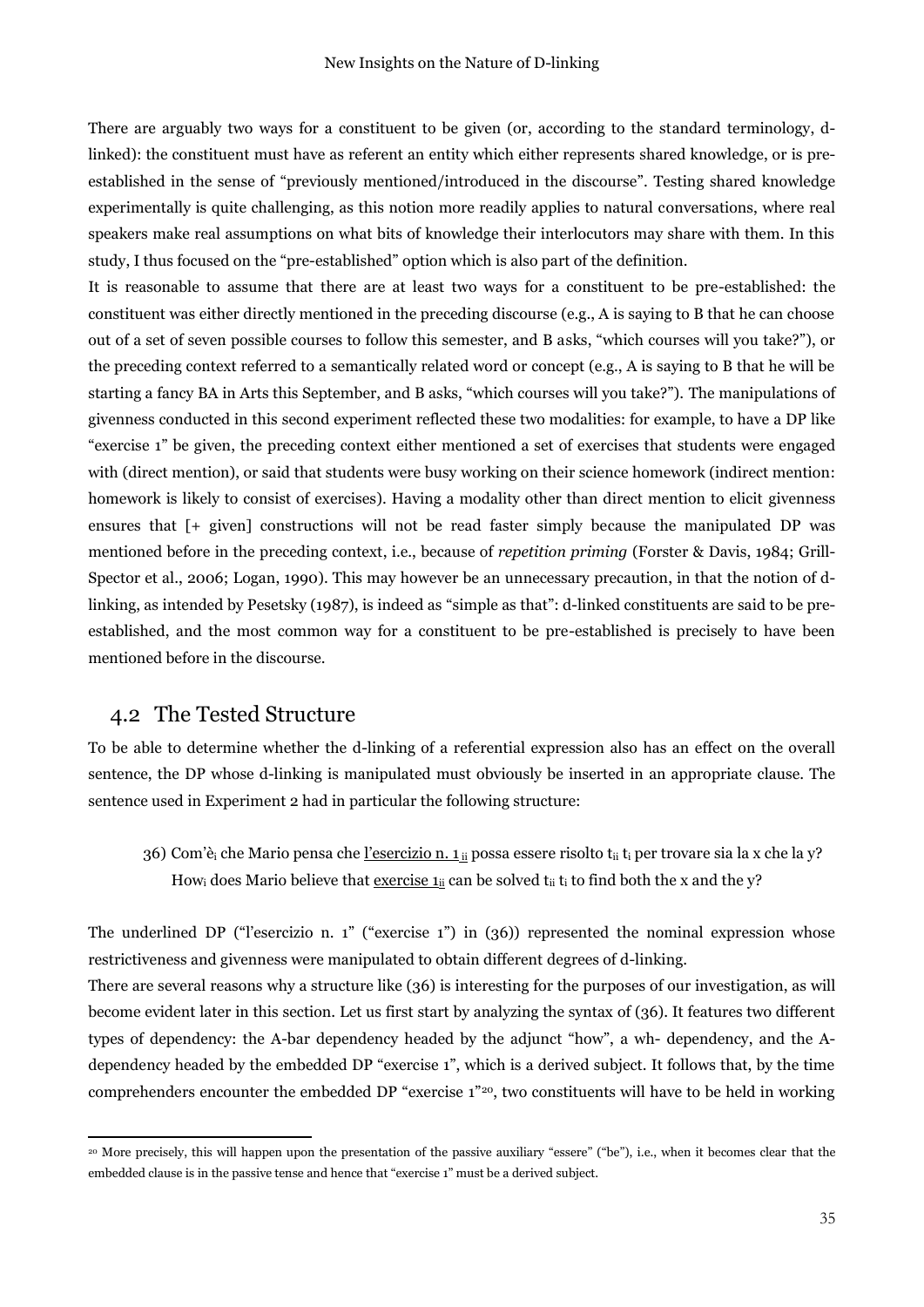memory until they can be reintegrated at the appropriate gap site, something which we know to be costly for the human sentence processor (Frazier & Clifton, 2002; Frazier & Flores D'Arcais, 1989). For both the whadjunct and the derived subject, this dependency will be resolved once the past participle "solved" is presented.

We know that wh- dependencies are costly (Wanner & Maratsos 1978; King & Just 1991; Kluender & Kutas 1993a; Hawkins 1999). As Hawkins (1999) suggests,

*Identifying the gap is not easy. It is an empty element with no surface manifestation and its presence must be inferred from its immediate environment. At the same time, the filler must be held in working memory, and all other material on the path from filler to gap must be processed simultaneously, and the gap must be correctly identified and filled.*

(Hawkins, 1999:246-7)

The wh- dependency in (36) also incurs in the extra processing cost of being an *adjunct* dependency. Adjunct wh-dependencies appear to be inherently more complex than argument wh-dependencies: syntactically, adjunct extraction is grammatical in fewer environments and is more sensitive to degradation because of intervening material (Huang, 1982; Lasnik & Sato, 1984; 1992). According to Hofmeister and Sag (2010), the lower acceptability of structures featuring adjunct extraction in fact correlates with their higher costs in terms of processing resources.

The processing costs associated with the presence of a wh- dependency and with the fact that this dependency is an adjunct one must be added to the cost of processing all material intervening between the displaced adjunct and its gap site. Gibson, (1998, 2000), Warren and Gibson (2002) and Warner and Glass, (1987) hypothesized that the costs of integrating a given displaced constituent in the relevant structure is a function of the number of referential expressions which intervene between the displaced constituent and the gap site. In (36), these are two, "Mario" and "exercise 1". The second referential expression, "exercise 1", is not only an intervening referential expression but also the head of a second dependency. It follows that "exercise 1" must be processed and reintegrated in its base position in a sentence featuring another open dependency –the adjunct one–, something which is known to be a quite demanding task (Abney & Johnson, 1991; Gibson, 1998; Lewis, 1996). As (36) can clearly be said to be a costly structure in terms of processing resources, manipulations of the level of d-linking of the intervening DP "exercise 1" should have an effect on the perceived complexity, and hence on the reading times, of structures like (36).

What we are keen to find out and what makes (36) a particularly interesting structure to test is of course the kind of effect that this will be.

On the one hand, the derived subject is for all purposes material intervening between the endpoints of an open dependency, the adjunct one. As Deane (1991) pointed out, the ability to successfully complete a fillergap dependency is contingent upon the ability to attend to both the extracted element and the retrieval site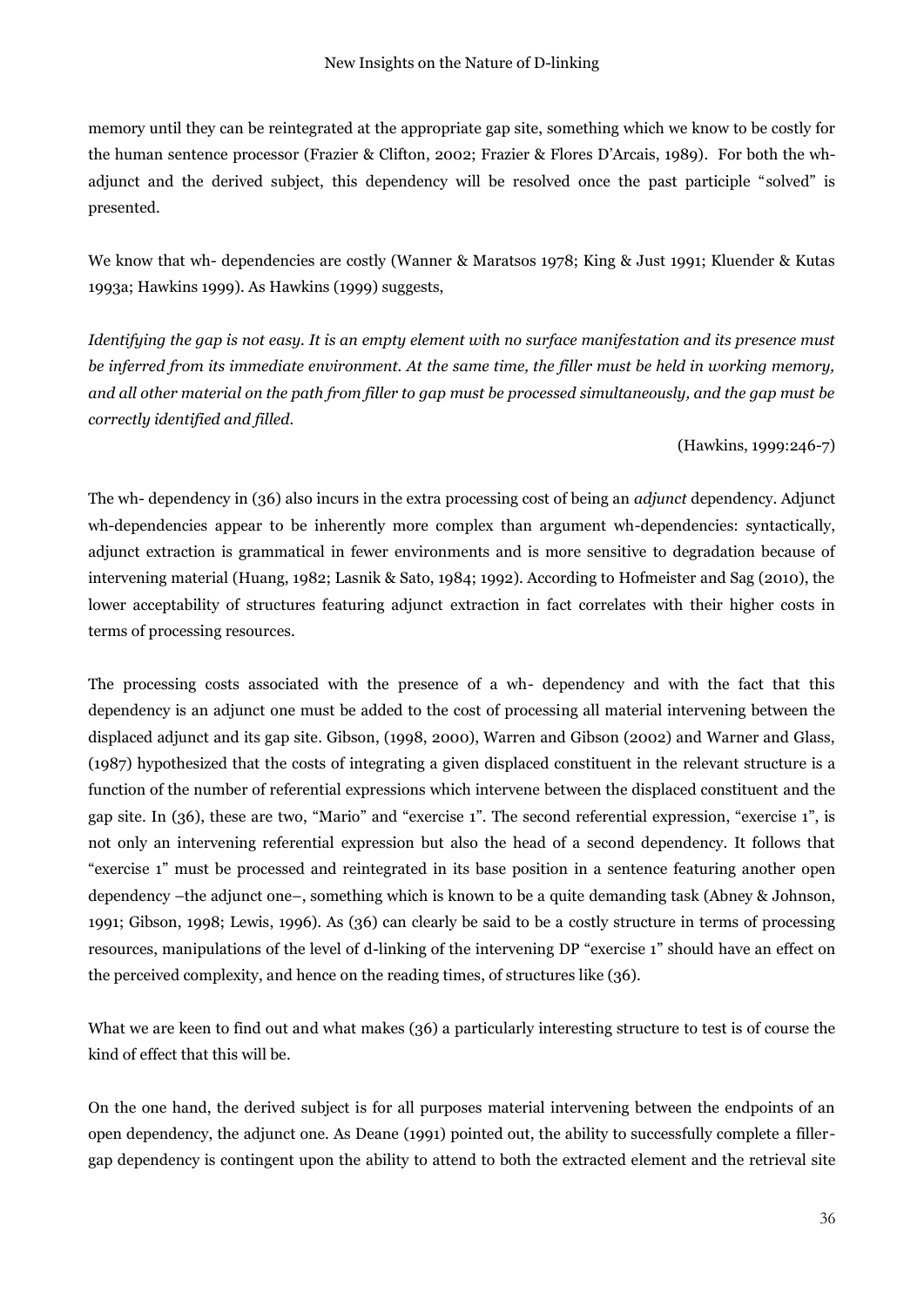simultaneously: the more the costs associated with processing intervening material increase, the less resources are available to compute the filler-gap dependency.

According to our proposed definition of d-linking, also backed up by the results of Experiment 1, d-linked constituents are restrictive. As argued before, restrictive elements clearly encode more information than nonrestrictive ones. This additional information must be processed upon encountering a [+restrictive] DP, something which is likely to reduce the resources available to complete the wh- dependency. As the resources available for sentence processing are limited (Gibson, 1998; Just & Carpenter, 1992), having the embedded DP to be d-linked (or, at least, [+ restrictive]) should thus have a negative effect on the reading times associated with (36). This slow-down would then most likely occur at the region where the wh- dependency is completed, i.e., upon the presentation of the past participle "solved".

One the other hand, as noted by Kluender (1992, 1998) (see in particular section (3.2), d-linked elements are also highly accessible. That d-linked constituents are easily accessible also follows from the composite definition of d-linking suggested in section 2.1: d-linked elements are not only *restrictive*, they are also *given*. We know that given constituents are more easily accessible than non-d-linked ones, and are thus easier to process (Ariel, 1990). Having the intervening DP in (36) to be d-linked (or at least [+given]) would thus make the completion of the A-bar dependency headed by "how" an easier task, in that less resources would be needed to process the intervening nominal expression. Under this latter analysis, we would then expect the d-linking of "exercise 1" to have a positive effect on reading times. Once again, this effect would most likely be observed upon the presentation of the "solved" segment, where the A-bar dependency is completed. Another reason why the d-linking of the intervening DP could have a positive effect on reading times has to do with the nature of the DP in question: "exercise 1" in (36) is not simply an intervening referential expression, but is itself the head of a dependency. A-dependencies at least partially resemble Abar ones in that, in both cases, a constituent must be held in working memory until it can be reintegrated in the structure at the relevant base position. If Hofmeister and Sag (2010) are correct in assuming that dlinking facilitate the retrieval of displaced elements, it is possible that the d-linking of the derived DP will also equally facilitate its reintegration in its argument position.

## <span id="page-36-0"></span>5. Experiment 2: Self-Paced Reading (SPR)

### <span id="page-36-1"></span>5.1 Participants

33 students of Ca' Foscari University of Venice, Italy, participated in this experiment. All were native speakers of Italian; their age ranged from 19 to 26 years (mean: 21.3; standard deviation: 1.8). They had diverse academic backgrounds: some were Economy majors, some were students of Biology, some others of Languages and Literature. All received a compensation for their participation in the experiment.

#### <span id="page-36-2"></span>5.2 Design and methods

Each participant was presented with 28 test items and 28 fillers, for a total of 56 stimuli. All test items consisted of small stories which could be subdivided into four different blocks: (a) an inital pretest, (b) an interrogative clause, (c) a reply to the interrogative clause and (d) a final comprehension question. The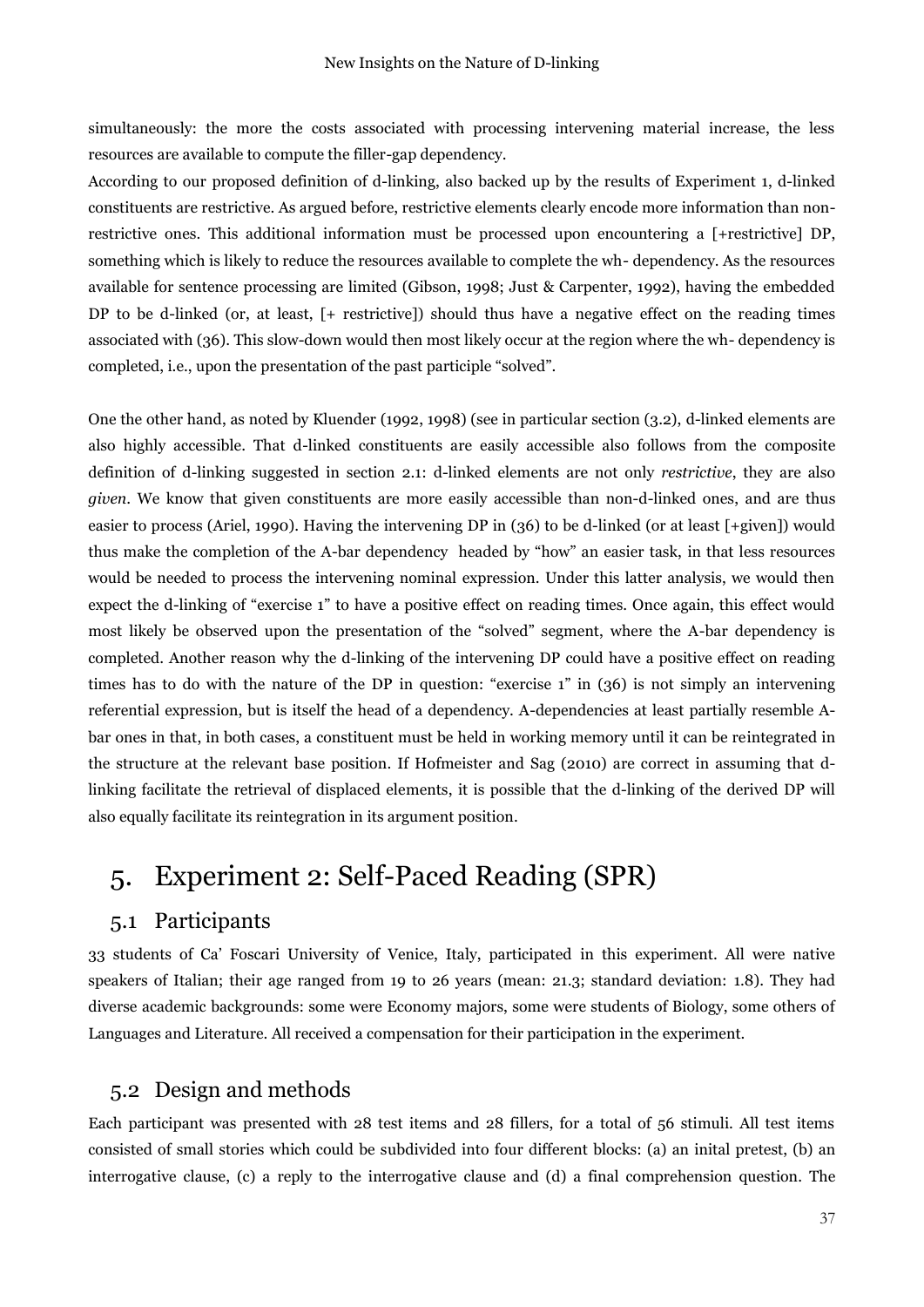interrogative clause ((b)) was represented the structure detailed in (36), our tested structure, and was thus the region of highest interest.

Below is an example of a complete test item, highlighting the four-block subdivision, as well as the different phrasal options for the pretest and the interrogative clause:

| a) Pretest               | Mario sta lavorando ai compiti di Matematica,                                      |                             |  |
|--------------------------|------------------------------------------------------------------------------------|-----------------------------|--|
|                          | Mario is working on his Math homework,                                             |                             |  |
|                          |                                                                                    |                             |  |
|                          |                                                                                    |                             |  |
|                          | (i) che consistono di un set di dieci esercizi. $\rightarrow$ + GIVEN              |                             |  |
|                          | which consists of a set of ten exercises.                                          |                             |  |
|                          |                                                                                    |                             |  |
|                          | (ii) che oggi sono particolarmente difficili.                                      | $\rightarrow$ - GIVEN       |  |
|                          | which is particularly challenging today.                                           |                             |  |
|                          |                                                                                    |                             |  |
| b) Interrogative clause  | (iii) Com'è che Mario ritiene che l'esercizio 1 possa essere risolto per trovare   |                             |  |
|                          | sia la x che la y?                                                                 | $\rightarrow$ + RESTRICTIVE |  |
|                          | How does Mario believe that <i>exercise</i> 1 can be solved to find both the x and |                             |  |
|                          |                                                                                    |                             |  |
|                          | the y?                                                                             |                             |  |
|                          |                                                                                    |                             |  |
|                          | (iv) Com'è che Mario ritiene che un certo esercizio possa essere risolto per       |                             |  |
|                          | trovare sia la x che la y?                                                         | $\rightarrow$ - RESTRICTIVE |  |
|                          | How does Mario believe that <i>some exercise</i> can be solved to find both the x  |                             |  |
|                          |                                                                                    |                             |  |
|                          | and the y?                                                                         |                             |  |
|                          |                                                                                    |                             |  |
| c) Reply to the question | Usando il teorema di Ruffini.                                                      |                             |  |
|                          | Using Ruffini's theorem.                                                           |                             |  |
|                          |                                                                                    |                             |  |
| d) Yes-No comprehension  | Mario sta lavorando ai compiti di Scienze?                                         |                             |  |
|                          |                                                                                    |                             |  |
| question                 | Is Mario working on his Science homework?                                          |                             |  |

**Table 10:** example of a complete test item, SPR experiment.

The purpose of the **pretest** was to lay the ground for the interrogative clause: the pretest introduced the entities which featured in the story and provided a plausible background for the interrogative clause to be formulated. The pretest also had the very important function of introducing the pre-established set of entities in the [+given] conditions. Consider the example in table 10: depending on whether the DP "exercise 1" in the interrogative clause was meant to be given or not, the second part of the pretest would have either featured proposition (i), where a set of exercises is introduced, or proposition (ii), where no such mention is made.

The **interrogative clause** was in many ways the "heart" of the experiment. Throughout all test items, this consisted of a double-embedded question with a bare wh-phrase. The wh-phrase was always an adjunct: the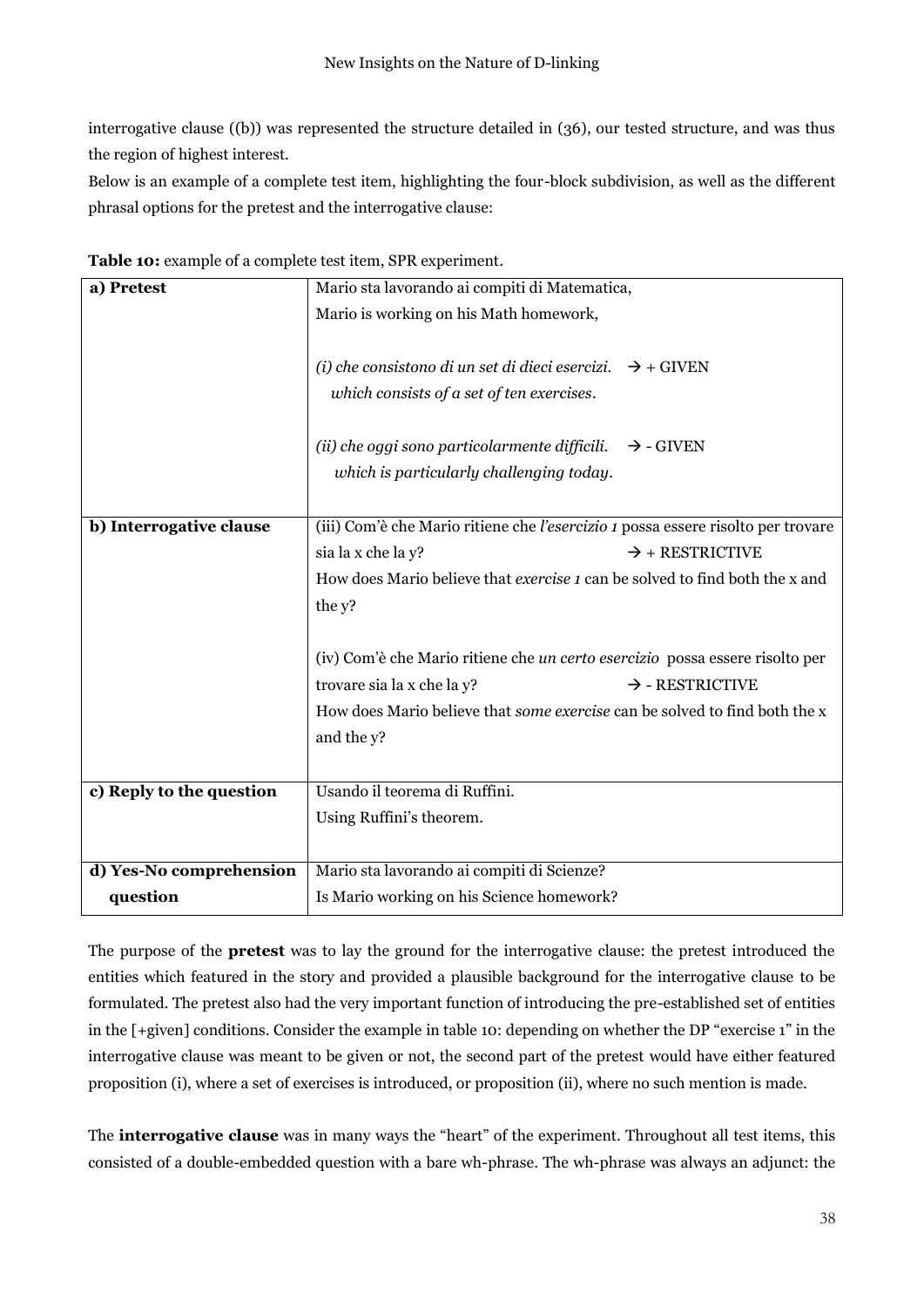wh-phrases used were *how, where, when, how much, for how long, to whom/what, with whom/what, for whom/what, on what, between what.* Similarly to how the pretest varied according to the level of givenness, the intervening DP varied according to the elicited level of restrictiveness. As explained in section 4.1., in the [+ restrictive] conditions, this DP had a very specific reference (e.g., "exercise 1"); in the [- restrictive] conditions, it had the form of "un certo X" ("some X", e.g., "some exercise").

In other words, to manipulate the givenness of the intervening DP, the pretest was manipulated. To manipulate its restrictiveness, changes to the DP itself, and hence to the interrogative clause, were made.

A **reply to the question** was added so as to ensure that the presence of an interrogative clause would not be perceived as pragmatically infelicitous: questions are normally followed by answers, especially in short stories and written text. There was some initial concern that a specific reply like "using Ruffini's theorem" (see table 10) would be inappropriate for a question featuring a [- restrictive] intervening DP. To determine if that was indeed the case, 10 monolingual Italian speakers (none of which took later part in the actual experiment) were consulted. Half of these speakers were presented with some of the test items in [ restrictive] conditions and where asked to judge whether specific replies like "Using Ruffini's theorem" were acceptable. All of them concluded that these were indeed felicitous. The other half was presented with the [ restrictive] interrogative clauses in isolation, and was asked to produce an appropriate possible reply. None of the replies produced by these latter 5 speakers was semantically dissimilar from the ones which are acceptable for the [+ restrictive] conditions, so a same reply was used for both conditions.

The **comprehension question** only appeared for around 30% of the items, and was a YES/NO type of question. Comprehension questions were added to ensure that participants would actually read the items rather than just merely "click their way" out of them: participants were informed that they would only receive the compensation had they correctly replied to at least 75% of the questions. Comprehension questions could refer to any part of the test item: they could inquire about something mentioned in the pretest, in the interrogative clause or in the reply to the question.

In the pilot version of this experiment, comprehension questions were only appearing after test items. The experiment was later changed so as to also include comprehension questions for fillers when one of the pilot subjects quite smartly figured out that only oddly-numbered items were likely to be followed by a question and candidly admitted she started paying attention only to those.

The 28 fillers presented the same four-block subdivision of the test items, but unlike in the case of the latter, the second block of the fillers did not feature an interrogative clause but a normal declarative clause. Given that the range of possible scenarios depicted in the test items was limited because of restrictions imposed by controlled word length, syntactic structure and type of question, I tried to make sure that at least a portion of the fillers depicted somehow funny or curios scenarios, so as to avoid participants getting too bored or losing interest in the task too quickly.

The region of interest was represented by the interrogative clause and by the following segments in particular (underlined):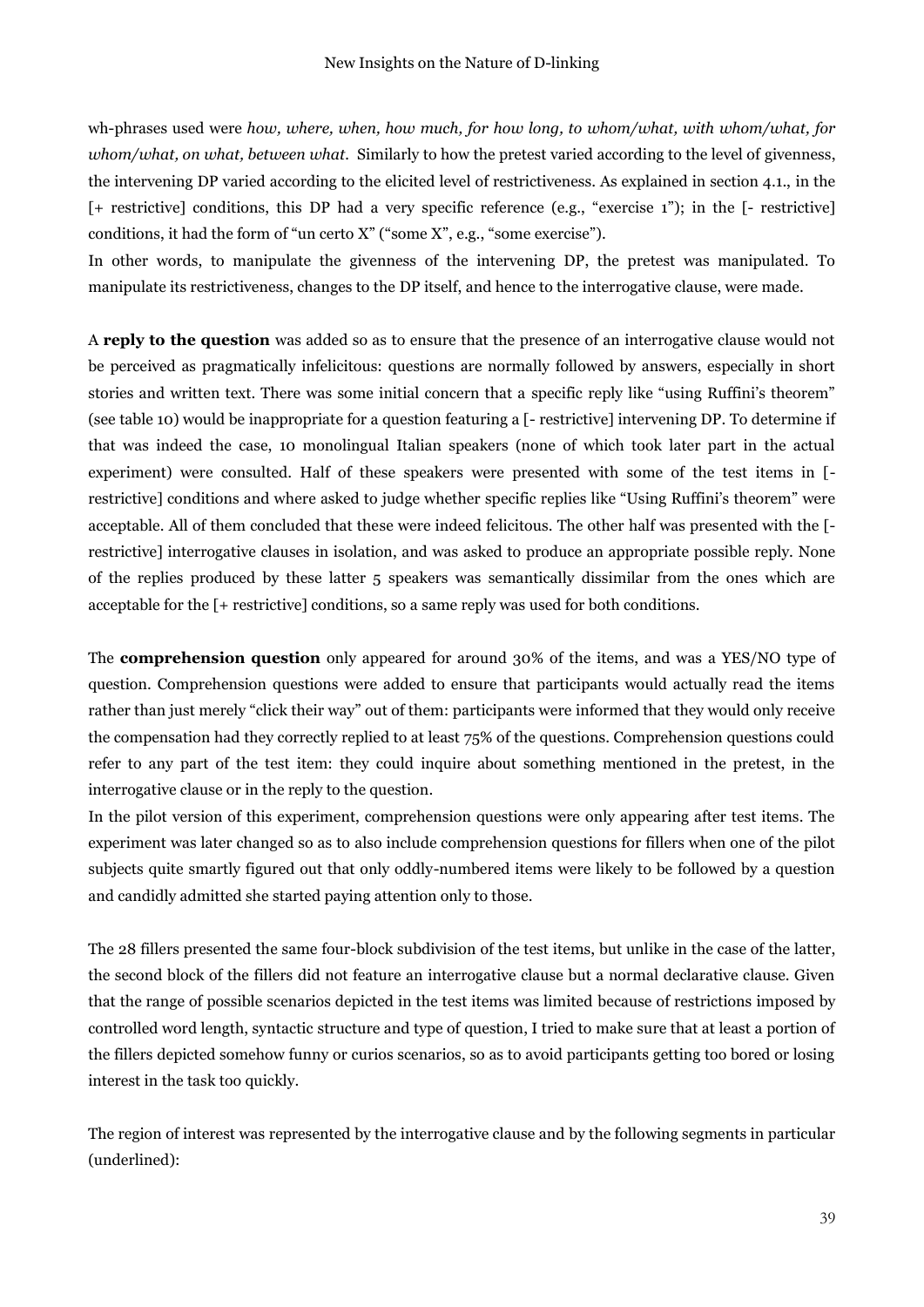37) How does Mario believe that /*exercise 1*//can//be//solved//to/find the x and the y?

The independent variables in this experiment were two: *givenness* and *restrictiveness*. Each of these variables had two levels: the intervening DP could either be [+ restrictive] or [-restrictive], and [+ given] or [ given]. The combinations of these four values yielded a total of four experimental conditions:

- i) [+ restrictive; + given],
- ii) [ restrictive; + given],
- iii) [+ restrictive; given],
- iv) [- restrictive; given].

In other words, there were four possible combinations of type of pretest and interrogative clause, as can be seen in the table below:

|                  |           | <b>RESTRICTIVENESS</b>           |                                 |
|------------------|-----------|----------------------------------|---------------------------------|
|                  |           | $+$ RESTRICTIVE                  | - RESTRICTIVE                   |
| <b>GIVENNESS</b> | $+ GIVEN$ | Mario is working on his Science  | Mario is working on his Science |
|                  |           | homework, which consists of a    | homework, which consists of a   |
|                  |           | set of ten exercises. How does   | set of ten exercises. How does  |
|                  |           | Mario believe that exercise 1    | Mario believe that some         |
|                  |           | can be solved to find both the x | exercise can be solved to find  |
|                  |           | and the y?                       | both the x and the y?           |
|                  | - GIVEN   | Mario is working on his Science  | Mario is working on his Science |
|                  |           | homework, is particularly        | homework, which is particularly |
|                  |           | challenging today. How does      | challenging today. How does     |
|                  |           | Mario believe that exercise 1    | Mario believe that some         |
|                  |           | can be solved to find both the x | exercise can be solved to find  |
|                  |           | and the y?                       | both the x and the y?           |

 **Table 11:** the four possible combinations for a given item, as a function of *Givenness* and *Restrictiveness*.

The dependent variable was represented by the reading times (RT) associated with a given region, as measured in milliseconds.

## <span id="page-39-0"></span>5.3 Procedure

Four lists of items were created using a latin-square design: each list contained each test items in one of the four experimental conditions, plus the 28 fillers. The order of presentation of the stimuli was randomized and was different for all participants.

The stimuli were presented *constituent-by-constituent* rather than *word-by-word*; no segment however consisted of more than four words. A constituent-by-constituent mode of presentation was chosen because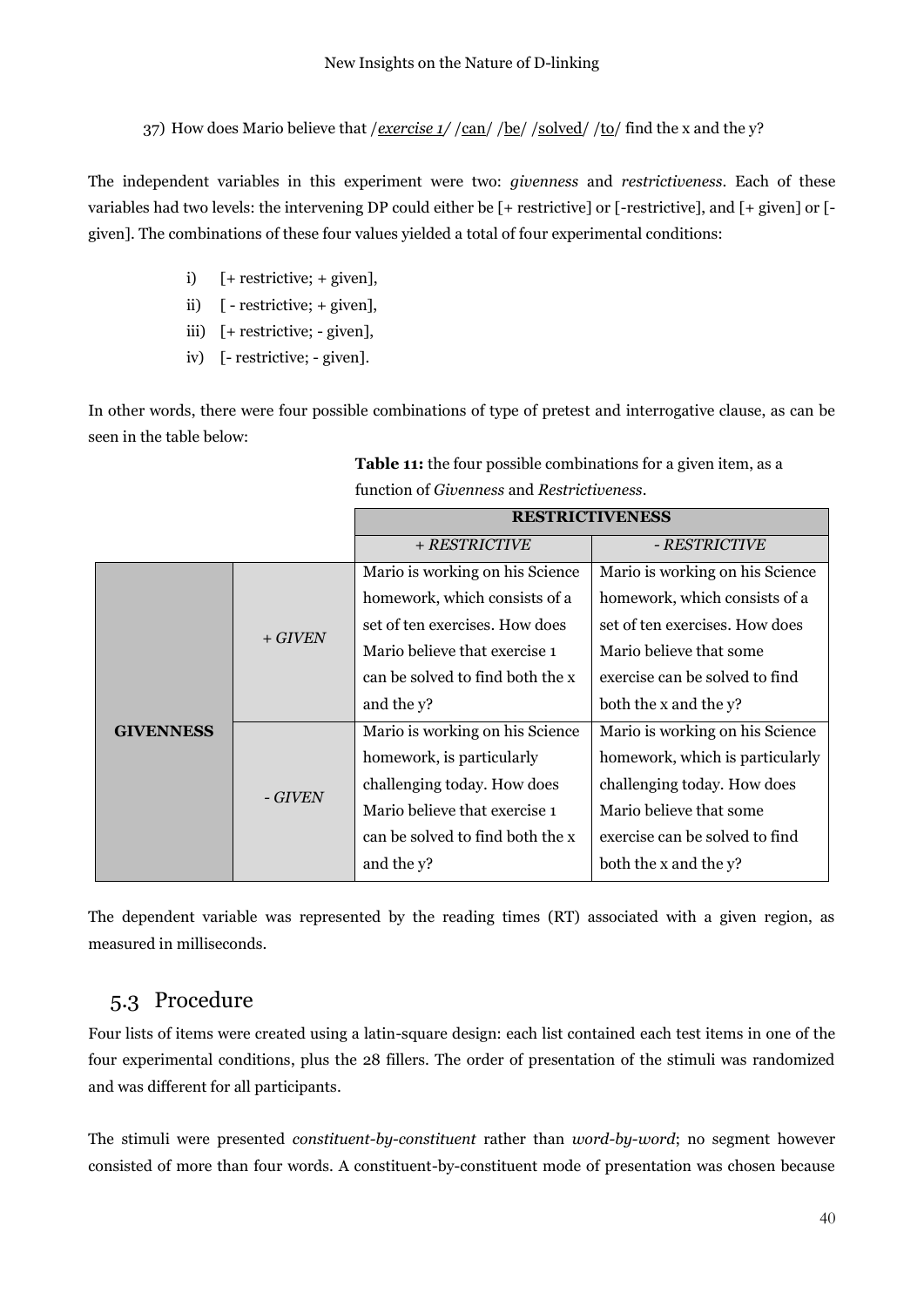reading a large amount of text word-by-word is likely to turn out to be quite annoying after a while (Mak et al., 2008). The only systematic exception to the *constituent-by-constituent* procedure was represented by our regions of interest, which were presented word-by-word so as to test reading times.

Stimuli were presented using a non-cumulative, moving-window self-paced reading procedure (Just et al., 1982) on a Fujitsu Siemens computer running Linux. A non-cumulative procedure was chosen because, had a cumulative methodology been adopted, participants would have likely looked back at previous segments, particularly if presented with structurally complex items.

Unlike traditional non-cumulative procedures, however, the mode of presentation chosen for this experiment was not linear but centered (Blom, 2010): each segment appeared in isolation at the center of an otherwise empty rectangle. With each press of the space bar, a given segment would disappear to be replaced by the following segment. An example of how the centered mode of presentation "looked" like is provided below:



**Fig. 2**. Example of a centered, sequential progression of the sentence "*Where does Mario believe that some electronic device can be replaced with a better one?*"

Screen 1, "some electronic device"



+ 1 Space-Bar Press: "can"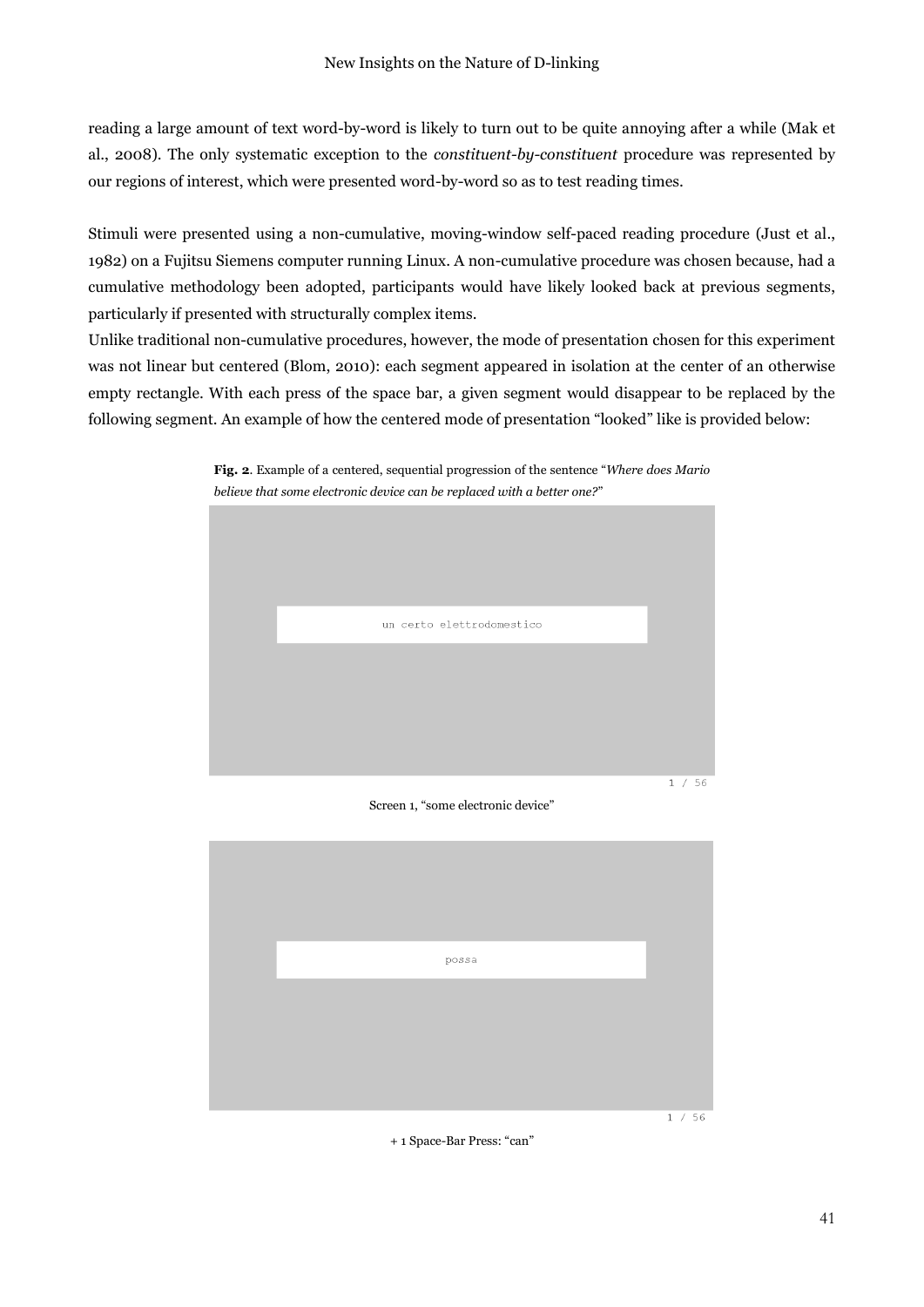

+ 2 Space-Bar Presses: "be"

This experiment was in fact originally designed so as to employ the linear mode of presentation: the centered one was nothing more than a back-up plan. The centered procedure however ended up being chosen over the linear one when ten Italian speakers, who were presented with both procedures and were asked to express a preference, all reported to prefer the centered one. In particular, these speakers consistently stated that the centered mode of presentation was less "messy", more natural and overall easier to follow. Most of them also stated that "*all those extra dashes*" were quite distracting.

These judgments appear to be in line with the analysis presented by Blom (2010), who speculated that one of the main advantages associated with choosing a centered non-cumulative mode of presentation over a linear one lies in the fact that the first tends to be perceived as being considerably more natural than the latter.

All participants were tested individually. The experiment took place in a quiet, dimly lit room. Each participant was walked through a practice trial, which consisted of four items: two small stories with an intervening interrogative clause, and two small stories with an intervening declarative clause. The first mimicked the test items, the latter two the fillers. On average, a session lasted around 30-35 minutes. Participants were instructed to read the stimuli as quickly as possible, but in a way which was compatible with still being able to understand what was narrated in the stimuli. This was done so as to prevent participants from "lingering" on a given segment, something which would likely invalidate the final results and hence our conclusions.

### <span id="page-41-0"></span>5.4 Results

As all participants responded correctly to at least 75% of the comprehension Yes/No questions, no participant was excluded from further analysis. On average, participants provided the correct answer to 88 % of the questions (standard deviation: 5%). The lowest score was 76%.

Out of all reading time results, those which were shorter than 50 ms (1 case) and longer than 3500 ms (5 cases) were excluded from further analysis. From the remaining reading time results, outliers were detected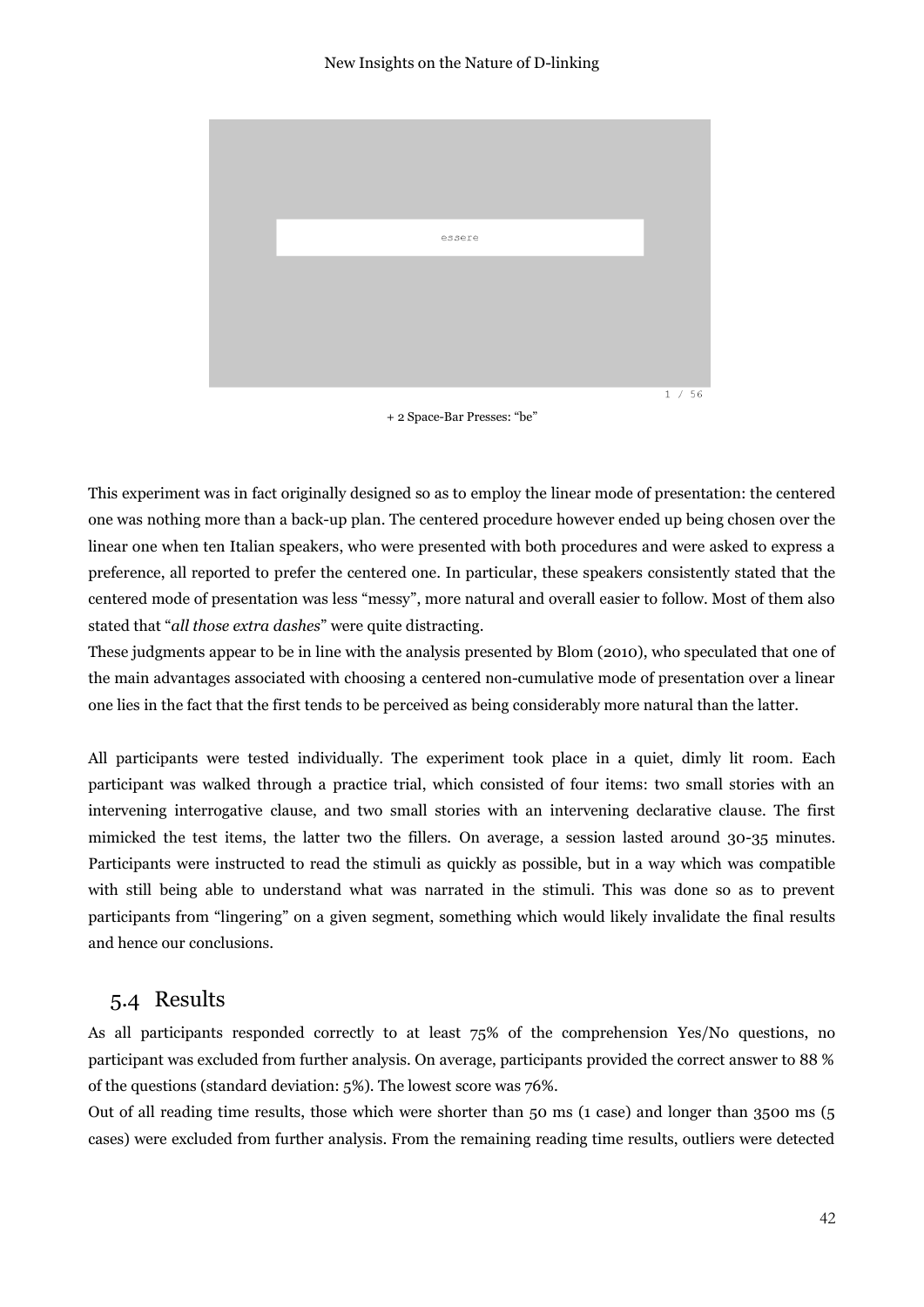and excluded using the *outlier labelling rule* (Tukey, 1977; Hoaglin & Iglewicz, 1987; Kimber, 1990). These adjustments discarded 3.2 % of the data.

Two two-way repeated measures analyses of variance were computed on the reading times of the regions of interest, one with *participants* (F1) and one with *items* (F2) as the random variables. The results of the two ANOVAs showed no significant difference among the four different experimental conditions, for any of regions of interest, with the sole exception of the intervening DP ("exercise 1" in example (36)). This was always read faster when  $[+$  given]  $[F1(1,32)=13.7, p=.001; F2(1,27)=5.1, p=.032]$ : the mean difference between the [+ given] and [-given] DPs was of 56,25 ms for the *participant* variable, and of 58,74 ms for the *item* variable. No significant difference was found for different levels of restrictiveness: F1(1,32)=.38, p=.85;  $F2(1,27)=.16$ , p<.68, with a mean difference between non-restrictive and restrictive DPs of 3,65 ms in the by*participant* analysis, and of 7,99 ms in the by-*item* analysis. Finally, the interaction between the two independent variables was not significant  $[F1(1,32)=3.1, p=.9; F2(1,27)=.87, p=.36].$ 

Below is the relevant profile plot:



**Fig. 3.** Mean reading times (in ms) for the intervening DP region, as a function of *Givenness* and *Restrictiveness*. Givenness is on the x axis, restrictiveness is on the y axis.

### <span id="page-42-0"></span>5.5 Discussion

In section 4.2, it was suggested that the d-linking of the intervening referential expression could potentially have a positive or a negative effect on the overall sentence and, in particular, on the resolution of the A and the A-bar dependencies which featured in our tested structure. The results of this second experiment show us that neither of these two possibilities was in fact the case: the d-linking of the intervening DP did not have any effect on the reading times associated with the gap site of both dependencies.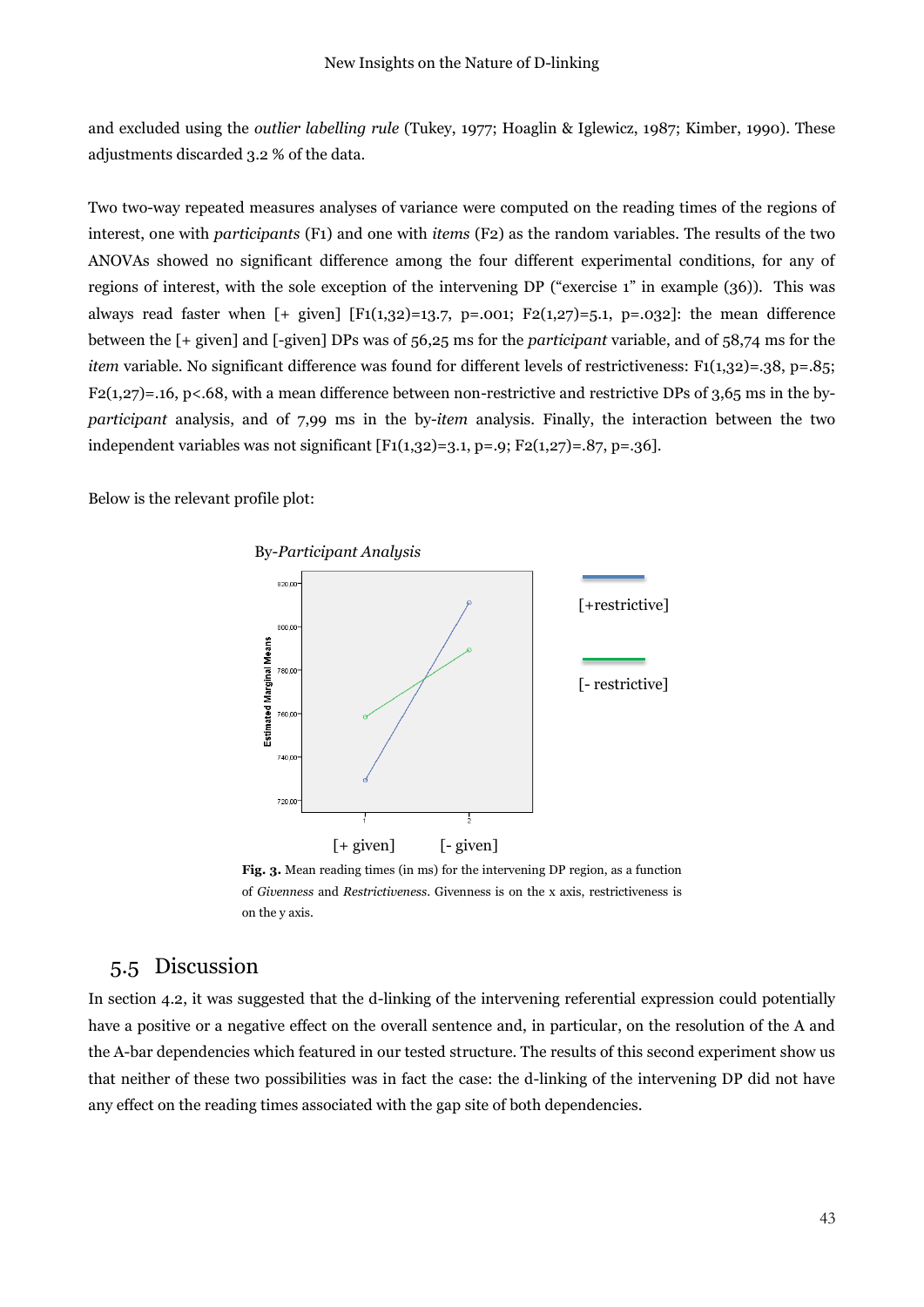This is a significant result in that it points to several interesting conclusions. The lack of a positive effect on the retrieval site (the "solved" segment) shows us that the d-linking of a derived subject does not make its reintegration in the relevant argument position any easier. It also shows us that having a highly accessible element standing in between the endpoints of a wh- dependency does not make the completion of this dependency any faster than it would have been had the intervening element not being given. Finally, the lack of a negative effect of d-linking on the retrieval region shows us that the additional costs associated with processing [+ restrictive] DP are apparently not high enough to justify a processing slow-down when computing the overarching wh- dependency.

Overall, these results appear to be compatible with one main conclusion: the d-linking of non-left-peripheral referential expressions clearly has a much more local effect than that arising from the d-linking of a leftperipheral constituent. As a matter of fact, whereas the d-linking of left-peripheral elements affects the reading times associated with the retrieval site of the displaced constituent, the d-linking of a non-leftperipheral element appears only to affect the reading times associated with the constituent itself, i.e., it only has an effect on its *encoding*. In this respect, this experiment appears to support the validity of the results obtained by Gordon et al. (2004), who found no effect of the definiteness of intervening DPs on the completion of overarching A-bar dependencies. The results of this experiment on the other hand seem to question the conclusion reached by Warren & Gibson (2002), who also tested the influence of intervening referential processing on wh- dependencies and found an effect of definiteness and discourse status.

Note that it is not possible to compare the effect that d-linking has on the encoding of left-peripheral constituents with the effect it has of non-left-peripheral elements. In fact, we do not even know whether dlinking has an effect at all on the encoding of a d-linked left-peripheral element. This is because the filler was not part of the regions of interest analyzed by H&S<sup>21</sup>, who recorded reading times starting from *after* the filler only. However, given that an effect of d-linking was observed for non-left-peripheral constituents, for which d-linking effects appear to be much more local, it is reasonable to assume that d-linking will also have an effect on the encoding of left-peripheral constituents. Whether this effect will be of lesser or greater entity than that associated with non-left-peripheral constituents is however something that only experimental testing can reveal.

It is also interesting to note that the effect of d-linking on the *encoding* of a non-left-peripheral constituent seems to be strikingly more pronounced than the effect of d-linking on the *retrieval* of left-peripheral constituents: for example, whereas the difference between [+given] and [-given] constituents in Experiment 2 was on average of around 57 ms, the average difference between d-linked and non-d-linked constituents reported by H&S at the retrieval region was 15 ms only.

Experiment 2 also shows us that [+given] DPs are always read faster than their [- given] counterparts; these results are compatible with Heim's (1982) and Kamp's (1981) observation that building a new discourse referent, be it an entity or an event, requires more resources than accessing previously constructed discourse

 $\overline{a}$ <sup>21</sup> Even if this had been the case, a full comparison would have been impossible, in that H&S did not employ a composite definition of dlinking.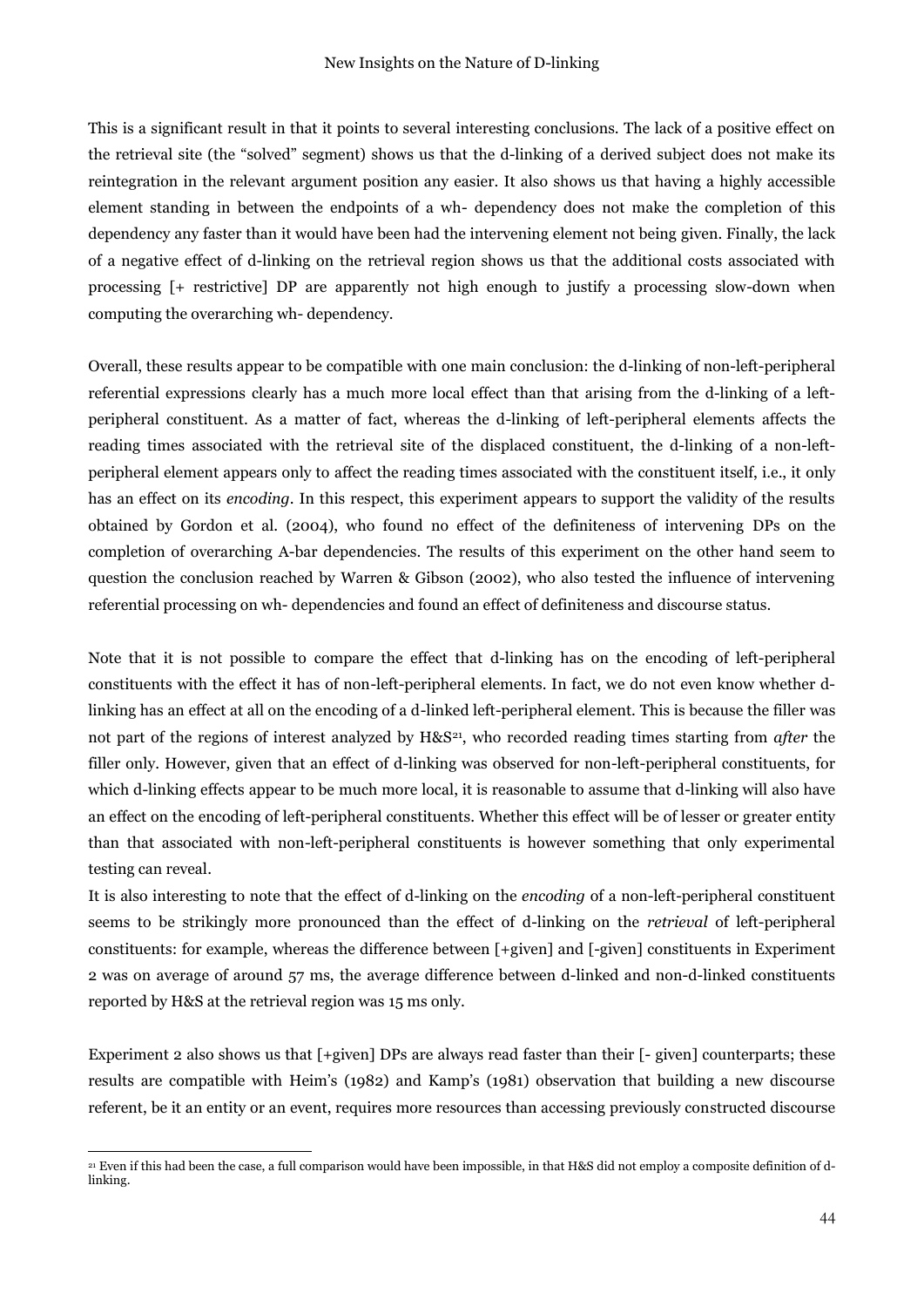structure. Processing constituents which refer to a pre-established set of entities is therefore easier than processing new referents, as pre-established constituents can be more easily accommodated into the mental representation which is associated with a given sentence or text.

If the results pertaining to the givenness predictor can already be used to formulate hypotheses on the nature of such a variable, the results regarding the restrictiveness variable should be taken with more caution. This is because manipulations of the givenness variable had an effect on the preceding context, but manipulations of the restrictiveness variable had an effect on the DP region itself, one of our regions of interest. It follows that, whereas the intervening DP was identical across different levels of givenness, it varied according to the level of restrictiveness elicited. Consider for instance the DP "the exercise": in this experiment, the [+ restrictive] version of this DP was "exercise n. 1", whereas the [- restrictive] version corresponded to "some exercise". In other words, the restrictive and non-restrictive conditions of a given referential expression could result in DPs exhibiting different length and different syntactic complexity, something which makes comparing the two restrictiveness levels virtually impossible.

## <span id="page-44-0"></span>6. Experiment 3: Words in Isolation

To solve the restrictiveness issue, a third experiment was conducted. During this third experiment, the same DPs which were presented during the self-paced reading experiment were presented in isolation to the very same participants who took part in the second experiment. The aim of this experiment was to determine the average difference between the reading time of a DP in isolation and the reading time of the same DP under each one of the four experimental conditions. In particular, I expected that the more a given experimental condition had an effect on the reading times of a given DP, the higher this difference should have been.

### <span id="page-44-1"></span>6.1 Participants

29 students participated in this experiment. These were the same participants who also took part in the SPR experiment.

### <span id="page-44-2"></span>6.2 Design and methods

Participants were presented with ten lists of six nominal expressions each. 28 of these words were the exact same DPs each subject had been presented with in the self-paced reading experiment. For example, if subject A had been presented with the nominal expression "exercise 1" in the self-paced reading experiment, the same phrase would appear in this experiment. If on the other hand subject A had been presented with "some exercise", "some exercise" would appear instead.

The remaining 32 items were various types of DP whose function was to act as fillers. The experiment was carried out using the same centered, non-cumulative methodology which was employed for the SPR experiment: by pressing the space bar, the participant would uncover a word of the list, which would appear at the centre of the screen, and cause the preceding one to disappear.

This experiment was "disguised" as a memory test. Once all the six words of a list had been presented, a final nominal phrase would appear: participants were asked to identify whether this DP was or was not also part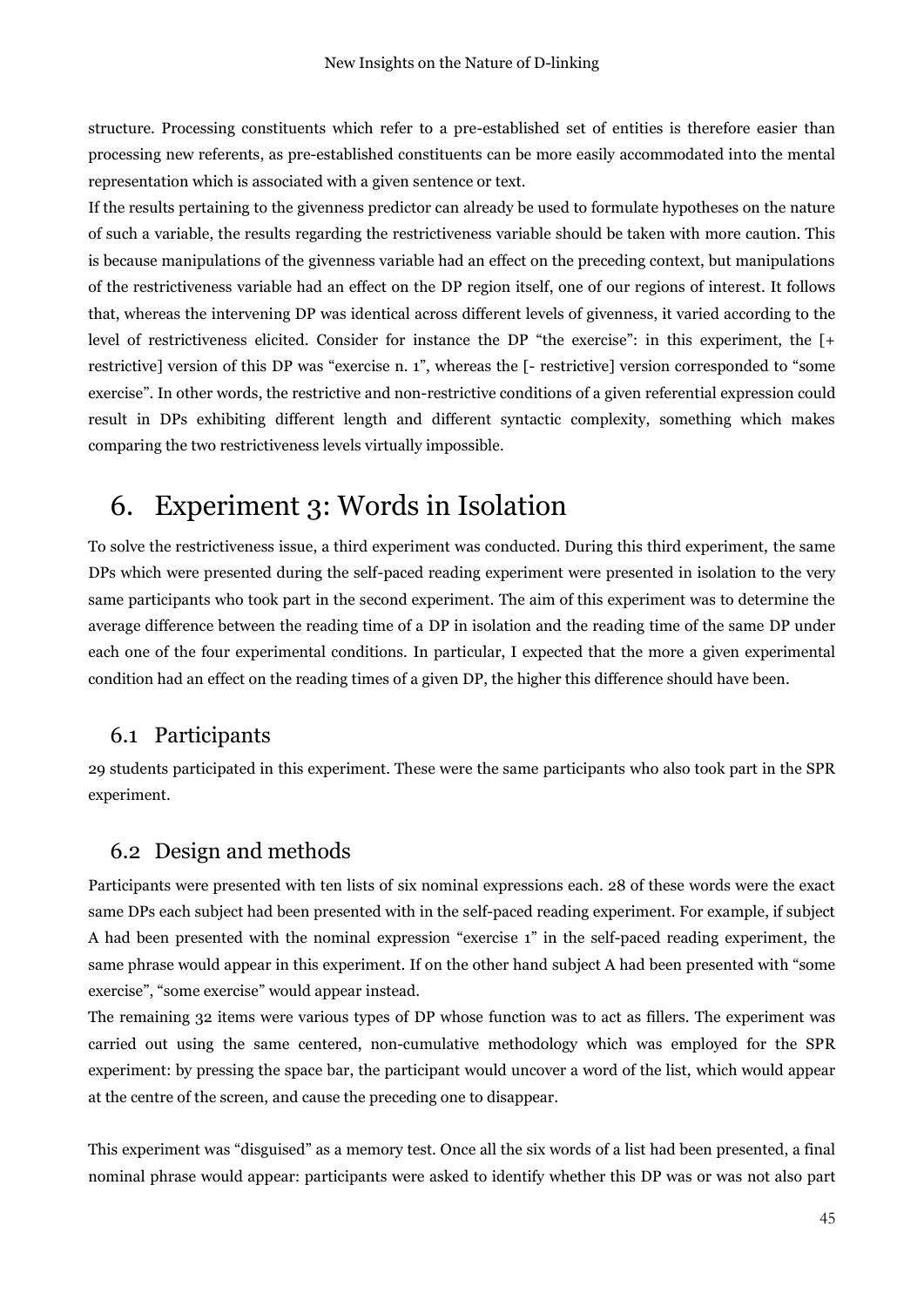of the list they had just been presented with, by clicking on a *yes* or *no* button. Participants were told that this was an independent test to determine their general memory capacity. This ensured that they remained naïve about the real purpose of the experiment; it also resulted in participants being eager to take the test to prove "that their memory was good".

All subjects took the "memory test" either two or three days after the self-paced reading experiment, depending on when they were available to come back to receive the compensation for participating in Experiment 2. The memory test was not administered on the day of the self-paced reading experiment to ensure that participants would not recognize the nominal expressions in the memory test as being the same presented during the self-paced reading procedure.

Four lists of DPs were created mimicking the four lists used in the SPR experiment. Each list contained the 28 nominal expressions a given subject had been presented with during the SPR experiment, plus the 32 fillers, which were identical for all participants. The order of presentation of each of the DPs in the four lists was randomized across participants.

### <span id="page-45-0"></span>6.3 Procedure

 $\overline{a}$ 

The results of the memory test were contrasted with the results of the self-paced reading experiment to determine the mean difference between the reading time of a DP in isolation and under a given experimental condition.

Consider a case where participant B was presented with the [+given, + restrictive] condition of the intervening DP in item 1. This corresponded to the DP "the blue crayon". The exact same noun was presented in isolation in experiment 3. Let us suppose that participant B read "the blue crayon" in 759 ms in the experimental condition, and in 1249 ms in the isolation condition. The difference between the isolation condition and the experimental  $[+$ given,  $+$  restrictive] condition for this DP would then be of 510 ms<sup>22</sup>. Let us say that a second participant, participant C, was instead presented with the [- given, +restrictive] experimental condition of the DP in item 1, which also corresponded to "the blue crayon", and that the difference between this experimental condition and the isolation condition was of 423 ms for participant C. On the basis of these two observations, one could then conclude that a positive value of givenness had the effect of lowering reading times of the intervening DP in item 1 of around 87 ms.

The same mechanism was used to calculate the differences in RTs between the experimental conditions and the corresponding isolation conditions, for all participants and items. The average differences for items and participants were then calculated using SPSS.

<sup>22</sup> Importantly, the RTs of a given phrase in isolation were almost always higher than the RTs associated with the same constituent under any of the four experimental conditions. This is because, in Experiment 3, participants were required not only to process and understand a given constituent, but also to keep it in working memory for a possible later identification.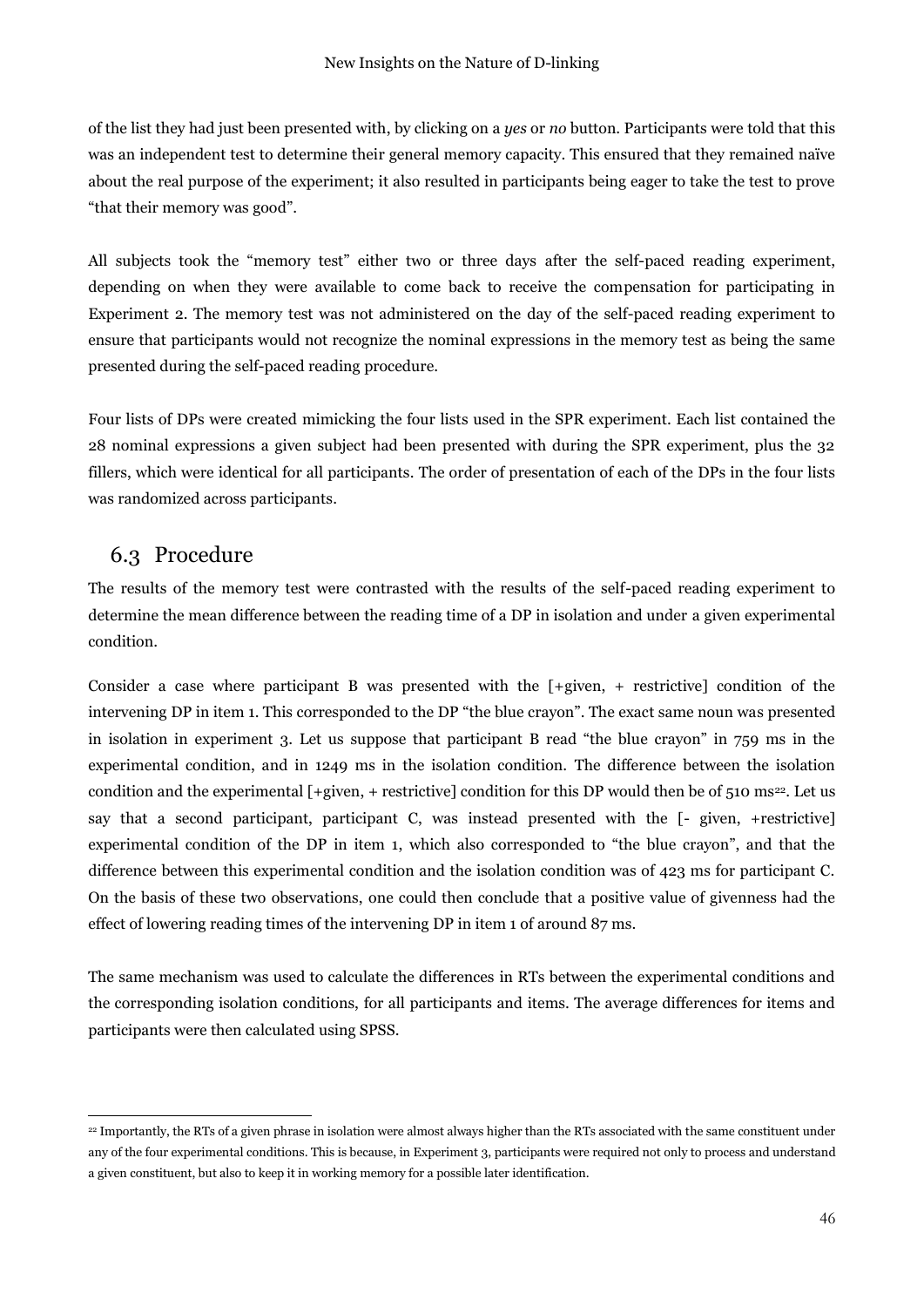This method has the advantage of calculating differences in reading times on *identical* segments; possible differences in syntactic complexity and phrasal length are thus no longer an issue as they were in the previous experiment. In this respect, this "memory test" methodology is also probably superior to any methodology employing *residual reading times*. Residual reading times are the differences between the raw data and the reading times which are predicted for a given participant for words of a certain length, which is calculated using a linear regression equation. Estimates of residual reading times however rest on the assumption that reading times are a function of word length, as expressed in characters, and of the participant's general reading skills and velocity. This appears to be an over-simplistic approach, in that it is much more likely that reading times will also be influenced by the type of constituent and its position in the tree. Indeed, if this was not the case, we probably would not be running self-paced reading experiments.

#### <span id="page-46-0"></span>6.4 Results

Two two-way ANOVAs were computed on the mean differences for items and participants, with *participants* (F1) and *item* (F2) as random variables. The results revealed once again a significant main effect of givenness  $[F1(1,28)=9.432, p=.005; F2(1,27)=8.56, p=.007]$ : the difference between the isolation condition and the corresponding experimental condition was higher (and hence, the more the experimental condition was positively influencing reading times) when the nominal phrase was [+given]. The average difference between [+given] and [-given] conditions was of 45,766 ms for the *participant* variable, and of 85,383 ms for the *item* variable. Restrictiveness was only significant in the by-item analysis [F1(1,28)=.52, p<.5; F2(1;27)=5.86, p.=.022]. The effect was however the opposite of givenness: [- restrictive] conditions were always read faster than the [+ restrictive] ones (mean difference= 61,117 ms), regardless of the level of givenness considered. Finally, the interaction between the two independent variables was not significant  $[F1(1,28)=.48, p=.5;$ F2(1,27)=.087, p=.77].



**Fig. 4.** Differences (in ms) between isolation conditions and experimental conditions, as a function of *Givenness* and *Restrictiveness*. Givenness is on the x axis, restrictiveness is on the y axis.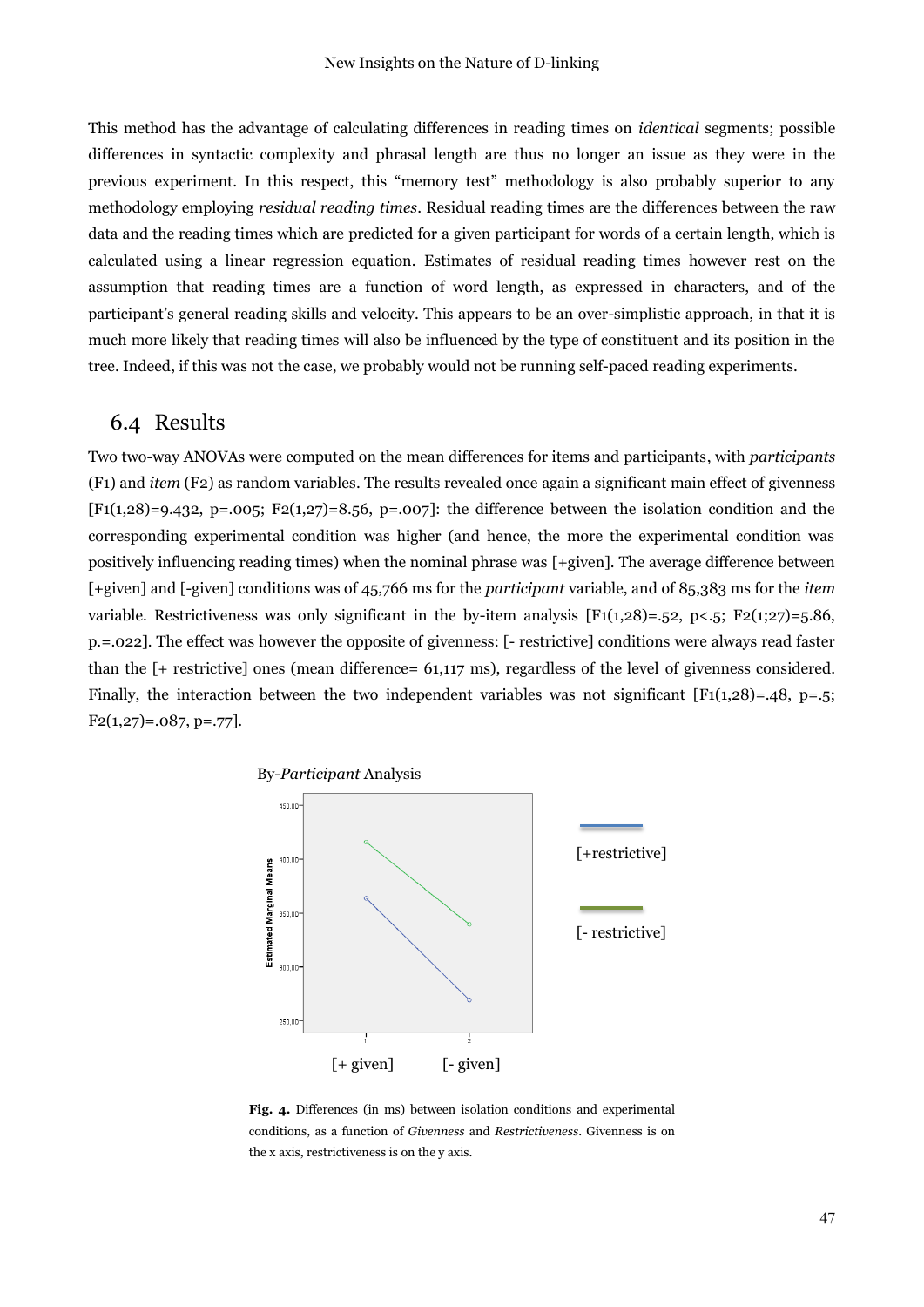### <span id="page-47-0"></span>6.5 Discussion

The results of the "memory" test experiment support our previous conclusions with respect to the givenness predictor: a positive value of this variable does indeed result in nominal expressions being read significantly faster than they would have been, had they not been [+ given]. The memory test also confirmed that a positive value of givenness always results in a processing advantage for a given nominal expression, regardless of the level of restrictiveness of the constituent in question.

The results of the memory test experiment also revealed that [- restrictive] intervening DPs were read faster than their [+ restrictive] counterparts; this was however only significant in the by-item analysis. This suggests that at least some participants found [+restrictive] nominal expressions to be more taxing than [ restrictive] ones, something which is compatible with our suggested analysis of this variable (see in particular section 4.2): more restrictive DPs encode a higher amount of information than non-restrictive ones. This information must be processed and must be accommodated in an adequate mental representation, something which obviously correlates with higher processing costs. Moreover, restrictive nominal expressions are overwhelmingly definite DPS (compare "exercise 1", a definite DP, with "some exercise", an indefinite) and definites carry a presupposition of familiarity: they must have appeared before in the discourse. [+ Restrictive] expressions thus trigger the search for an antecedent or a semantically related expression in the preceding discourse: it is pragmatically odd to utter a definite DP like "the exercise" if no previous mention was made to an exercise or at least to some homework assignment. Non-restrictive entities, which were all indefinites in this experiment, do not trigger such a search, and therefore bypass a processing task which could potentially be problematic. That [+ restrictive] entities may be more demanding in terms of processing costs is also supported by the results obtained by Goodluck (2005) and Goodluck (2010): the author tested Broca's aphasics and normally developing children, and found out that more restrictive DPs stimulate a more detailed visualization of the relevant referent, which results in an increased processing complexity for the given nominal expression.

### <span id="page-47-1"></span>7. General Discussion

The purpose of Experiment 2 and 3 was to gain a better insight on the nature of d-linking effects, and hence to be able to determine which account is more appropriate between Rizzi's syntactic analysis and Kluender and H&S's processing account. How can the results of the last two experiments be interpreted in the light of such a question?

The results of the SPR experiment demonstrate that not all types of d-linked constituents result in the rest of the sentence being processed faster: constituents which are not wh-elements appear not to give rise to such an effect, as their d-linking only affects the encoding of the constituent whose d-linking is being manipulated. This seems to suggest that the peculiar properties associated with d-linked wh-phrases, as reported by H&S, are dependent on their collocation at the left edge of the clause. At first blush, this conclusion would seem disfavor a processing analysis of d-linking: if d-linking were solely ascribable to general processing mechanisms, we would expect the effects reported by H&S to arise for constituents other than left-peripheral ones. The results of Experiment 2 would thus appear to support a syntactic analysis *à la* Rizzi: d-linking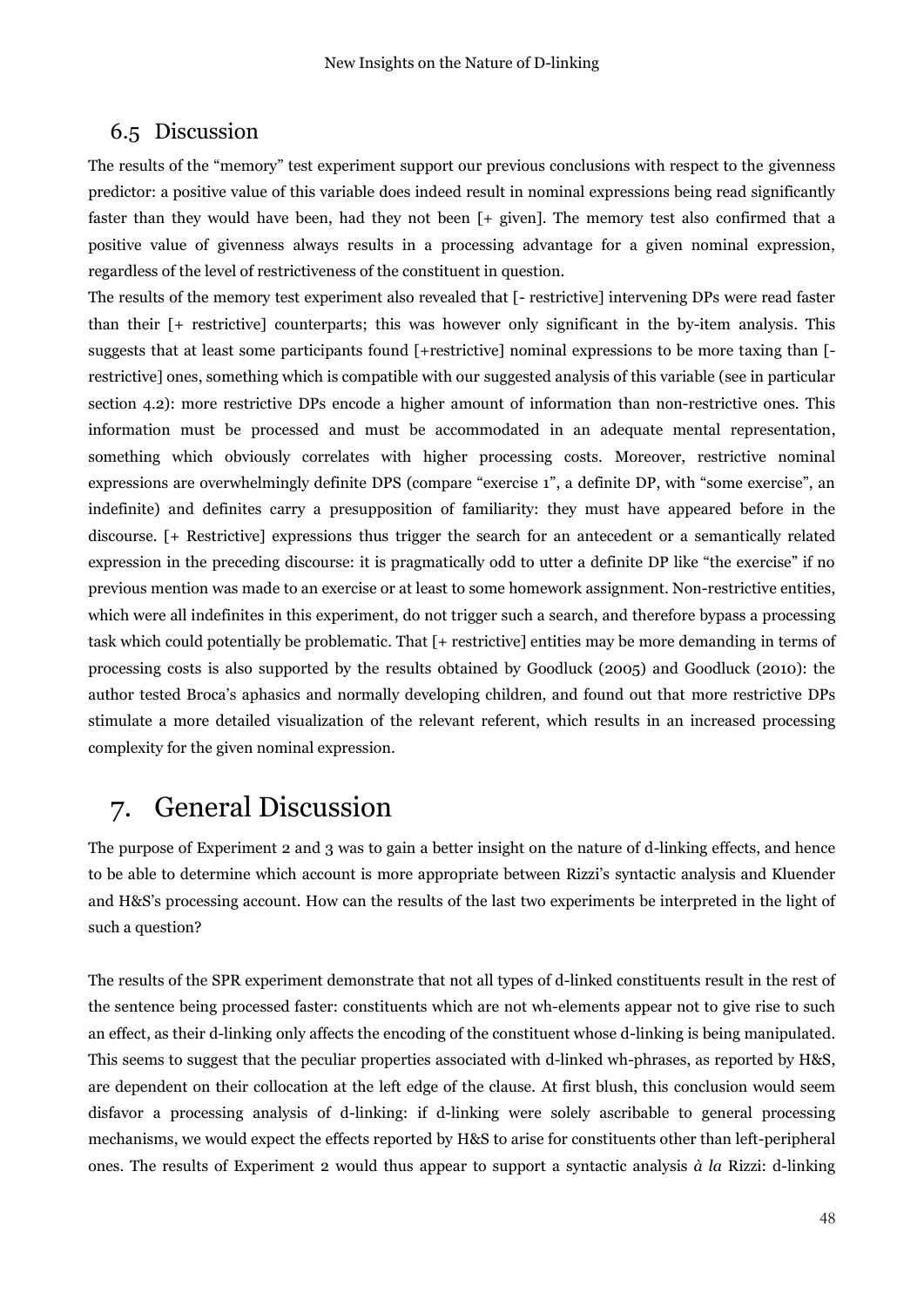effects are clearly tied to the left periphery clause, something which is readily captured by Rizzi's assumption that d-linked constituents are endowed with specific syntactic properties, which relate to the left periphery, which make these constituents insensitive to islands. Recall in particular what stated in section 3.3: a processing account of d-linking should be legitimately preferred over a language-specific one like Rizzi's only if the first manages to capture the same amount of empirical data that the latter does.

On the other hand, we *did* observe an effect of the d-linking on the intervening DP. This effect was very local and fundamentally different from that associated with d-linked fillers, but was nevertheless present. This is unexpected under a binding analysis in that, if d-linking were solely the result of a left-peripheral syntactic process, we would not expect any kind of effect of *restrictiveness* and *givenness* for any constituents other than those merged or moved to the left periphery.

Additional evidence against Rizzi's account is represented by the results yielded by Experiment 1: the results of the acceptability judgment questionnaire show that the degree of acceptability of a weak island violation is strongly dependent on the restrictiveness of the fillers, and that judgments are gradually distributed on scale which moves from less restrictive to more restrictive elements. These results are unexpected under a binding analysis: if the property underlying d-linking effects were solely represented by the possibility versus impossibility for the lexical restriction not to be reconstructed in its base position, we would expect "yes" or "no" acceptability ratings, not graded judgments. This is because lexical restrictions can arguably only either be reconstructed or not be reconstructed: they cannot be "half reconstructed" or "a bit reconstructed".

It thus seems we are facing an impasse: one the on hand, a binding approach à la Rizzi correctly predicts that only left-peripheral elements will exhibit the d-linking effects reported by H&S. Rizzi's account however fails to capture the graded nature of the restrictiveness judgments in Experiment 1. It also fails to predict the effect of restrictiveness and givenness on the encoding of referential expressions which was observed in Experiments 2 and 3. On the other hand, a processing account offers a better explanation of the restrictiveness data, but appears to make too strong predictions with respect to non-left-peripheral nominal expressions.

A possible solution to this *catch 22* would be to account for the observed results in terms of the different processing load associated with left-peripheral positions and A-bar dependencies. The left edge of the clause is known to be associated with elevated processing costs, both in production and in comprehension: N400 peaks, which are standardly assumed to mirror difficulties with the semantic integration of a given stimulus (Kutas & Hillyard, 1980; Van Berkum et al., 1999; Van Petten & Kutas, 1990; Van Petten, 1993), have for instance been reported for sentence-initial positions (Kluender & Kutas, 1993; Kluender, 1998). Clauseinitial positions are also associated with a higher rate of disfluencies: these have been observed in normally developing children (Guasti, 2002; Rizzi, 1993/1994; Hoekstra & Hyams, 1995), adults (Clark & Wasow, 1998; Kluender, 1998) and subjects whose language abilities are impaired, as it is the case for aphasic patients (Friedmann & Grodzinsky, 1997; Friedmann, 2002; Grillo, 2008). Not only are left-peripheral positions more demanding than other syntactic positions, wh- movement operations are also considerably more costly than most other syntactic operations, including for instance A-dependencies. This is because,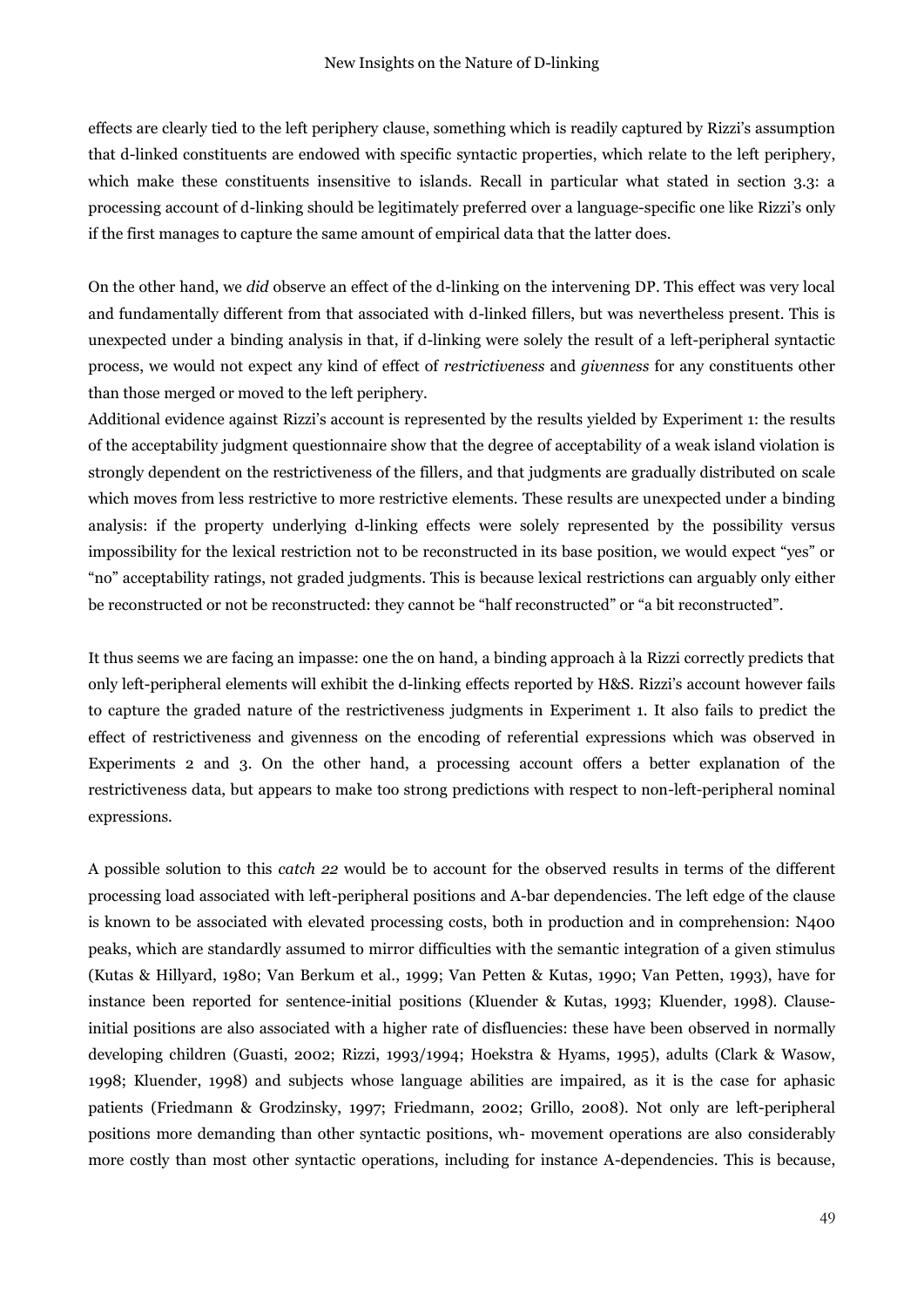unlike A-movement, wh- movement is fundamentally unbounded and can thus span over multiple predicates and intervening referents. The longer a dependency is, the more intervening material will then have to be processed, with potentially negative effect for the completion of the dependency itself, as the memory trace associated with the filler will decay and/or be subject to interference (Van Dyke & McElree, 2006, 2011; Van Dyke & Johns, 2012).

It could thus be speculated that d-linking is by itself a phenomenon which is associated with rather weak effects: under normal circumstances, it is only powerful enough to affect the reading times associated with the constituent it directly modifies. Evidence in favor of such a "low-potency" analysis is represented by the fact that, even when d-linking *does* affect the reading times associated with regions other than the manipulated element itself, this effect is still quite minor. Consider in particular the difference in reading times associated with the retrieval region of d-linked and non-d-linked fillers, as reported by Hofmeister and Sag: this difference was statistically significant (p= .01), but was nevertheless rather small (around 15 ms). Under this analysis, the effects reported by Hofmeister and Sag at the retrieval site of d-linked left-peripheral fillers would then arise because of a *super-additive* process: even a low-potency phenomenon like d-linking will have an effect on left-peripheral positions, as these are associated with high processing costs. No facilitatory effect will be observed for positions and dependencies other than left-peripheral elements and Abar dependencies, as these processes either already occur in the minimum amount of time that the human

sentence processor can allow, or are not associated with high enough processing costs. The d-linking of these latter types of constituent will thus not be able to lower retrieval times any further, or at least not to an appreciable extent.

To explain this super-additivity hypothesis with a metaphor, imagine dropping off from a very tall building like the Domtoren a crochet magazine, plus another copy of the very same magazine, but crumpled up so as to be shaped like a ball. Despite the normal and the crumpled up copy having the same mass, the normal magazine will hit the ground second due to higher air drag. D-linking effects can be analyzed in similar terms: left-peripheral and non-left-peripheral elements are associated with proportionally different processing costs (the difference in shape of the two copies of the crochet magazine, which determines the amount of air friction): when these two elements are d-linked (when the two magazines are dropped from the Domtoren), an effect will be observed for both (both will begin to fall down), as d-linking does not apply to a single class of DPs but is a property of DPs in general (gravitational pull applies to all types of body). The effect of d-linking will however be different for left-peripheral and non-left-peripheral constituents, as these are associated with different processing costs (the amount of time taken by each copy of the magazine to hit the ground is a function of the amount of air friction which applies to the body).

## <span id="page-49-0"></span>8. Conclusion

Despite being around for almost thirty years, our understanding of the notion of d-linking is still rather fragmentary: there are several aspects of this phenomenon which are still unclear to us, or even escape us completely. Given that, as Cicero said, "no one can speak well, unless he thoroughly understands his subject",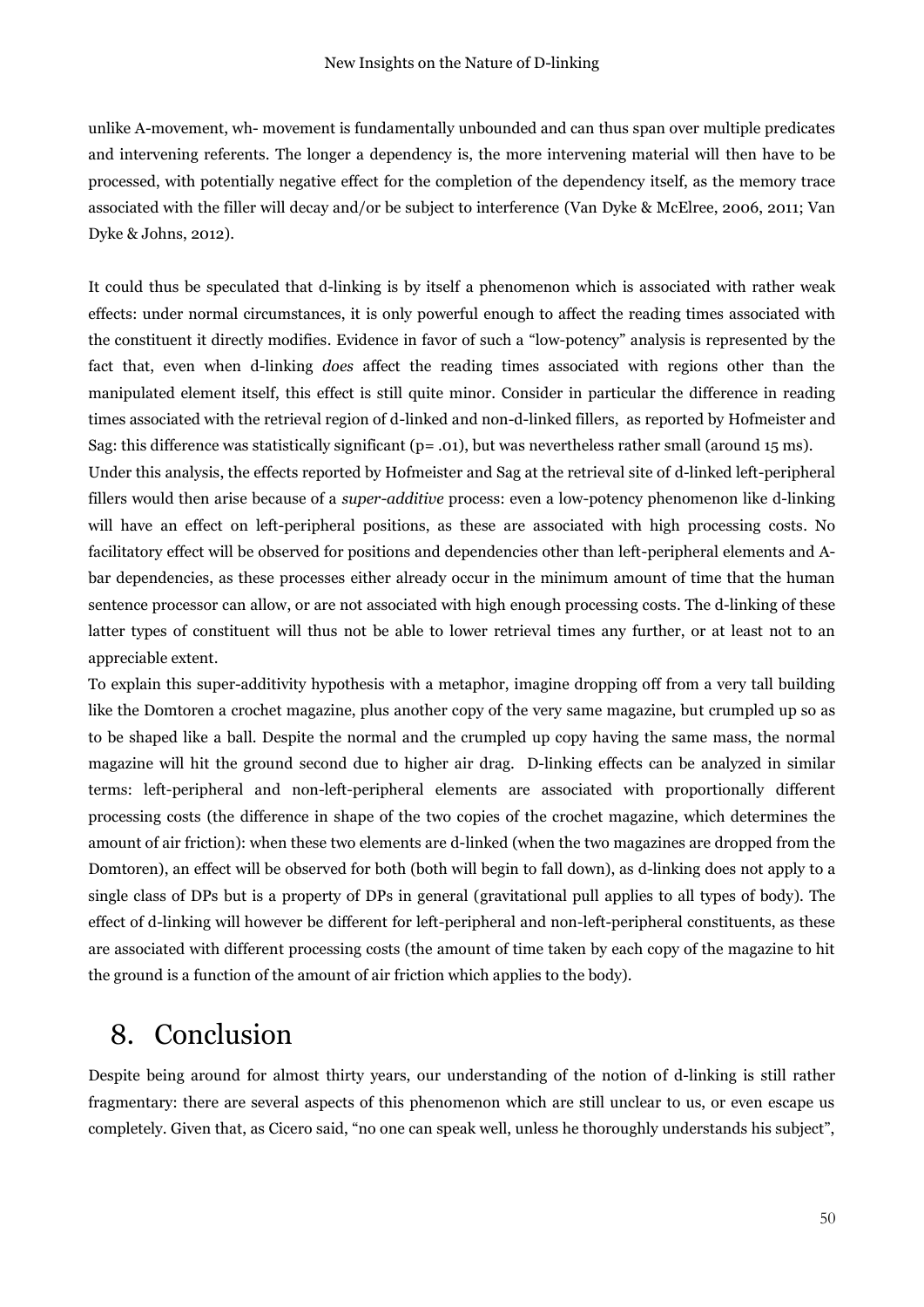the present thesis was an attempt to elaborate and expand on our current understanding of d-linking, so as to hopefully improve it.

A considerable part of this work was devoted to formulating a more descriptively adequate definition of d-linking. In particular, I reanalyzed d-linking in terms of a composite notion, and I argued that *restrictiveness i*s one of the primitives underlying d-linking effects. A *restrictiveness* analysis of d-linking has several advantages: it accounts for the fact that fillers with a lexical restriction will always be perceived as more acceptable in island domains, even if presented in isolation, and hence in contexts where no link to the discourse can be established. It also captures the graded acceptability of different types of d-linked fillers as a function of their restrictiveness, as reported in Experiment 1. An analysis of d-linking in terms of restrictiveness thus appears to be more descriptively adequate than any theory suggesting givenness to be the only factor at play in d-linking.

As pointed out in section 2, descriptively adequate definitions are not of much use if they do not also provide some indication regarding how a given phenomenon should relate to actual clausal and phrasal environments, i.e., by stating, for example, what types of preceding context should be employed to elicit a given level of d-linking. As discussed in section 2.1, these "vague" definitions are particularly detrimental to scientific analysis in that the make the testing of any theory based on such definitons a virtually impossible task. In the present work, I made an attempt to remedy this undesirable state of affairs: I identified two possible ways for a constituent to be *given*, i.e., by direct reference or by indirect mention (through semantically related words or concept). I also argued that the two primitives composing the notion of dlinking, *givenness* and *restrictiveness,* should be treated as graded notions rather than as binary features, and provided some examples and considerations on how different levels of restrictiveness and giveness may be elicited. Given the explorative nature of this study, these are but preliminary conclusions: further research is needed in order to reach more solid conclusions and to be able to formulate a more detailed framework of reference. This is particularly the case for the givenness variable: additional research is necessary to establish how different level of giveness correlate with the syntactic positions in which a given constituent was first merged. Moreover, the status of the "restrictiveness via context" examples which were briefly discussed in section 2.1. is also something which requires a more exhaustive analysis.

In spite of the limitations just listed, I am confident that the results and considerations presented in this thesis will contribute to the general research on d-linking, in that they indicate in which directions the study of d-linking phenomena should procede.

To be able to truly "speak well" about a given subject, one must also explore it from different perspectives and under different conditions, so as to acquire a better understanding of its properties and limitations. This was essentially the aim of Experiment 2 and 3: to investigate d-linking as applied to non-canonical environments (i.e., non-left-peripheral constituents) so as to determine its possible domains of application, as well as to better understand its more general nature.

The results of Experiment 2 and 3 suggest that the d-linking effects reported by H&S are strongly dependent on the constituent which is manipulated being a left-peripheral element. As a matter of fact, if the constituent in question is not a left-peripheral element, its d-linking will only affect its encoding, with positive values of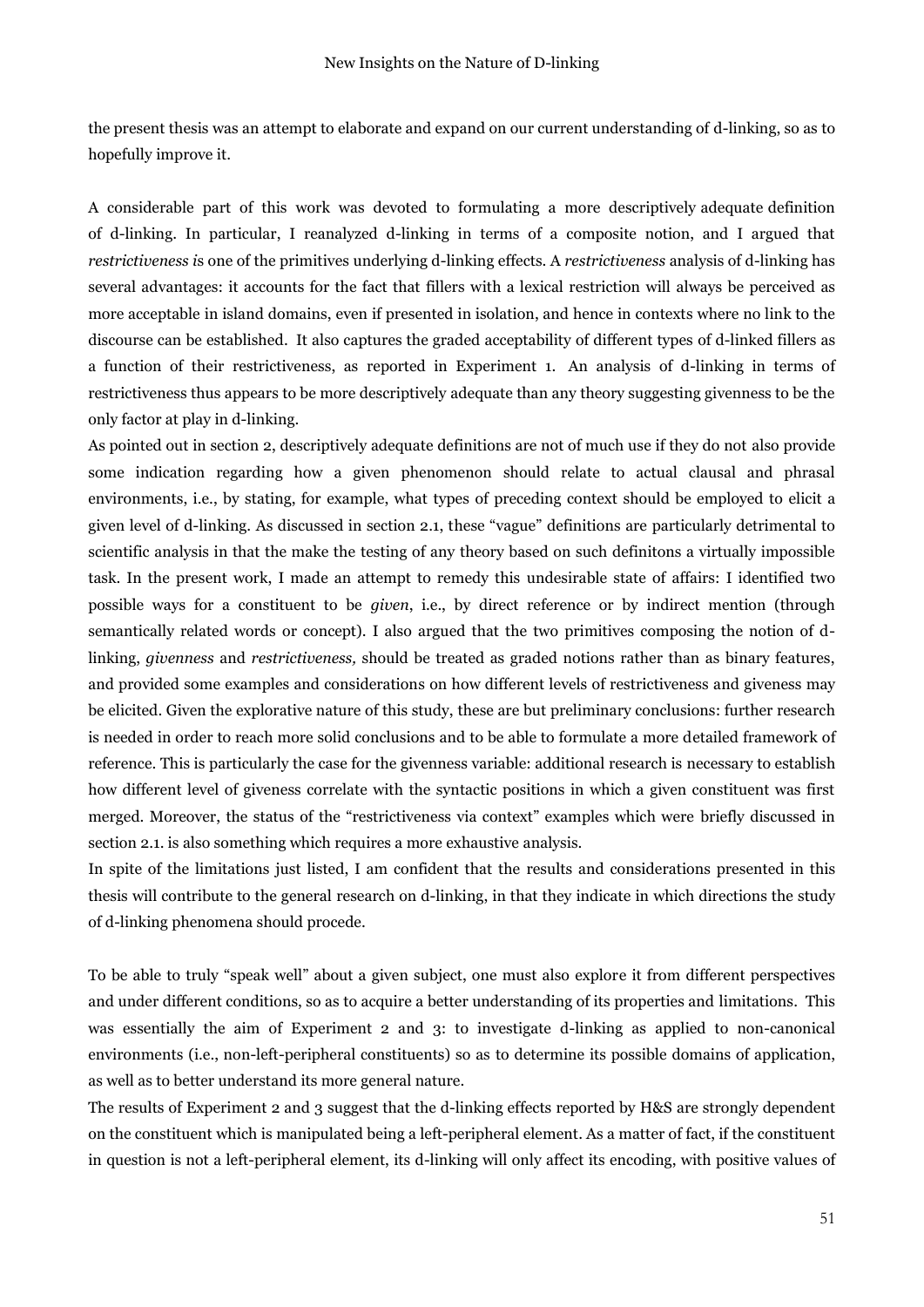givenness lowering reading times, and positive values of restrictiveness resulting in a processing slow-down. The d-linking of a non-left peripheral constituent will thus have no effect on its retrieval at the gap site, nor on the retrieval of possible displaced constituents which may be part of overarching dependencies. These results are particularly interesting in that they are fundamentally unexpected: they are incompatible with both of the analyses presented in this paper, i.e., the binding account suggested by Rizzi, and the proccesing analysis advocated by Hofmeister, Sag and Kluender. The outcomes of Experiment 2 and 3 rather seem to suggest that d-linking is a phenomenon which is by itself associated with a rather low potency, and that it is the high processing load associated with left-peripheral positions which give rise to the d-linking effects reported by H&S, because of a super-additive process.

## <span id="page-51-0"></span>9. Appendix

### <span id="page-51-1"></span>9.1 Test items used in Experiment 1

#### **1)** *Whether* **island, to** *buy***,** *books*

- i) Cosa ti domandi se comprare?
- ii) Quale libro ti domandi se comprare?
- iii) Quali fra questi libri ti domandi se comprare?
- iv) Quali fra quei tre libri ti domandi se comprare?
- v) Quali fra i libri di letteratura ti domandi se comprare?
- vi) Quali fra i libri che Maria ha consigliato ti domandi se comprare?

#### **2)** *Whether* **island, to** *rent***,** *DVDs*

- i) Cosa ti domandi se noleggiare?
- ii) Quale DVD ti domandi se noleggiare?
- iii) Quali fra questi DVD ti domandi se noleggiare?
- iv) Quali fra quei tre DVD ti domandi se noleggiare?
- v) Quali fra i DVD horror ti domandi se comprare?
- vi) Quali fra i DVD che piacciono a Paolo ti domandi se comprare?

#### **3)** *Whether* **island, to** *fire***,** *employees*

- i) Chi ti domandi se licenziare?
- ii) Quale impiegato ti domandi se licenziare?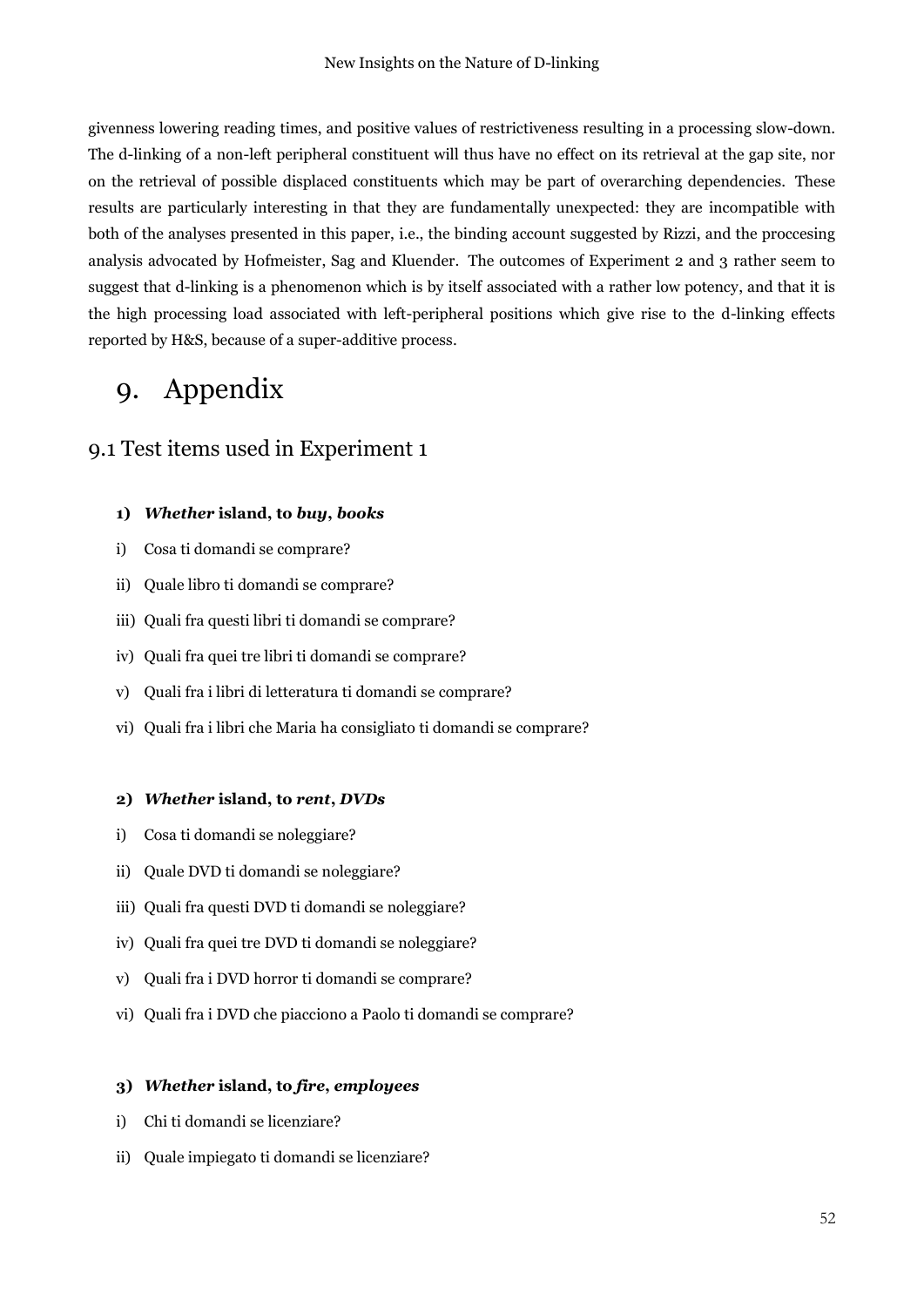- iii) Quali fra questi impiegati ti domandi se licenziare?
- iv) Quali fra quei quattro impiegati ti domandi se licenziare?
- v) Quali fra gli impiegati scansafatiche ti domandi se licenziare?
- vi) Quali fra gli impiegati che si sono lamentati ti domandi se licenziare?

#### **1)** *Negative* **island, to** *solve***,** *exercises*

- i) Cosa non sai come risolvere?
- ii) Quale esercizio non sai come risolvere?
- iii) Quali fra questi esercizi non sai come risolvere?
- iv) Quali fra quei tre esercizi non sai come risolvere?
- v) Quali fra gli esercizi di Matematica non sai come risolvere?
- vi) Quali fra gli esercizi che la maestra ha assegnato non sai come risolvere?

#### **2) Negation island, to** *beat***,** *athletes*

- i) Chi non sai come battere?
- ii) Quale atleta non sai come battere?
- iii) Quali fra questi atleti non sai come battere?
- iv) Quali fra questi tre atleti non sai come battere?
- v) Quali fra gli atleti Nigeriani non sai come battere?
- vi) Quali fra gli atleti che sono arrivati primi a Parigi non sai come battere?

#### **3) Negation island, to** *persuade***,** *students*

- i) Chi non sai come convincere?
- ii) Quale studente non sai come convincere?
- iii) Quali fra questi studenti non sai come convincere?
- iv) Quali fra quei tre studenti non sai come convincere?
- v) Quali fra gli studenti maggiorenni non sai come convincere?
- vi) Quali fra gli studenti che frequentano questo corso non sai come convincere?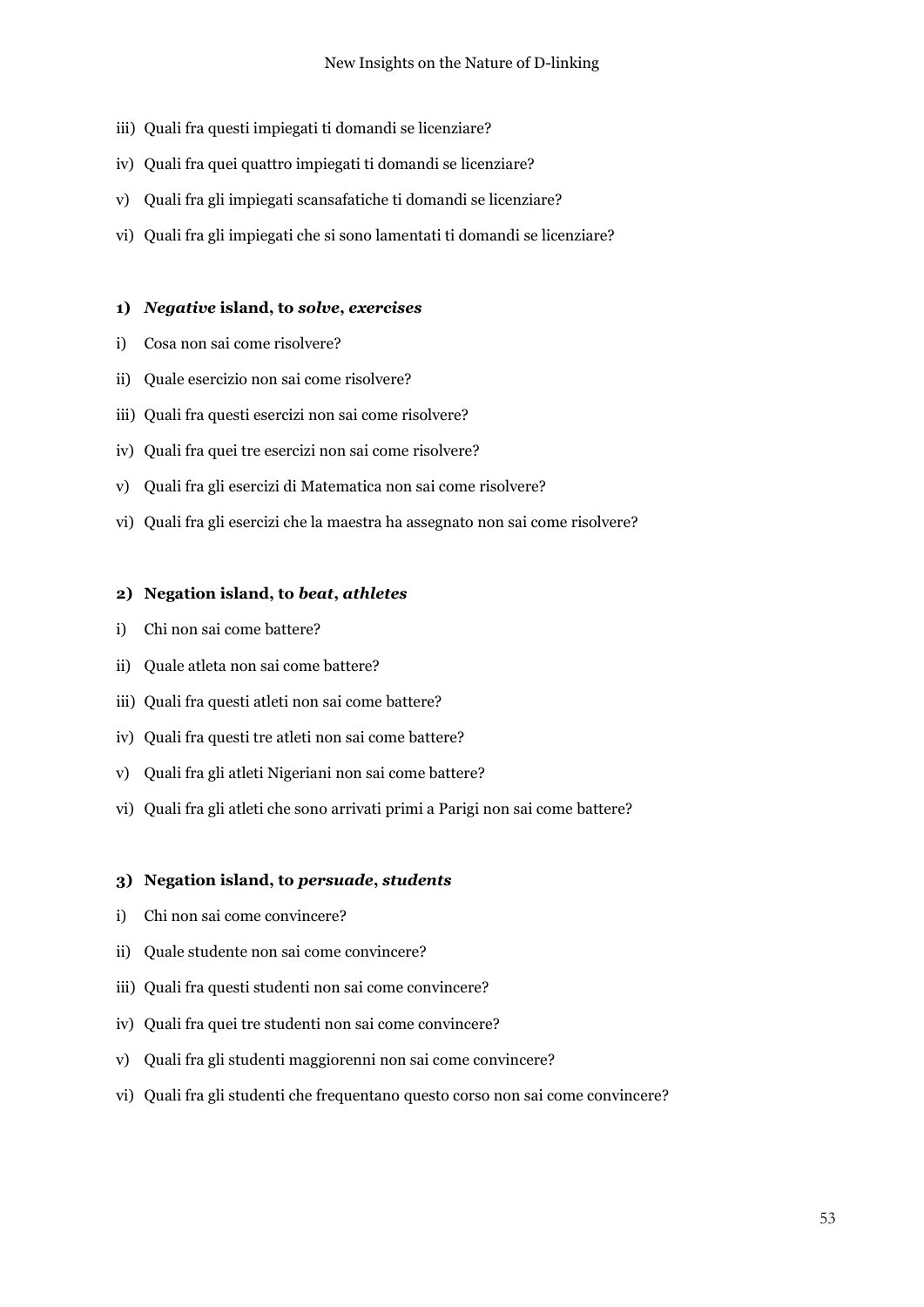### <span id="page-53-0"></span>9.2 Test items used in Experiment 2

- 1) "Lucia deve colorare un disegno per la lezione di educazione artistica. Per farlo, ha a disposizione una scatola di pastelli colorati./ Per farlo, ha a disposizione l'intero pomeriggio." "Com'è che Lucia sostiene che il pastello blu/ un certo pastello debba essere sfumato per ottenere risultati migliori?" "Usando la mano sinistra."
- 2) "Questo mese, tre carissime amiche di Anna compiono gli anni. Anna ha quindi comprato tre tipi di ombretti colorati. Ne donerà uno a ciascuna delle tre amiche./ Anna ha quindi comprato vari cosmetici, che poi dividerà fra le tre amiche."

"A chi è che Anna pensa che l'ombretto verde/un certo ombretto debba essere regalato con l'augurio che se lo metta spesso?"

"A Carla, che ha gli occhi chiari."

3) "Enrico vuole rifornire il suo guardaroba invernale. Ha quindi appena acquistato una serie di maglioni, in diversi colori./ Ha quindi appena acquistato parecchi capi di abbigliamento."

"Con cos'è che Enrico crede che il maglione rosso/un certo maglione debba essere abbinato per farne risaltare il tessuto?"

"Con dei pantaloni in pelle nera."

4) "Rosa vuole ammodernare un po' l'aspetto del salotto. Ha quindi deciso di modificare la disposizione dei due tavolini vicino alla porta./ Si è quindi presa un pomeriggio libero e si è messa all'opera." "Tra cos'è che Rosa è convinta che il tavolino rotondo/un certo tavolino debba essere collocato per valorizzarne la forma?"

"Tra la lampada da terra e la libreria."

5) "Lisa lavora alle poste. Oggi un cliente le ha consegnato cinque scatole da spedire all'estero. Sfortunatamente, alcuni degli indirizzi sono illeggibili./ Oggi un cliente le ha consegnato vari colli da spedire all'estero. Sfortunatamente, alcuni degli indirizzi sono illeggibili." "Verso dov'è che Lisa suppone che la scatola più grande/una certa scatola debba essere spedita per fare contento il cliente?"

"Verso l'africa orientale, o almeno così spera."

6) "Sofia si trova in un famoso negozio di articoli per la cucina. Ha messo gli occhi su alcune bellissime tovaglie. Sofia ha quindi deciso di fare un regalo alle sue tre nuore./ Ha messo gli occhi su moltissimi articoli interessanti. Sofia ha quindi deciso di fare un regalo alle sue tre nuore."

"A chi è che Sofia pensa che la tovaglia rotonda/una certa tovaglia possa essere regalata per via della sua forma?"

"Alla sua nuora più giovane, che ha solo tavoli rotondi."

- 7) "Luisa e Serena stanno traslocando. Al momento stanno cercando di decidere in che modo incastrare le due poltrone del salotto nel furgone dei traslochi./ Al momento stanno cercando di decidere in che modo incastrare più cose possibili nel furgone dei traslochi." "Dov'è che Serena crede che la poltrona più grande/una certa poltrona debba essere collocata per evitare che venga danneggiata?" "Vicino alla porta scorrevole."
- 8) "Tommaso ha appena avuto un'infezione al piede. Patrizio, il dottore, gli ha imposto di prendere tre tipi di pastiglie antibiotiche al giorno./ Patrizio, il dottore, gli ha consigliato di assumere vari tipi di antibiotici."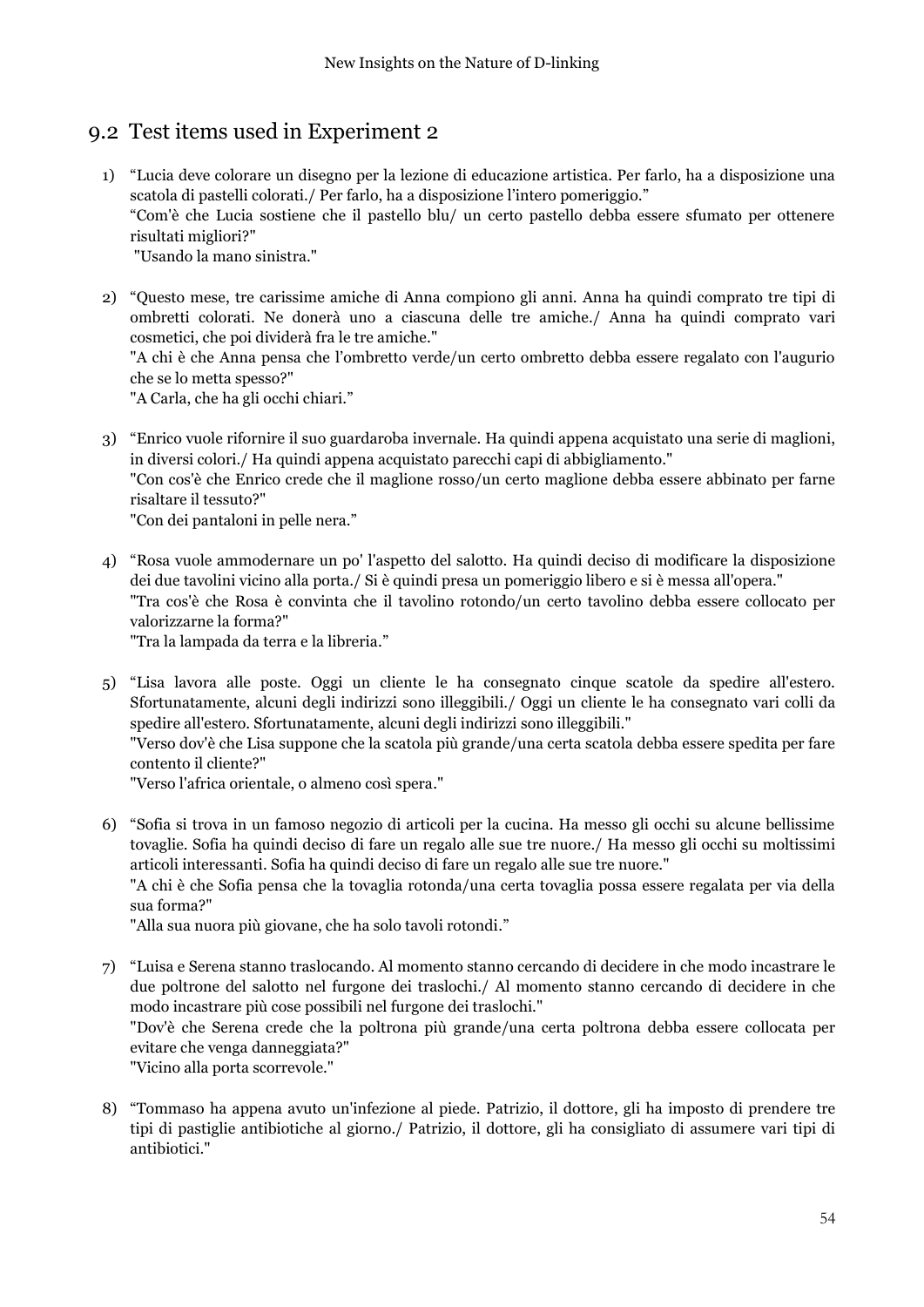"Quand'è che Patrizio sostiene che la pastiglia più piccola/una certa pastiglia debba essere assunta per evitare che interferisca con le altre?"

"Almeno due ore prima della tachipirina."

9) "Roberto si trova ad un'asta d'arte di epoca barocca. Ha messo gli occhi su un gruppo di quadri in diversi formati dipinti dal famoso Tiepolo./ Ha messo gli occhi su alcune creazioni del famoso Tiepolo."

"Quant'è che Roberto sostiene che il quadro più piccolo/un certo quadro debba essere pagato per via del suo valore storico?"

"Almeno duemila dollari."

10) "Mario sta lavorando ai compiti di matematica, che oggi consistono di un set di dieci esercizi./che oggi sono particolarmente difficili." "Com'è che Mario ritiene che l'esercizio n. 1/un certo esercizio possa essere risolto per trovare sia la x che la y?" "Usando il teorema di Pitagora."

11) "Serafino lavora come addetto alle pulizie in un bowling in centro città. Questo bowling è dotato di tre piste, ciascuna rivestita con un tipo di legno differente./ Questo bowling è molto lussuoso, essendo rivestito con vari tipi di legno pregiato."

"Con cos'è che Serafino crede che la pista n. 2/ una certa pista debba essere pulita per evitare di rovinarne il legno?"

"Con acqua e aceto."

- 12) "Nunzia è sommelier in un rinomato ristorante Veneziano. In questo ristorante, i clienti possono scegliere tra tre menù fissi./In questo ristorante, vengono serviti sia piatti a base di carne che di pesce." "Con cos'è che Nunzia ritiene che il menù n. 3/ un certo menù debba essere servito per esaltarne al massimo i sapori?" "Con il prosecco."
- 13) "Martino è un esperto traduttore. Per domani deve tradurre dal russo un articolo che è composto da tre pagine/Per domani deve tradurre dal russo un articolo che tratta di politica." "Com'è che Martino ritiene che la prima pagina/una certa pagina debba essere tradotta per mantenere lo stile dell'autore?" "Usando tante metafore."
- 14) "Questa settimana passa il camion della raccolta differenziata. Letizia sta quindi riempiendo gli appositi bidoni colorati dei rifiuti./ Letizia sta quindi preparando la spazzatura." "Quand'è che Letizia ritiene che il bidone blu/un certo bidone debba essere esposto per far sì che venga svuotato?" "Il mercoledì."
- 15) "Lucia andrà a Parigi per una breve vacanza. Starà lì sette giorni, dal lunedì alla domenica./ Alloggerà in un hotel nel settimo arrondissement." "Dov' è che Lucia è convinta che il martedì/un certo giorno possa essere trascorso per ottimizzare il tempo disponibile?" "Al Louvre: il martedì è quasi deserto."
- 16) "Carlo è il proprietario di un Euronics. Oggi deve decidere come prezzare gli ultimi cellulari arrivati./ Oggi deve decidere come prezzare la merce appena arrivata." "A quant' è che Carlo ritiene che l'Iphone 5/un certo telefono possa essere venduto per ottenerne un guadagno ragionevole?"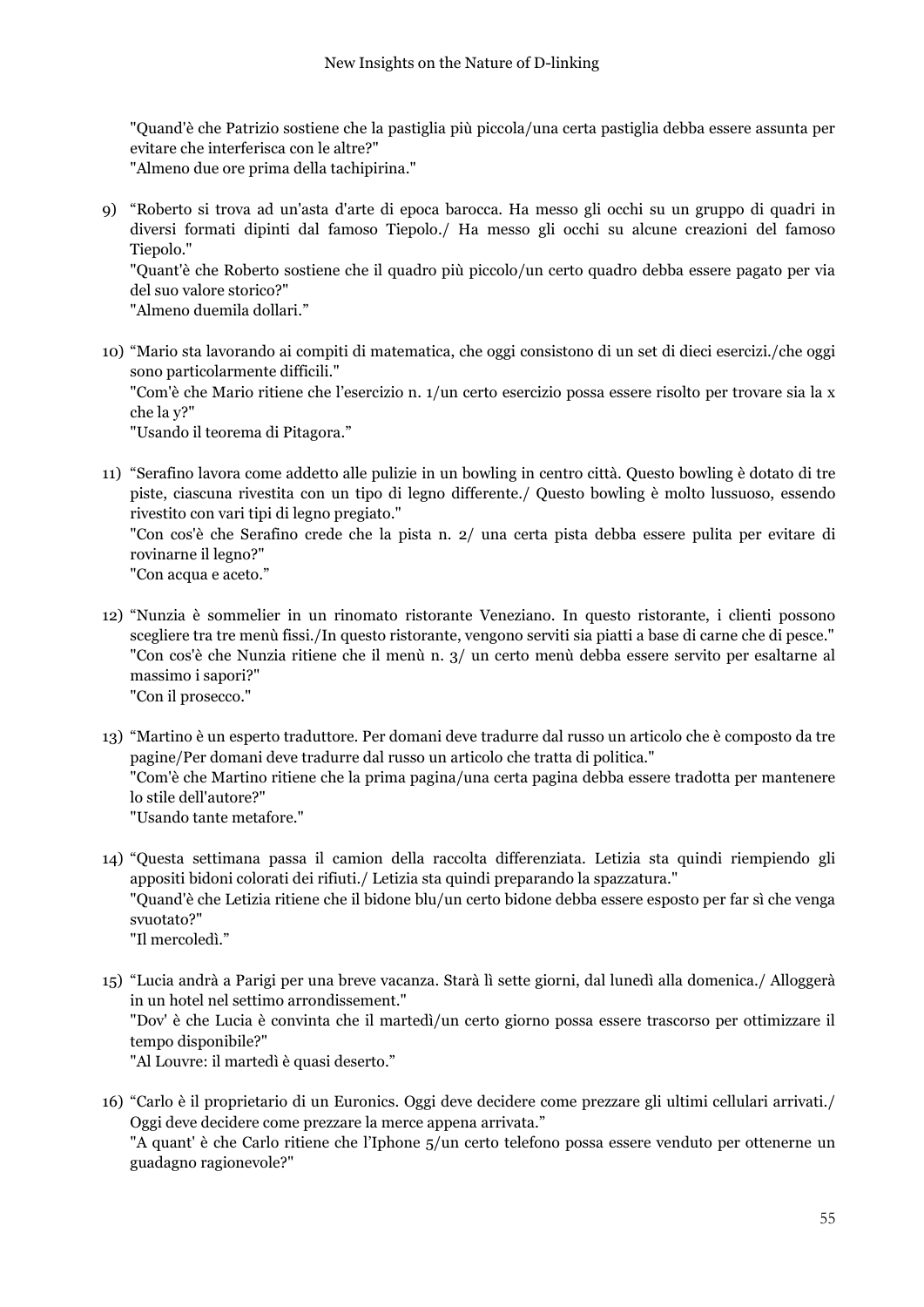"Ad almeno 500 euro."

- 17) "Tania sta preparando con grande cura la tavola per il pranzo di Pasqua. Proprio ora sta disponendo le varie posate./ Proprio ora sta aggiungendo gli ultimi ritocchi." "Dov'è che Tania crede che il coltello/una certa posata debba essere collocato per fare sì che la tavola risulti più elegante?" "A destra del piatto."
- 18) "Questo settimana Luca, che è di Roma, girerà il Nord Italia con alcuni amici. In particolare, Luca vorrebbe visitare le province del Veneto./ Ci sono moltissimi posti che Luca vorrebbe visitare." "Quand'è che Luca sostiene che la provincia di Padova/una certa provincia debba essere visitata per poter approffittare degli sconti sui musei?" "La prima domenica del mese."
- 19) "Veronica insegna in un liceo. Durante la pausa pranzo, ha discusso con alcuni colleghi di quando le materie principali dovrebbero essere insegnate./di come si potrebbe migliorare l'orario scolastico." "Quand'è che Veronica ritiene che la Matematica/una certa materia debba essere insegnata per evitare di tediare gli studenti?" "Di prima mattina."
- 20) "Stella sta ripassando la lezione di Geografia di stamattina, che è stata incentrata sugli stati del Nord Europa./ che è stata particolarmente interessante. Stella sta ora cercando di collegare le varie nozioni imparate."

"Con cos'è che Stella pensa che l'Olanda/un certo stato possa essere comparato per via dell'utilizzo estensivo della bici?"

"Con la Danimarca/L'Olanda, con la Danimarca."

21) "Negli ultimi anni, Luca ha sviluppato una forte coscienza ecologica. Ha quindi deciso che sostituirà gli elettrodomestici della cucina con modelli più ecocompatibili./ Ha quindi deciso che cercherà di rendere casa sua più ecocompatibile."

"Dov'è che Luca ritiene che il frigorifero/ un certo elettrodomestico possa essere cambiato con un modello a risparmio energetico?"

"All' Euronics sotto casa."

- 22) "Tina e Tom sono al supermercato, nel reparto dolciumi. I due stanno ammirando e discutendo dei vari tipi di cioccolata spalmabile./ I due stanno ammirando e discutendo dei vari dolci disponibili." "Su cos'è che Tina è convinta che la Nutella/un certo tipo di cioccolata possa essere spalmato per ottenere una combinazione divina?" "Sui popcorn!"
- 23) "Stasera Patrizio e Alberta daranno un'importante cena di lavoro. I due stanno quindi discutendo di quali tipi di carne servire./ I due stanno quindi discutendo su come rendere la serata perfetta." "Con cos'è che Alberta sostiene che il manzo / un certo tipo di carne debba essere servito per esaltarne il sapore?" "Con gli asparagi."
- 24) "Cesare è un progettista urbano. Stamattina, insieme alla collega Laura, Cesare ha rivisto alcuni dei progetti per la costruzione di nuovi edifici pubblici./ alcuni dei progetti fissati per questo mese." "Tra cos'è che Laura sostiene che la scuola/un certo edificio debba essere collocato per facilitarne l'accesso agli utenti?"

"Fra la libreria e la palestra."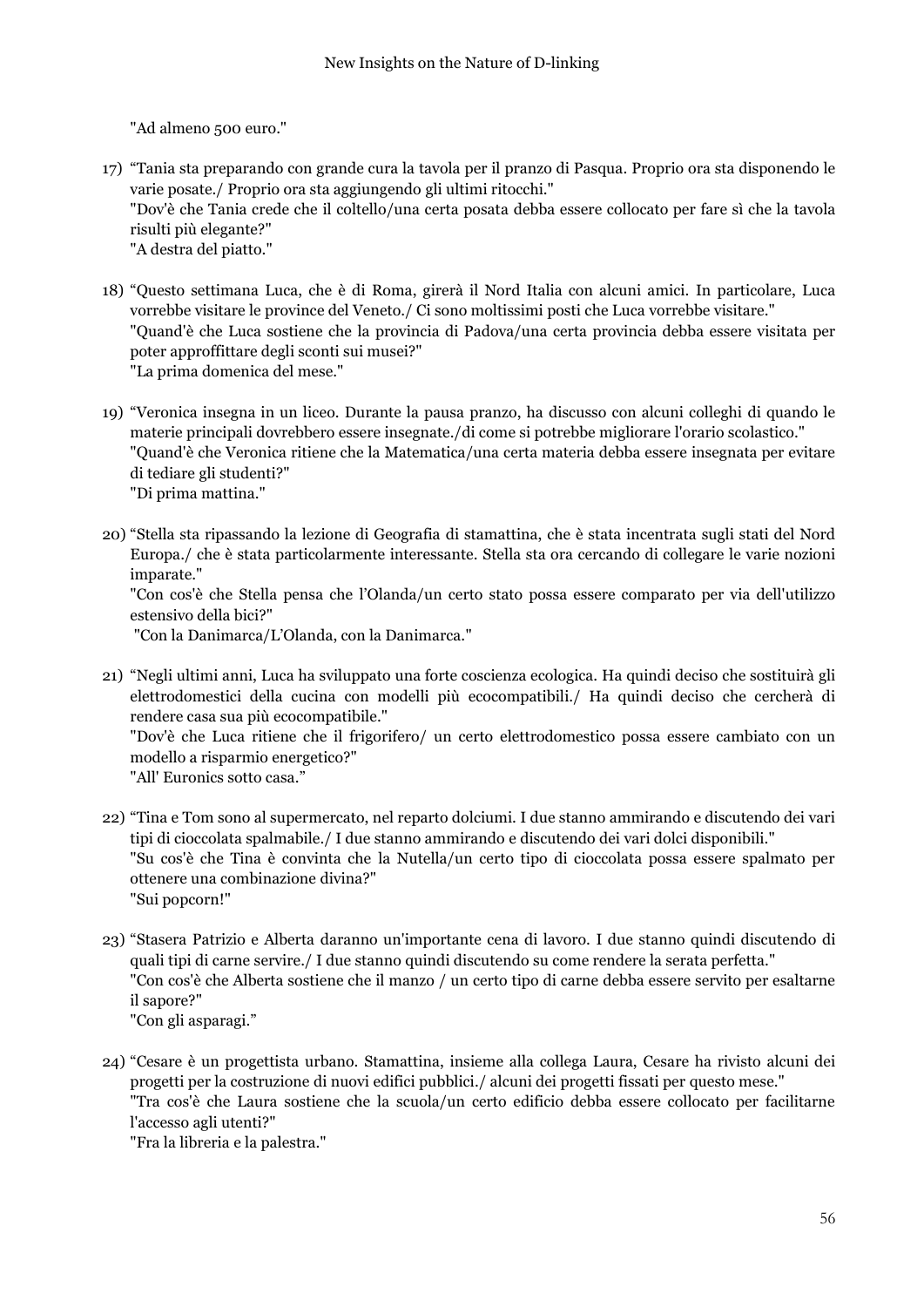- 25) "Pernelle sta seguendo un corso di anatomia umana. Insieme al compagno Tullio, sta discutendo della collocazione degli organi principali./ sta discutendo dell'apparto circolatorio." "Dov'è che Tullio sostiene che il cuore/ un certo organo debba essere collocato nel corpo umano?" "Non lo sa, perchè è asino."
- 26) "Lia e Teo stanno discutendo di quali bevande si possano ordinare al bar. Lia, un' amante del thé, sta elencando i tipi di thé più famosi./ Lia, un'esperta in materia, sta elencando le sue bevande preferite."" "Con cos'è che Lia sostiene che il thè verde/una certa bevanda debba essere servita per esaltarne l'aroma?" "Con gli amaretti."
- 27) "Quest'anno, Luca ha deciso di piantare un piccolo orto. Ha quindi chiesto consiglio a Tea in merito a quali verdure piantare.",/ Ha quindi chiesto consiglio a Tea, un'esperta di giardinaggio. " "Quand'è che Tea sostiene che l'insalata / una certa verdura debba essere seminata per ottenere un buon raccolto?" "Durante la luna calante."

28) "Luca è un falegname. Ieri pomeriggio, ha assemblato alcuni banchi per la scuola del paese. La sera si è purtroppo accorto che uno dei suoi attrezzi era sparito./La sera si è purtroppo accorto di avere perso qualcosa."

"Dov'è che Luca ritiene che il suo cacciavite/un certo suo attrezzo possa essere finito con probabilmente anche altro?"

"Nella fessura fra muro e cattedra."

## <span id="page-56-0"></span>10. References

Abels, K. (2009). Some implications of improper movement for cartography. *Alternatives to cartography*, *100*, 325.

Aoun, J. (1986). *Generalized Binding*. Dordrecht: Foris.

Ariel, M. (1990). *Accessing Noun Phrase Antecedents*. London: Routledge.

Arnold, J. (1999). *Marking salience: The similarity of topic and focus.* Unpublished manuscript, University of Pennsylvania.

Avrutin, S. (2000). Comprehension of Wh-questions by children and Broca's aphasics. In: Grodzinsky, Y., Shapiro, L.P., Swinney, D.A. (Eds.), *Language and the Brain: Representation and Processing*. Academic Press, San Diego, pp. 295–312.

Berkum, J. V., Hagoort, P., & Brown, C. (1999). Semantic integration in sentences and discourse: Evidence from the N400. *Cognitive Neuroscience, Journal of*, *11*(6), 657-671.

Blom, W. (2010). *Experimental methods in language acquisition research* (Vol. 27). E. Blom & S. Unsworth (Eds.). John Benjamins Publishing.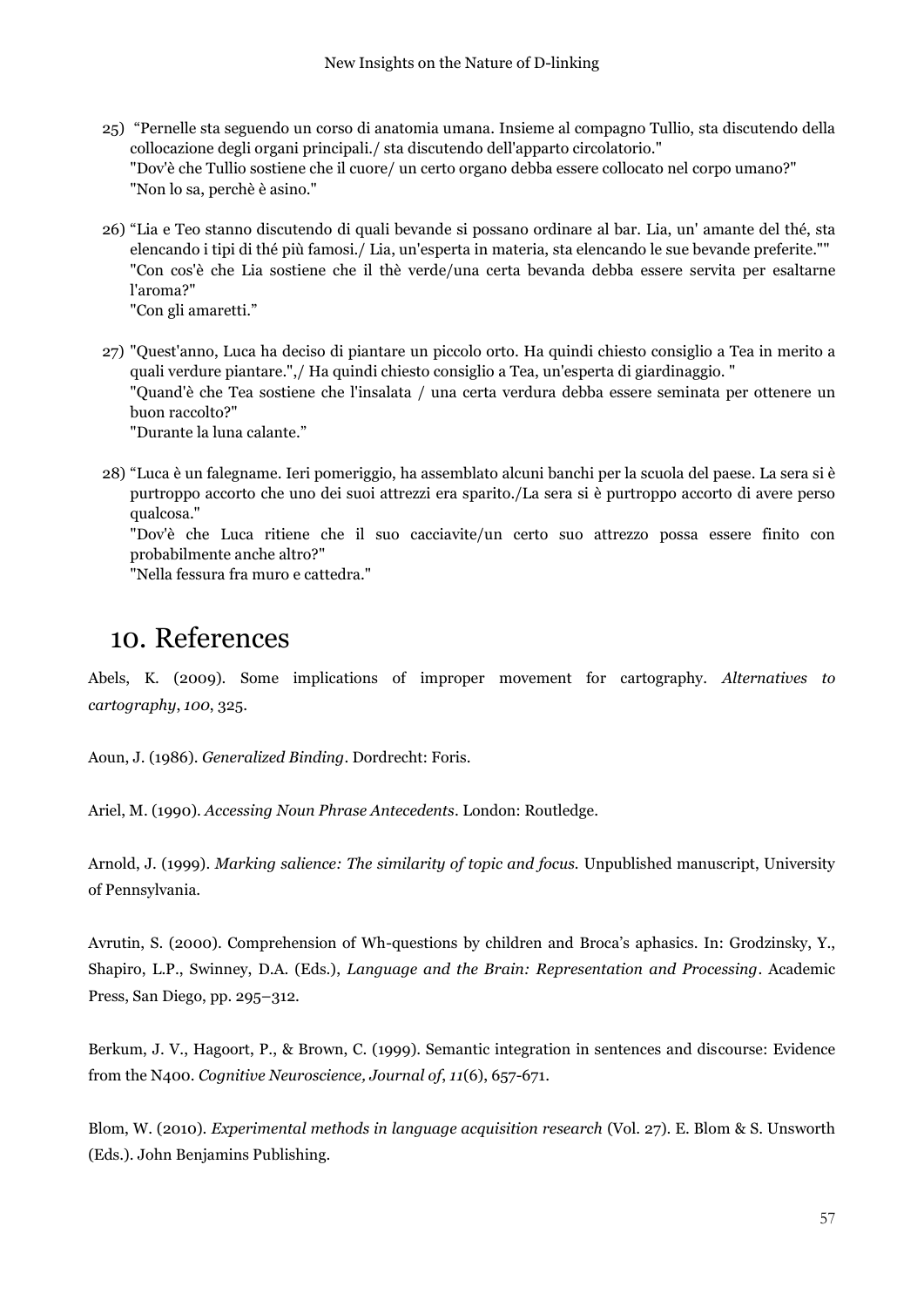Boeckx, C. (2003). *Islands and Chains: Resumption as Stranding*. John Benjamins, Amsterdam.

Boxell, O. (2012). Discourse-linking and long-distance syntactic dependency formation in real-time. *Proceedings of ConSOLE XIX*, 151-175.

Bradshaw, G., & Anderson, J. (1982). Elaborative encoding as an explanation of levels of processing. *Journal of Verbal Learning and Verbal Behavior*, 21, 165-174.

Chomsky, N. (1965). *Aspects of the Theory of Syntax* (No. 11). MIT press.

Chomsky, N. (1977). *On wh-movement*.

Chomsky, N. (1986). *Barriers*. Cambridge, MA: MIT Press.

Chomsky, N. (1995). *The Minimalist Program*, MIT Press, Cambridge, Mass.

Cinque, G. (1990). *Types of Ā-dependencies*. Cambridge, MA: MIT press.

Comorovski, I. (1989) *Discourse and the syntax of multiple constituent questions*. Doctoral dissertation, Cornell University.

Cresti, D. (1995). Extraction and reconstruction. *Natural Language Semantics* 3, 79-122.

Corver, Norbert (2005). Double Comparatives and the Comparative Criterion. *Revue Linguistique de Vincennes* 34, 165-190.

Deane, P. (1991). Limits to attention: a cognitive theory of island phenomena. *Cognitive Linguistics*, 2(1), 1- 63.

Diaconescu, R. & H. Goodluck. (2004). The pronoun attraction effect for D(iscourse)-linked phrases: Evidence from speakers of a null subject language. *Journal of Psycholinguistic Research* 33, 303-320.

Dobrovie-Sorin, C. (1994) *What does QR raise? The syntax of Romanian: Comparative studies in Romance*. Berlin: de Gruyter.

Donkers, J., J. Hoeks & L. Stowe (2011): D-linking or set-restriction? Processing Which-questions in Dutch. *Language and Cognitive Processes*, DOI:10.1080/01690965.2011.566343.

Enç, M, (1991). The semantics of specificity. *Linguistic Inquiry* 22, 1-25.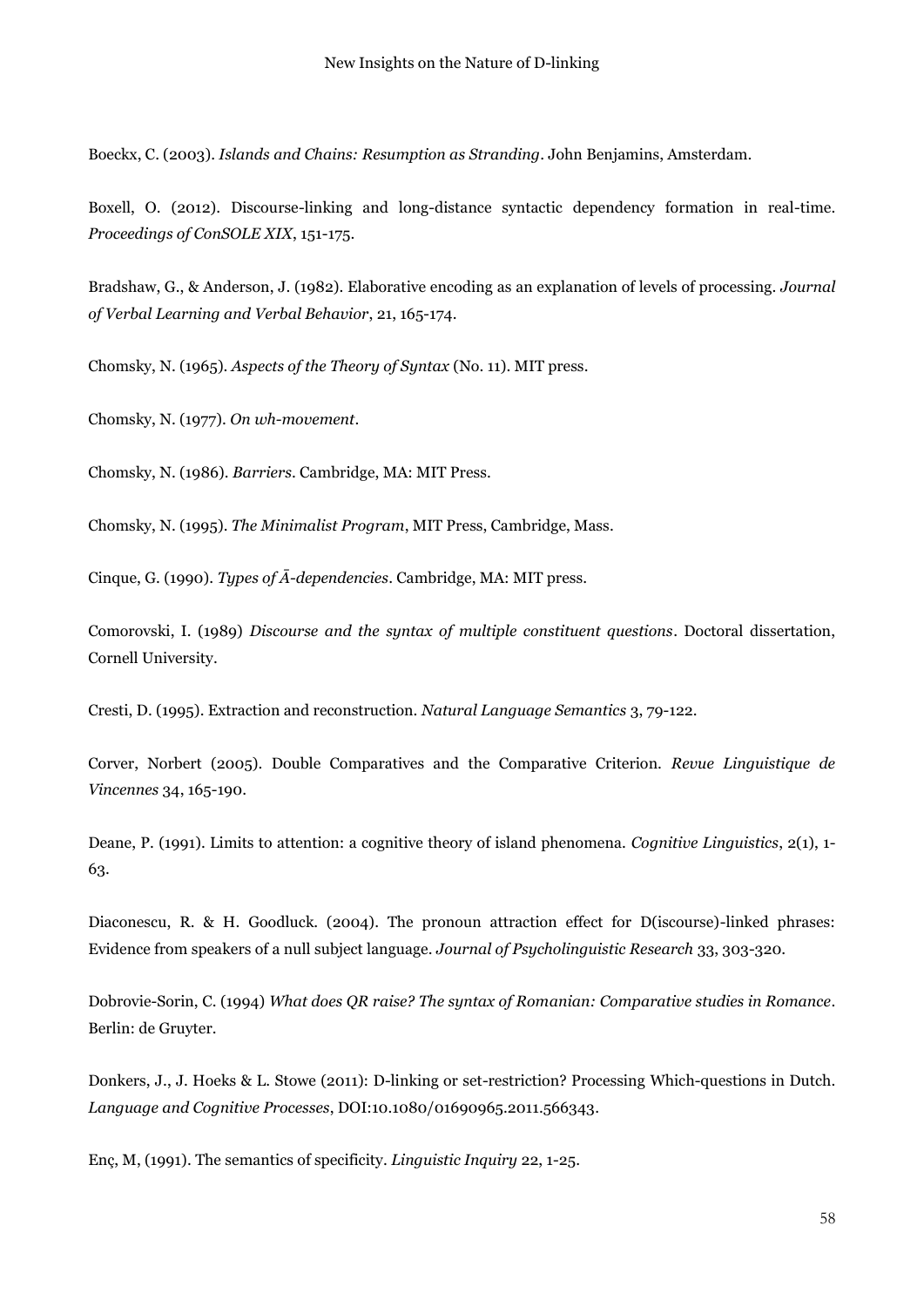Fanselow, G., & Frisch, S. (2004). Effects of processing difficulty on judgments of acceptability. In G. Fanselow, C. Fery, M. Schlesewsky, & R. Vogel (Eds.), *Gradience in grammar*. Oxford: Oxford University Press.

Frampton, J. (1990). Parasitic gaps and the theory of wh-chains. *Linguistics and Philosophy* 5, 355-398.

Frampton, J. (1991). Review of Relativized Minimality. *The Linguistic Review* 8, 1-46.

Frazier, L., & Flores, D. (1989). Filler driven parsing: A study of gap filling in Dutch. *Journal of Memory and Language, 28(3)*, 331-344.

Frascarelli, M., & Hinterhölzl, R. (2007). Types of topics in German and Italian. *On information structure, meaning and form*, 87-116.

Frazier, L., & Clifton, C. (2002). Processing d-linked phrases. *Journal of Psycholinguistic Research.,* 41, 633- 660.

Forster, K., & Davis, C. (1984). Repetition priming and frequency attenuation in lexical access. *Journal of experimental psychology: Learning, Memory, and Cognition*, *10*(4), 680.

Gibson, E. (1998). Linguistic complexity: locality of syntactic dependencies. *Cognition*, 68(1), 1-76.

Goodluck, H. (2005). D(iscourse)-linking and question formation: comprehension effects in children and Broca's aphasics. In A. M. Di Sciullo (Ed.), *UG and external systems: Language, brain and computation* (pp. 185-192). Amsterdam: John Benjamins Publishing Company.

Goodluck, H. (2010). Object extraction is not subject to Child Relativized Minimality. *Lingua*, 120(6), 1516- 1521.

Gordon, P., Hendrick, R., & Johnson, M. (2004). Effects of noun phrase type on sentence complexity. *Journal of Memory and Language*, 51, 97-114.

Grill-Spector, K., Henson, R., & Martin, A. (2006). Repetition and the brain: neural models of stimulusspecific effects. *Trends in cognitive sciences*, *10*(1), 14-23.

Hawkins, J. (1999). Processing complexity and filler-gap dependencies across grammars. *Language*, 75, 244- 285.

Heim, I. (1982).*The semantics of definite and indefinite noun phrases*. PhD thesis, University of Massachusetts, Amherst.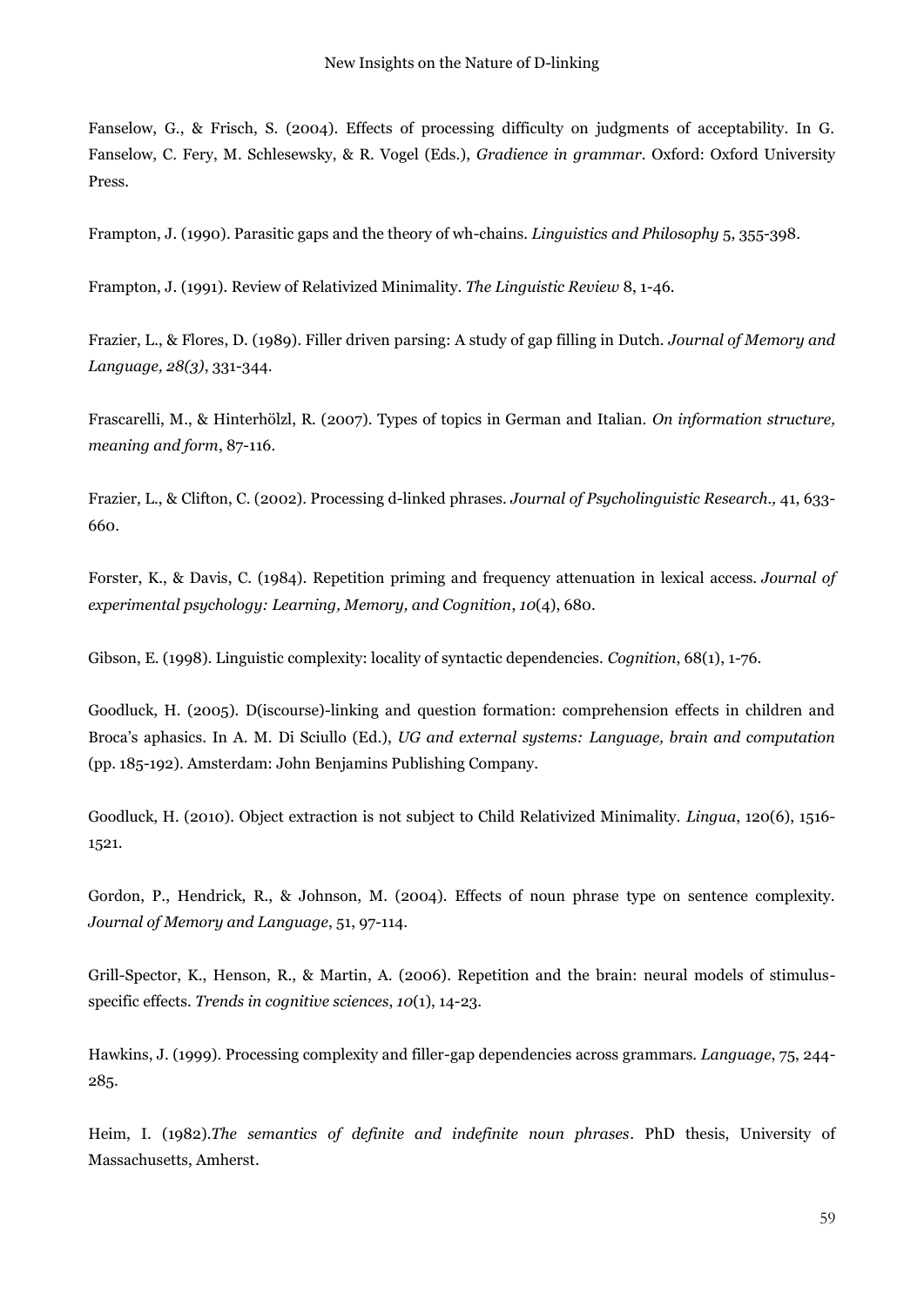Hofmeister, P. (2007). Memory retrieval effects on filler-gap processing. In *Proceedings of the 29th annual meeting of the cognitive science society* (pp. 1091-1096).

Hofmeister, P. (2011). Representational complexity and memory retrieval in language comprehension. *Language and Cognitive Processes* 26 (3), 376–405.

Hofmeister, P., Jaeger, T., Sag, I., Arnon, I., & Snider, N. (2007). Locality and accessibility in wh-questions. In *Linguistic evidence: Empirical, computational, and theoretical perspectives*. Berlin: Mouton de Gruyter.

Hofmeister, P. and I. Sag (2010). Cognitive constraints and island effects. *Language* 86 (2), 366–415.

Just, M., Carpenter, P., & Woolley, J. (1982). Paradigms and processes in reading comprehension. *Journal of Experimental Psychology: General*, Vol 111: 228-238.

Kamp, H. (1981). A theory of truth and semantic representations. In J. Groenendijk, T. Janssen & M. Stokhof (Eds.), *Formal methods in the study of language* (pp. 277–322). Amsterdam: Mathematisch Centrum.

Keller, F. (1998). *Grammaticality Judgments and Linguistic Methodology*.

Kiss, K. (1993) Wh-movement and specificity. *Natural Language and Linguistic Theory* 11, 85-120.

Kroch, A. (1989) *Amount quantification, referentiality, and long wh-movement*. Manuscript, University of Pennsylvania.

Kutas, M., & Hillyard, S. (1980). Reading senseless sentences: Brain potentials reflect semantic incongruity. *Science*, *207*(4427), 203-205.

Lasnik, H. & M. Saito (1984). On the nature of proper government. *Linguistic Inquiry* 15, 235–289.

Lasnik, H. & M. Saito (1992). *Move a: Conditions on its application and output*. Cambridge, Mass.: MIT Press.

Ller, G. (1995). *A-bar syntax: A study in movement types* (Vol. 42). Walter de Gruyter.

Liao, W. W. (2005). The comparative construction and the wh-movement. *UST Working Papers in Linguistics* (USTWPL), 1, 187-200.

Logan, G. D. (1990). Repetition priming and automaticity: Common underlying mechanisms? *Cognitive Psychology,* 22, 1–35.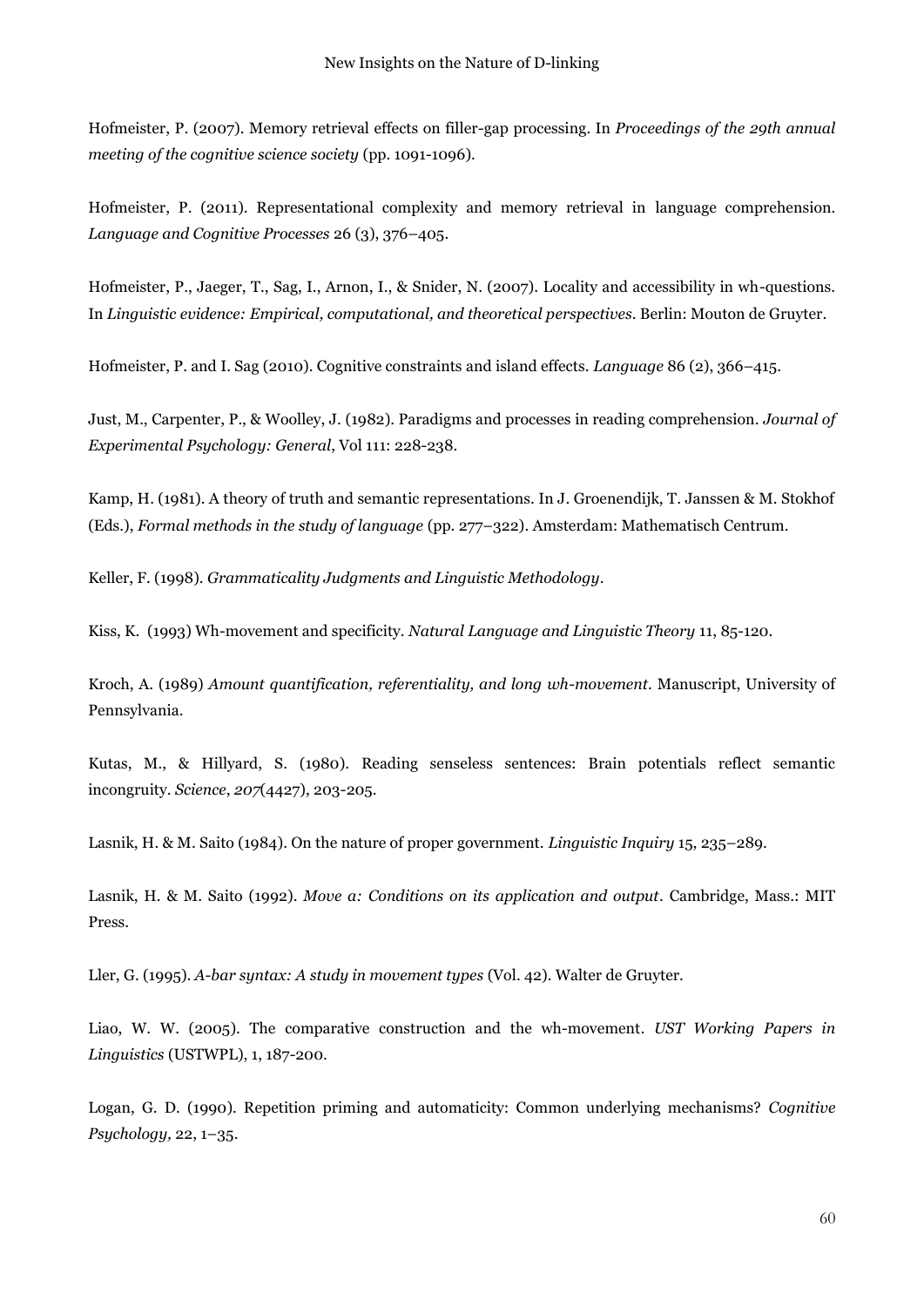Mak, W. M., Vonk, W., & Schriefers, H. (2006). Animacy in processing relative clauses: The hikers that rocks crush. *Journal of Memory and Language*, *54*(4), 466-490.

Mak, W.M., Vonk, W. & Schriefers, H. (2008). Discourse structure and relative clause processing. *Memory & cognition*, 36(1), 170-181.

Sternefeld, W. (1994). Scrambling as A-bar movement. *Studies on Scrambling. Movement and Non-Movement Approaches to Free Word-Order Phenomena.* Berlin, 331-386.

Pesetsky, D. (1987). Wh-in situ: Movement and unselective binding. In E. Reuland and A. ter Meulen (Eds.), *The representation of (in)definiteness*. Cambridge, MA: MIT Press.

Pesetsky, D. (2000). *Phrasal movement and its kin*. Cambridge: MIT Press.

Rádo, J. (1998). *Discourse-linking and topicality: Parsing wh-questions in English and Hungarian*. Poster presented at the 11th Annual CUNY Conference on Human Sentence Processing. Rutgers, New Brunswick.

Rizzi, L. (1990). *Relativized minimality*. The MIT Press.

Rizzi, L. (2000). *Reconstruction, Weak Island Sensitivity, and Agreement*. Siena University, [http://www.ciscl.unisi.it/persone/rizzi.htm.](http://www.ciscl.unisi.it/persone/rizzi.htm)

Ross, J. R. (1967). *Constraints on Variables in Syntax*. PhD thesis, MIT.

Shields, R. (2008). *What's so special about D-linking*. Handout presentation, NELS, 39.

Szabolcsi, A. (2006). Strong vs. weak islands. *The Blackwell companion to syntax*, *4*, 479-531.

Szabolcsi, A., & Zwarts, F. (1990) Semantic properties of composed functions and the distribution of whphrases. *Proceedings of the Seventh Amsterdam Colloquium*, 529-555.

Szabolcsi, A. & Zwarts, F. (1997) Weak islands and an algebraic semantics of scope taking. *Ways of Scope Taking,* edited by A. Szabolcsi, 217-262. Dordrecht: Kluwer.

Tomasello, M. (2009). "Universal grammar is dead". *Behavioral and Brain Sciences* 32, pp. 470–471.

Van de Koot, H., Felser, C., & Sato, M. *Dutch A-Scrambling Is Not Movement: Evidence from Antecedent Priming.*